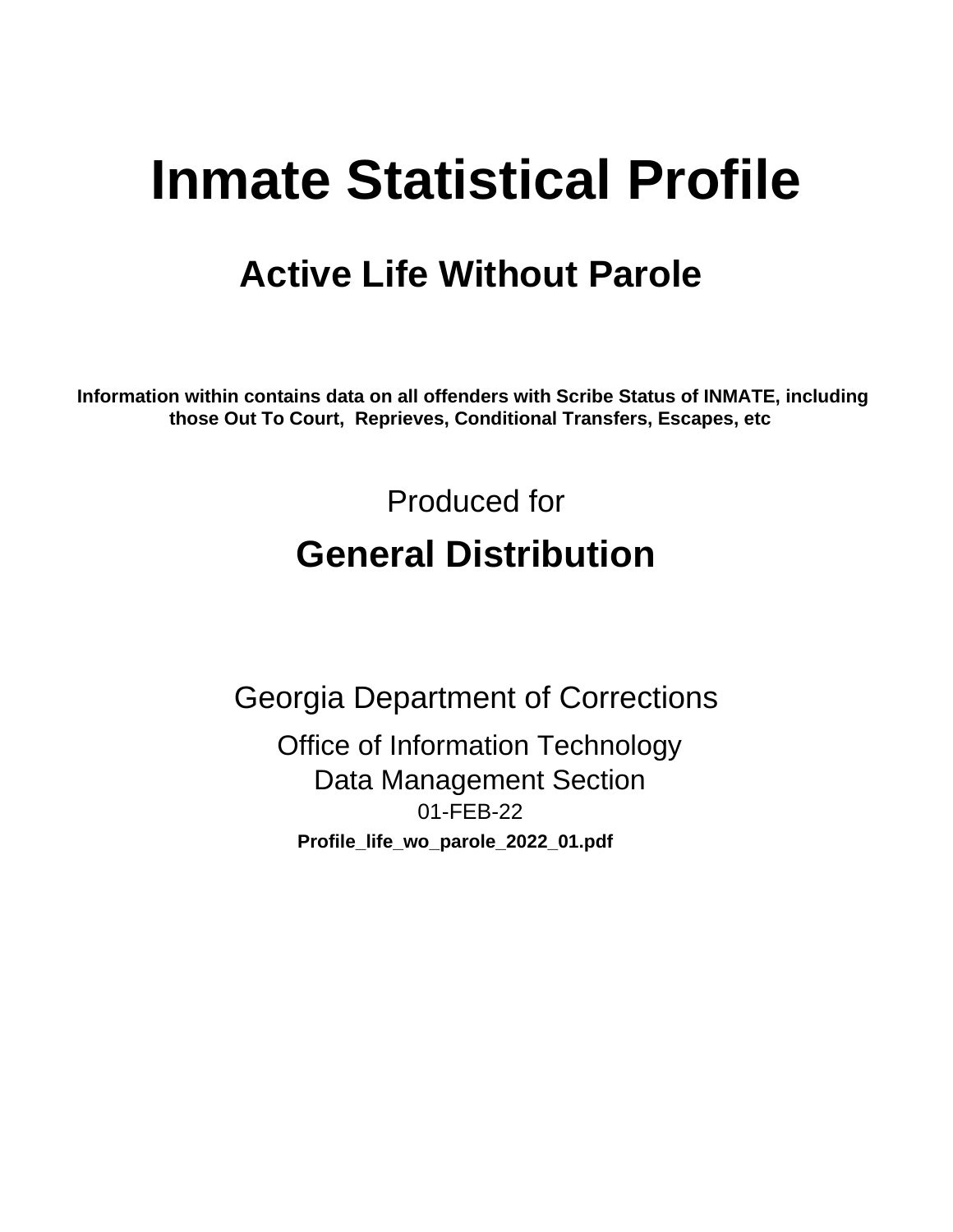# Inmate Statistical Profile 01-FEB-22

Contents

**Active Life Without Parole** 

Produced for General Distribution

# **Table of Contents**

|    | <b>Demographic information</b>                                        |
|----|-----------------------------------------------------------------------|
|    | 4 Current age, broken out in ten year age groups                      |
|    | 5 Race group                                                          |
|    | 6 Marital status, self-reported at entry to prison                    |
|    | 7 Number of Inmates with Dependents, self-reported at entry to prison |
|    | 8 Religious affiliation, self-reported at entry to prison             |
|    | 9 Home county - self-reported at entry to prison                      |
|    | 13 Employment status before prison, self-reported at entry to prison  |
|    | 14 Age at admission                                                   |
|    | 16 Height, measured at entry to prison                                |
|    | 17 Weight, measured at entry to prison                                |
|    | 18 Military service                                                   |
|    | <b>Correctional information</b>                                       |
|    | 19 Type of admission to prison                                        |
|    | 20 Current / last supervision level                                   |
|    | 21 Current / last institution type                                    |
|    | 22 Institution type - transitional centers                            |
|    | 23 Institution type - county prisons                                  |
|    | 24 Institution type - state prisons                                   |
|    | 25 Institution type - private prisons                                 |
|    | 26 Institution type - inmate boot camp                                |
|    | 27 Number of disciplinary reports                                     |
|    | 28 Number of transfers                                                |
|    | 29 Number of escapes                                                  |
|    | 30 Time served in current (or last) institution                       |
|    | Educational, psychological and physical information                   |
| 31 | Highest grade level attained                                          |
|    | 32 Culture fair IQ scores                                             |
|    | 33 Wide Range Achievement Test (WRAT) reading score                   |
|    | 34 Wide Range Achievement Test (WRAT) math score                      |
|    | 35 Wide Range Achievement Test (WRAT) spelling score                  |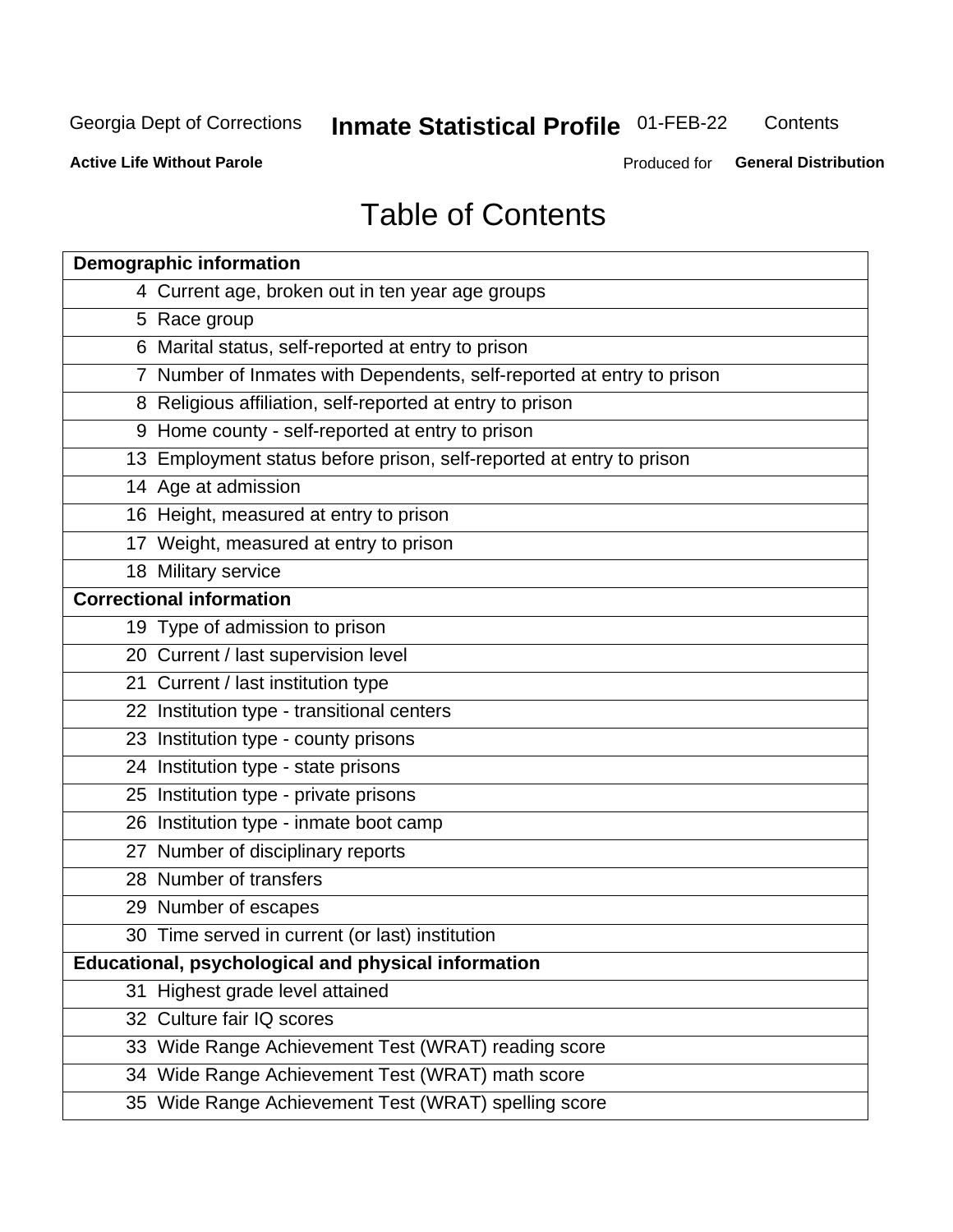# Inmate Statistical Profile 01-FEB-22

Contents

**Active Life Without Parole** 

Produced for General Distribution

# **Table of Contents**

| Educational, psychological and physical information              |
|------------------------------------------------------------------|
| 36 Current / last mental health treatment level                  |
| 37 PULHESDWIT medical scale - 'P' overall condition ('P'hysical) |
| 38 PULHESDWIT medical scale - 'U' upper body                     |
| 39 PULHESDWIT medical scale - 'L' lower body                     |
| 40 PULHESDWIT medical scale - 'H' hearing                        |
| 41 PULHESDWIT medical scale - 'E' vision                         |
| 42 PULHESDWIT medical scale -'S' psychiatric                     |
| 43 PULHESDWIT medical scale - 'D' dental                         |
| 44 PULHESDWIT medical scale - 'W' work ability                   |
| 45 PULHESDWIT medical scale - 'I' impairment                     |
| 46 PULHESDWIT medical scale - 'T' transportability               |
| <b>Crimes and criminal history information</b>                   |
| 47 Number of prior Georgia incarcerations                        |
| 48 Prison sentence in years                                      |
| 49 Primary offense, broken out into felonies vs misdemeanors     |
| 50 Primary offense, broken out into six broad crime categories   |
| 51 Primary offense, detailed offense code                        |
| 52 County of conviction of primary offense                       |
| 56 Circuit of conviction of primary offense                      |
| 58 Years served (jail + prison) in this incarceration            |
| <b>Medical information</b>                                       |
| 59 Results of most recent HIV test                               |
| 60 Results of most recent tuberculosis test                      |
| 61 Results of most recent syphilis test                          |
| 62 Results of most recent Hepatitis-C test                       |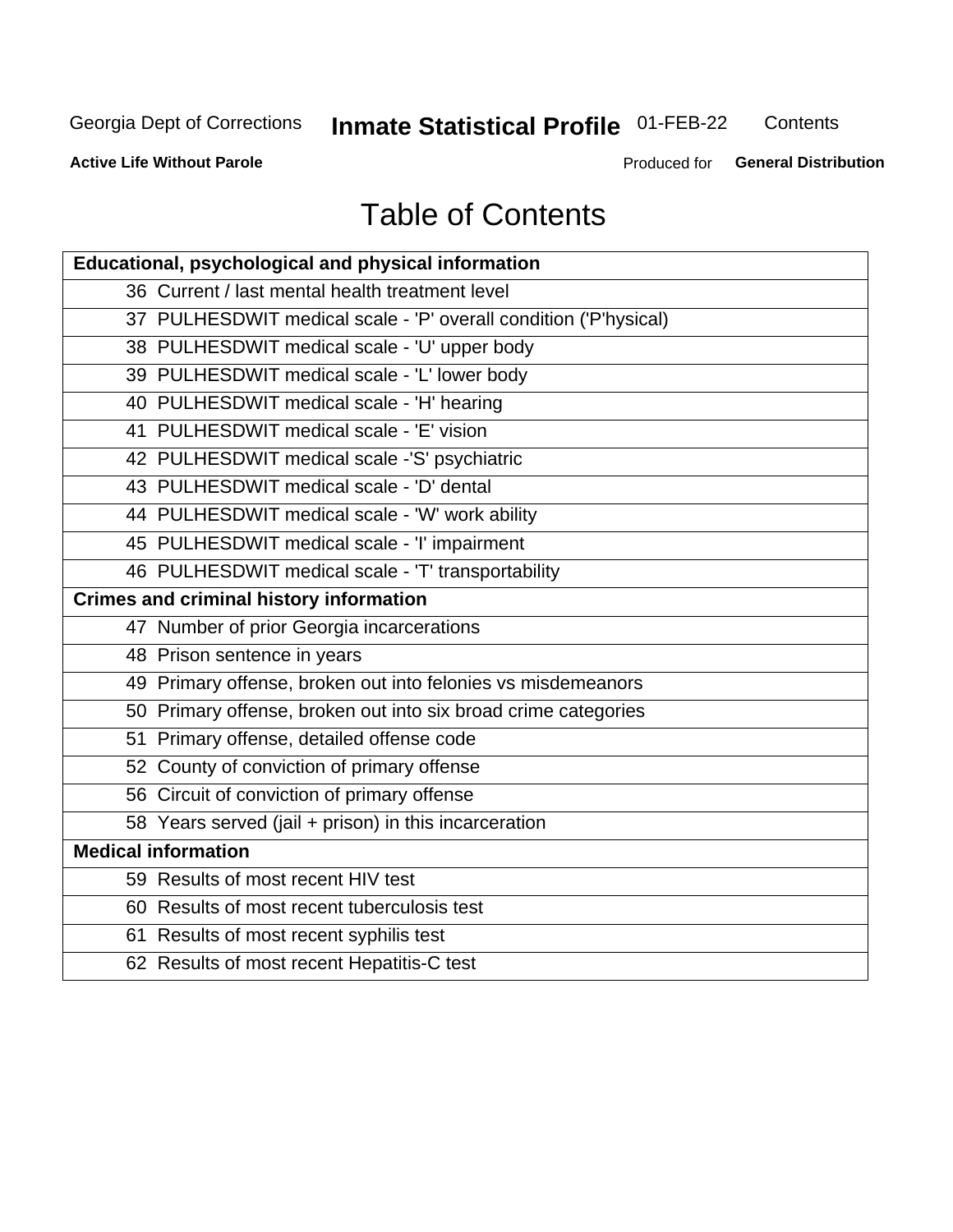### **Active Life Without Parole**

### Produced for General Distribution

# Current age, broken out in ten-year age groups

COL % - percent each COUNT is of its particular column

|                          | <b>Male</b>  |          |         | <b>Female</b> |        |       | <b>Total</b> |        |
|--------------------------|--------------|----------|---------|---------------|--------|-------|--------------|--------|
| <b>Current Age</b>       | <b>Count</b> | Col %    | Row %   | <b>Count</b>  | Col %  | Row % | <b>Total</b> | Col %  |
| <b>Teens (1-19)</b>      |              | $0.06\%$ | 100.00% |               |        |       |              | 0.06%  |
| <b>Twenties (20-29)</b>  | 185          | 11.28%   | 95.85%  | 8             | 13.79% | 4.15% | 193          | 11.37% |
| Thirties (30-39)         | 456          | 27.80%   | 95.60%  | 21            | 36.21% | 4.40% | 477          | 28.09% |
| <b>Forties (40-49)</b>   | 436          | 26.59%   | 96.46%  | 16            | 27.59% | 3.54% | 452          | 26.62% |
| <b>Fifties (50-59)</b>   | 342          | 20.85%   | 97.44%  | 9             | 15.52% | 2.56% | 351          | 20.67% |
| <b>Sixties (60-69)</b>   | 181          | 11.04%   | 97.84%  | 4             | 6.90%  | 2.16% | 185          | 10.90% |
| Seventy + (70 and above) | 39           | 2.38%    | 100.00% |               |        |       | 39           | 2.30%  |
| <b>Total Reported</b>    | 1,640        | 100%     | 96.58%  | 58            | 100%   | 3.42% | 1,698        | 100.0% |

| <b>The second and second the second and the project of the second and second and second and second and second and second and second and second and second and second and second and second and second and second and second and </b><br>ortea<br><b>NOT REPO</b><br>$\sim$ |      |    |      |
|----------------------------------------------------------------------------------------------------------------------------------------------------------------------------------------------------------------------------------------------------------------------------|------|----|------|
| $T0+0'$                                                                                                                                                                                                                                                                    | ,640 | 58 | ,698 |

| Mean (average)         | 44.30 | 41.07 | 44.19 |
|------------------------|-------|-------|-------|
| <b>Median (middle)</b> | 43    | 39    | 43    |
| Mode (most frequent)   |       | 46    |       |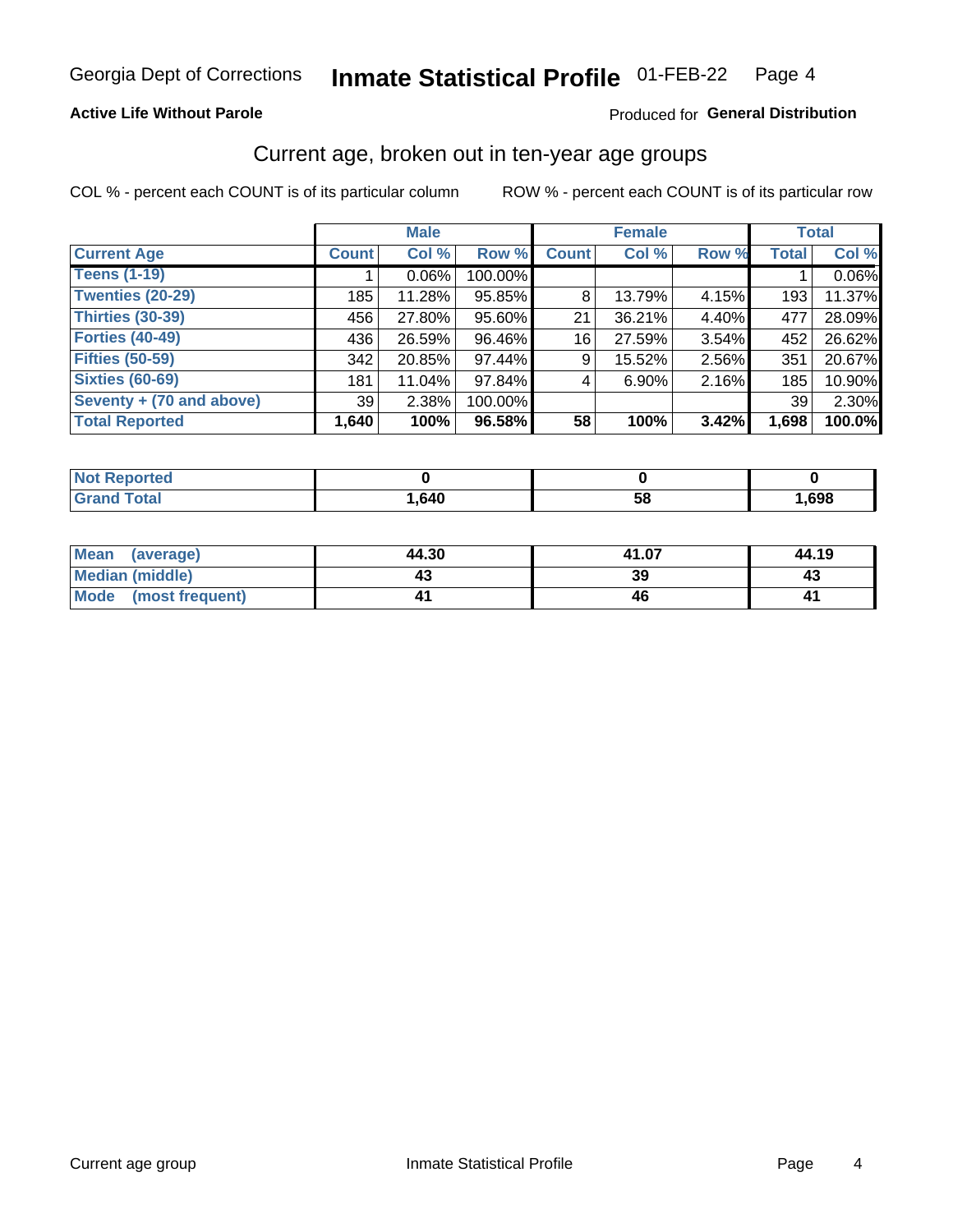#### Inmate Statistical Profile 01-FEB-22 Page 5

### **Active Life Without Parole**

Produced for General Distribution

# Race group

COL % - percent each COUNT is of its particular column

|                              |              | <b>Male</b> |         |                    | <b>Female</b> |       |       | <b>Total</b> |  |
|------------------------------|--------------|-------------|---------|--------------------|---------------|-------|-------|--------------|--|
| <b>Race Group</b>            | <b>Count</b> | Col %       |         | <b>Row % Count</b> | Col %         | Row % | Total | Col %        |  |
| <b>White</b>                 | 350          | 21.34%      | 93.83%  | 23                 | 39.66%        | 6.17% | 373   | 21.97%       |  |
| <b>Black</b><br>$\mathbf{2}$ | 1,252        | 76.34%      | 97.43%  | 33                 | 56.90%        | 2.57% | 1,285 | 75.68%       |  |
| <b>Other</b><br>5.           |              | $.12\%$     | 100.00% |                    |               |       | 2     | .12%         |  |
| <b>Asian</b><br>6            | 6            | $.37\%$     | 100.00% |                    |               |       | 6     | .35%         |  |
| <b>Hispanic</b><br>10        | 30           | 1.83%       | 93.75%  | 2                  | 3.45%         | 6.25% | 32    | 1.88%        |  |
| <b>Total Reported</b>        | 1,640        | 100%        | 96.58%  | 58                 | 100%          | 3.42% | 1,698 | 100%         |  |

| <b>Not Reported</b> |      |    |      |
|---------------------|------|----|------|
| <b>Total</b>        | .640 | 58 | ,698 |

| –•••• |  | M |  |  |  |
|-------|--|---|--|--|--|
|-------|--|---|--|--|--|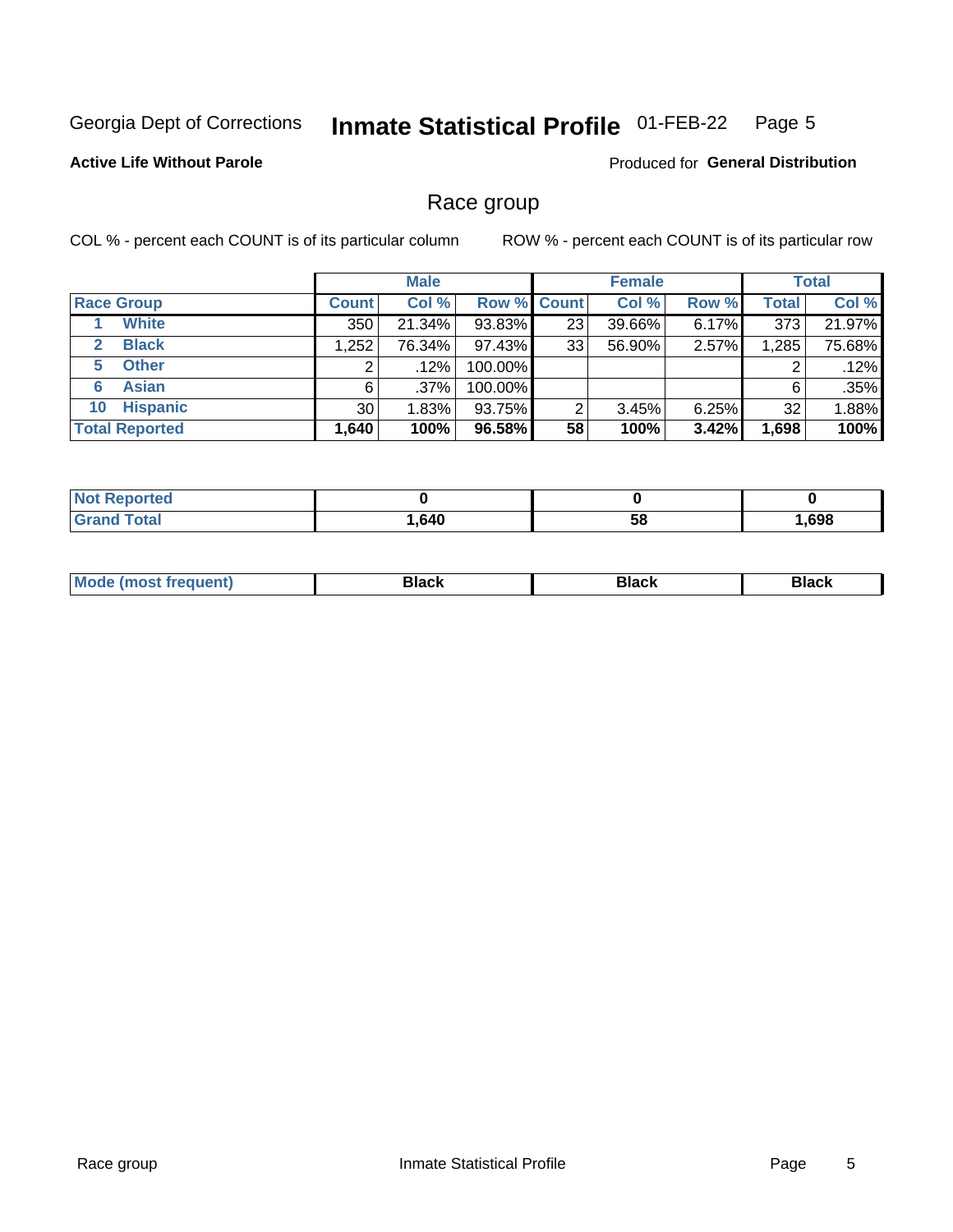#### Inmate Statistical Profile 01-FEB-22 Page 6

**Active Life Without Parole** 

### Produced for General Distribution

# Marital status, self-reported at entry to prison

COL % - percent each COUNT is of its particular column

|                       | <b>Male</b>  |        |        |              | <b>Female</b> | <b>Total</b> |              |        |
|-----------------------|--------------|--------|--------|--------------|---------------|--------------|--------------|--------|
| <b>Marital Status</b> | <b>Count</b> | Col %  | Row %  | <b>Count</b> | Col %         | Row %        | <b>Total</b> | Col %  |
| <b>Unknown</b>        | 28           | 1.71%  | 96.55% |              | 1.72%         | 3.45%        | 29           | 1.71%  |
| <b>Divorced</b><br>D  | 124          | 7.56%  | 96.88% | 4            | 6.90%         | 3.13%        | 128          | 7.54%  |
| <b>Married</b><br>м   | 209          | 12.74% | 95.00% | 11           | 18.97%        | 5.00%        | 220          | 12.96% |
| <b>Separated</b><br>S | 46           | 2.80%  | 88.46% | 6            | 10.34%        | 11.54%       | 52           | 3.06%  |
| <b>Unmarried</b><br>U | 1,192        | 72.68% | 97.47% | 31           | 53.45%        | 2.53%        | 1,223        | 72.03% |
| <b>Widow</b><br>W     | 41           | 2.50%  | 89.13% | 5            | 8.62%         | 10.87%       | 46           | 2.71%  |
| <b>Total Reported</b> | 1,640        | 100%   | 96.58% | 58           | 100%          | 3.42%        | 1,698        | 100%   |

| <b>Not Repo</b><br>prted |      |    |      |
|--------------------------|------|----|------|
| Гоtal                    | ,640 | ວດ | ,698 |

|--|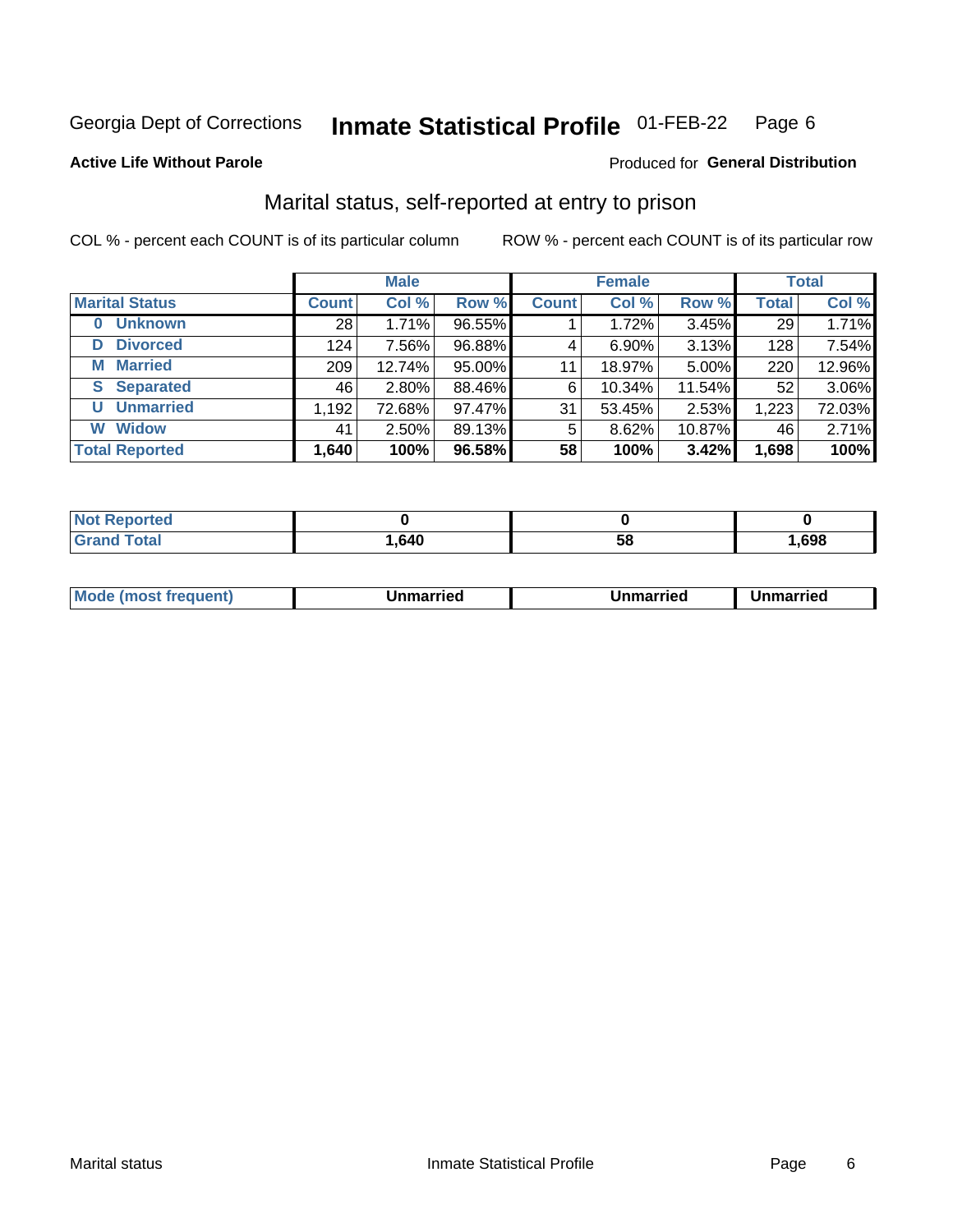#### Inmate Statistical Profile 01-FEB-22 Page 7

### **Active Life Without Parole**

### Produced for General Distribution

# Number of Inmates with Dependents, Self-Reported at Entry to Prison

COL % - percent each COUNT is of its particular column

|                             |              | <b>Male</b> |         |              | <b>Female</b> |       |              | <b>Total</b> |
|-----------------------------|--------------|-------------|---------|--------------|---------------|-------|--------------|--------------|
| <b>Number of dependents</b> | <b>Count</b> | Col %       | Row %   | <b>Count</b> | Col %         | Row % | <b>Total</b> | Col %        |
| $\bf{0}$                    | 404          | 32.09%      | 95.28%  | 20           | 38.46%        | 4.72% | 424          | 32.34%       |
|                             | 293          | 23.27%      | 97.34%  | 8            | 15.38%        | 2.66% | 301          | 22.96%       |
| $\overline{2}$              | 228          | 18.11%      | 97.02%  |              | 13.46%        | 2.98% | 235          | 17.93%       |
| 3                           | 139          | 11.04%      | 93.29%  | 10           | 19.23%        | 6.71% | 149          | 11.37%       |
| 4                           | 95           | 7.55%       | 97.94%  | 2            | 3.85%         | 2.06% | 97           | 7.40%        |
| 5                           | 43           | 3.42%       | 91.49%  | 4            | 7.69%         | 8.51% | 47           | 3.59%        |
| $6\phantom{1}6$             | 27           | 2.14%       | 96.43%  |              | 1.92%         | 3.57% | 28           | 2.14%        |
| 7                           | 13           | 1.03%       | 100.00% |              |               |       | 13           | 0.99%        |
| 8                           | 7            | 0.56%       | 100.00% |              |               |       | 7            | 0.53%        |
| $\boldsymbol{9}$            | 3            | 0.24%       | 100.00% |              |               |       | 3            | 0.23%        |
| Over 10                     | 7            | 0.56%       | 100.00% |              |               |       | 7            | 0.53%        |
| <b>Total Reported</b>       | 1,259        | 100%        | 96.03%  | 52           | 100%          | 3.97% | 1,311        | 100.0%       |

| 204<br>၁၀ |        | 387  |
|-----------|--------|------|
| .640      | .<br>◡ | .698 |

| <b>Mean</b><br>(average) | 1.65 | - 72<br>I. I J |
|--------------------------|------|----------------|
| Median (middle)          |      |                |
| Mode<br>(most frequent)  |      |                |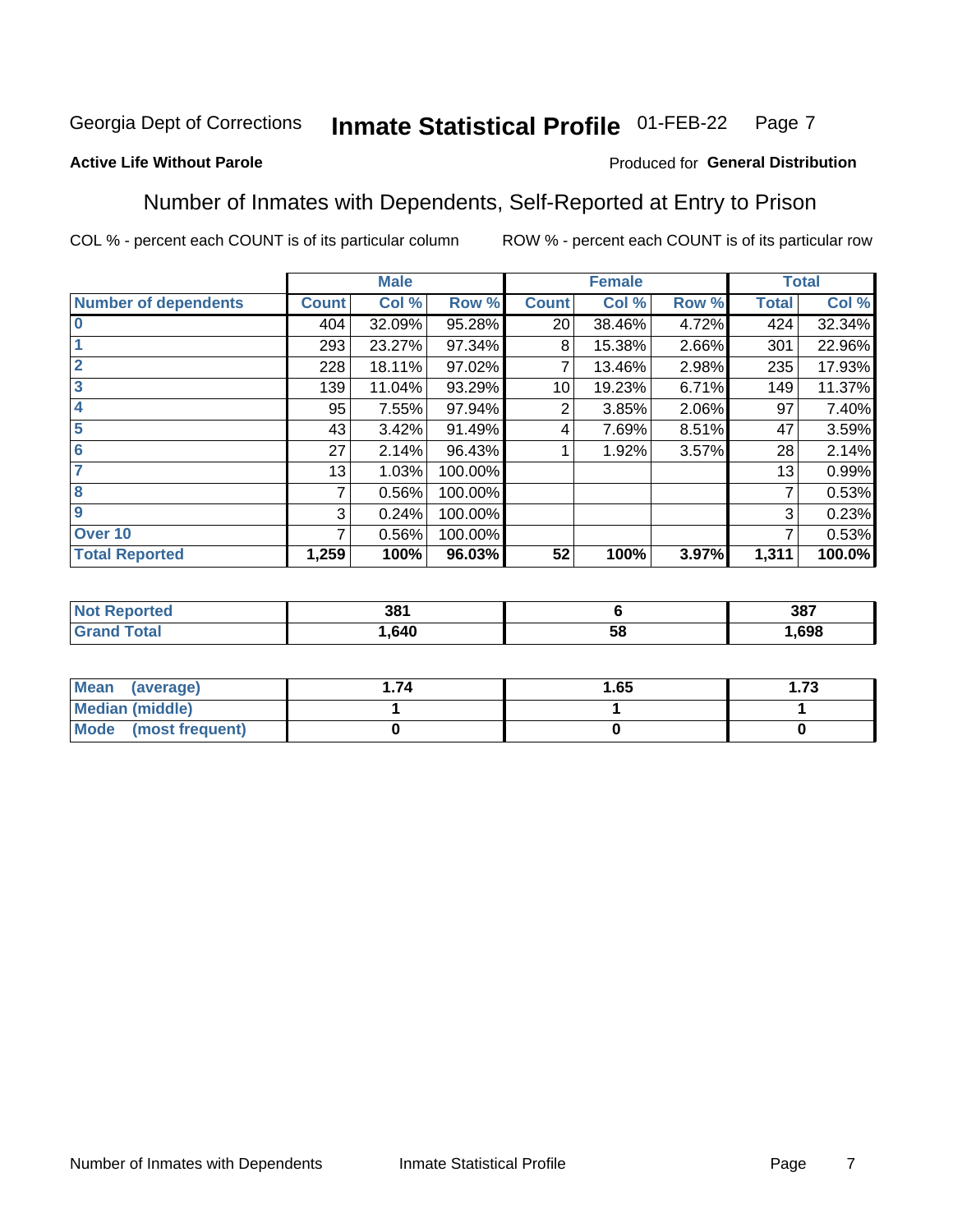#### **Inmate Statistical Profile 01-FEB-22** Page 8

### **Active Life Without Parole**

### Produced for General Distribution

# Religious affiliation, self-reported at entry to prison

COL % - percent each COUNT is of its particular column

|                         |                              |              | <b>Male</b> |         |                 | <b>Female</b> |         |                | <b>Total</b> |
|-------------------------|------------------------------|--------------|-------------|---------|-----------------|---------------|---------|----------------|--------------|
|                         | <b>Religious Affiliation</b> | <b>Count</b> | Col %       | Row %   | <b>Count</b>    | Col %         | Row %   | <b>Total</b>   | Col %        |
| 1                       | <b>Islam</b>                 | 94           | 11.03%      | 95.92%  | 4               | 8.33%         | 4.08%   | 98             | 10.89%       |
| $\overline{2}$          | <b>Catholic</b>              | 23           | 2.70%       | 85.19%  | 4               | 8.33%         | 14.81%  | 27             | 3.00%        |
| $\overline{3}$          | <b>Baptist</b>               | 402          | 47.18%      | 95.04%  | 21              | 43.75%        | 4.96%   | 423            | 47.00%       |
| $\overline{\mathbf{4}}$ | <b>Methodist</b>             | 12           | 1.41%       | 92.31%  |                 | 2.08%         | 7.69%   | 13             | 1.44%        |
| 7                       | <b>Church Of God</b>         | 4            | .47%        | 100.00% |                 |               |         | 4              | .44%         |
| 8                       | <b>Holiness</b>              | 17           | 2.00%       | 89.47%  | 2               | 4.17%         | 10.53%  | 19             | 2.11%        |
| 9                       | <b>Jewish</b>                | 3            | .35%        | 75.00%  | 1               | 2.08%         | 25.00%  | 4              | .44%         |
| $\overline{12}$         | <b>Hindu</b>                 | 1            | .12%        | 100.00% |                 |               |         |                | .11%         |
| 13                      | <b>Buddhist</b>              | 3            | .35%        | 100.00% |                 |               |         | 3              | .33%         |
| 16                      | <b>Seventh Day Adventist</b> |              | .82%        | 100.00% |                 |               |         | 7              | .78%         |
| 17                      | <b>Jehovah Witness</b>       | 13           | 1.53%       | 92.86%  |                 | 2.08%         | 7.14%   | 14             | 1.56%        |
| 18                      | <b>Latter Day Saints</b>     | 1            | .12%        | 100.00% |                 |               |         | 1              | .11%         |
| 20                      | <b>Other Prot</b>            | 74           | 8.69%       | 100.00% |                 |               |         | 74             | 8.22%        |
| 21                      | <b>Messianic Judaism</b>     |              |             |         | 8               | 16.67%        | 100.00% | 8              | .89%         |
| 23                      | <b>Hebrew Israelite</b>      | 1            | .12%        | 100.00% |                 |               |         |                | .11%         |
| 25                      | <b>Native American</b>       | 1            | .12%        | 100.00% |                 |               |         |                | .11%         |
| 28                      | <b>Rastafari</b>             | 1            | .12%        | 50.00%  | 1               | 2.08%         | 50.00%  | $\overline{2}$ | .22%         |
| 30                      | <b>No Religion</b>           | 30           | 3.52%       | 96.77%  | 1               | 2.08%         | 3.23%   | 31             | 3.44%        |
| 31                      | Christian -                  | 64           | 7.51%       | 94.12%  | 4               | 8.33%         | 5.88%   | 68             | 7.56%        |
|                         | <b>Unspecified</b>           |              |             |         |                 |               |         |                |              |
| 96                      | <b>None</b>                  | 101          | 11.85%      | 100.00% |                 |               |         | 101            | 11.22%       |
|                         | <b>Total Reported</b>        | 852          | 100%        | 94.67%  | $\overline{48}$ | 100%          | 5.33%   | 900            | 100%         |

| τeο | 788  | ΊU | 798  |
|-----|------|----|------|
|     | .640 | ວເ | .698 |

| <b>Mode (most frequent)</b><br>Baptist<br><b>Japtist</b><br>Baptist |
|---------------------------------------------------------------------|
|---------------------------------------------------------------------|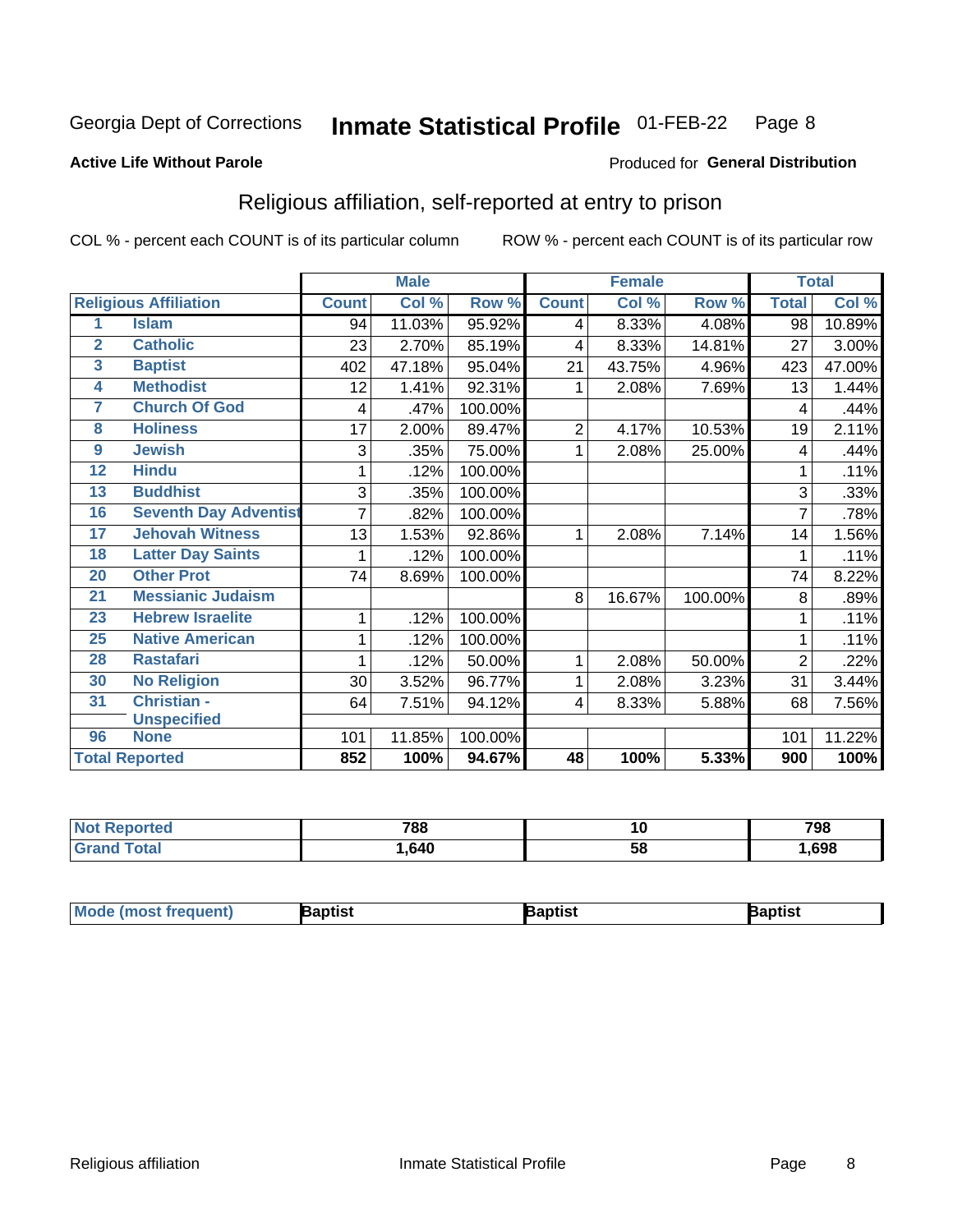#### **Inmate Statistical Profile 01-FEB-22** Page 9

### **Active Life Without Parole**

### Produced for General Distribution

# Home county, self-reported at entry to prison

COL % - percent each COUNT is of its particular column

|     |                             |                  | <b>Male</b> |         |                | <b>Female</b> |        | <b>Total</b>     |        |
|-----|-----------------------------|------------------|-------------|---------|----------------|---------------|--------|------------------|--------|
|     | <b>Home County</b>          | <b>Count</b>     | Col %       | Row %   | <b>Count</b>   | Col %         | Row %  | <b>Total</b>     | Col %  |
| 000 | <b>Unknown</b>              | $\overline{327}$ | 19.94%      | 95.34%  | 16             | 27.59%        | 4.66%  | $\overline{343}$ | 20.20% |
| 001 | <b>Appling County</b>       | 6                | .37%        | 100.00% |                |               |        | 6                | .35%   |
| 002 | <b>Atkinson County</b>      | 3                | .18%        | 100.00% |                |               |        | 3                | .18%   |
| 003 | <b>Bacon County</b>         | $\mathbf 1$      | .06%        | 100.00% |                |               |        | 1                | .06%   |
| 004 | <b>Baker County</b>         | $\overline{2}$   | .12%        | 100.00% |                |               |        | $\overline{2}$   | .12%   |
| 005 | <b>Baldwin County</b>       | 4                | .24%        | 100.00% |                |               |        | 4                | .24%   |
| 006 | <b>Banks County</b>         | 1                | .06%        | 100.00% |                |               |        | 1                | .06%   |
| 007 | <b>Barrow County</b>        | 10               | .61%        | 100.00% |                |               |        | 10               | .59%   |
| 008 | <b>Bartow County</b>        | 12               | .73%        | 100.00% |                |               |        | 12               | .71%   |
| 009 | <b>Ben Hill County</b>      | 6                | .37%        | 100.00% |                |               |        | 6                | .35%   |
| 010 | <b>Berrien County</b>       | 5                | .30%        | 100.00% |                |               |        | 5                | .29%   |
| 011 | <b>Bibb County</b>          | 43               | 2.62%       | 95.56%  | $\overline{2}$ | 3.45%         | 4.44%  | 45               | 2.65%  |
| 012 | <b>Bleckley County</b>      | 1                | .06%        | 100.00% |                |               |        | 1                | .06%   |
| 013 | <b>Brantley County</b>      | $\mathbf 1$      | .06%        | 100.00% |                |               |        | 1                | .06%   |
| 014 | <b>Brooks County</b>        | 3                | .18%        | 100.00% |                |               |        | 3                | .18%   |
| 015 | <b>Bryan County</b>         | $\overline{2}$   | .12%        | 100.00% |                |               |        | $\overline{2}$   | .12%   |
| 016 | <b>Bulloch County</b>       | 4                | .24%        | 100.00% |                |               |        | 4                | .24%   |
| 017 | <b>Burke County</b>         | 11               | .67%        | 100.00% |                |               |        | 11               | .65%   |
| 018 | <b>Butts County</b>         | 4                | .24%        | 100.00% |                |               |        | 4                | .24%   |
| 019 | <b>Calhoun County</b>       | 1                | .06%        | 100.00% |                |               |        | 1                | .06%   |
| 020 | <b>Camden County</b>        | 5                | .30%        | 100.00% |                |               |        | 5                | .29%   |
| 021 | <b>Candler County</b>       | 6                | .37%        | 100.00% |                |               |        | 6                | .35%   |
| 022 | <b>Carroll County</b>       | $\overline{7}$   | .43%        | 87.50%  | 1              | 1.72%         | 12.50% | 8                | .47%   |
| 023 | <b>Catoosa County</b>       | 5                | .30%        | 100.00% |                |               |        | 5                | .29%   |
| 025 | <b>Chatham County</b>       | 59               | 3.60%       | 100.00% |                |               |        | 59               | 3.47%  |
| 026 | <b>Chattahoochee County</b> | 1                | .06%        | 100.00% |                |               |        | 1                | .06%   |
| 027 | <b>Chattooga County</b>     | $\mathbf 1$      | .06%        | 100.00% |                |               |        | 1                | .06%   |
| 028 | <b>Cherokee County</b>      | 7                | .43%        | 100.00% |                |               |        | $\overline{7}$   | .41%   |
| 029 | <b>Clarke County</b>        | 22               | 1.34%       | 95.65%  | 1              | 1.72%         | 4.35%  | 23               | 1.35%  |
| 030 | <b>Clay County</b>          | 1                | .06%        | 100.00% |                |               |        | 1                | .06%   |
| 031 | <b>Clayton County</b>       | 58               | 3.54%       | 95.08%  | 3              | 5.17%         | 4.92%  | 61               | 3.59%  |
| 033 | <b>Cobb County</b>          | 58               | 3.54%       | 98.31%  | 1              | 1.72%         | 1.69%  | 59               | 3.47%  |
| 034 | <b>Coffee County</b>        | $\overline{7}$   | .43%        | 77.78%  | $\overline{2}$ | 3.45%         | 22.22% | $\boldsymbol{9}$ | .53%   |
| 035 | <b>Colquitt County</b>      | 3                | .18%        | 100.00% |                |               |        | 3                | .18%   |
| 036 | <b>Columbia County</b>      | 8                | .49%        | 100.00% |                |               |        | 8                | .47%   |
| 037 | <b>Cook County</b>          | 3                | .18%        | 100.00% |                |               |        | 3                | .18%   |
| 038 | <b>Coweta County</b>        | 6                | .37%        | 100.00% |                |               |        | 6                | .35%   |
| 040 | <b>Crisp County</b>         | 5                | .30%        | 100.00% |                |               |        | 5                | .29%   |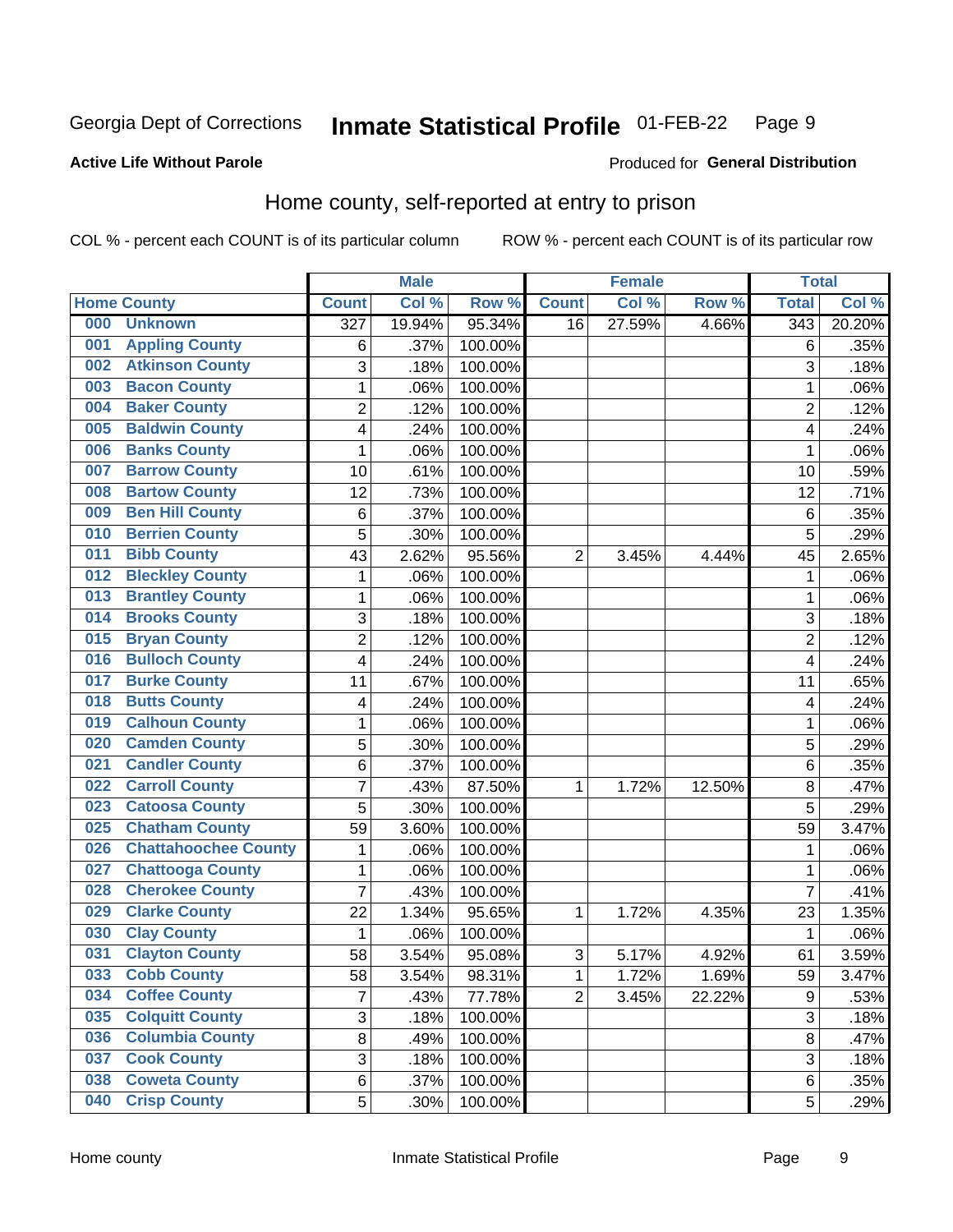#### Inmate Statistical Profile 01-FEB-22 Page 10

### **Active Life Without Parole**

### Produced for General Distribution

# Home county, self-reported at entry to prison

COL % - percent each COUNT is of its particular column

|     |                          |                           | <b>Male</b> |         |                  | <b>Female</b> |         | <b>Total</b>            |        |
|-----|--------------------------|---------------------------|-------------|---------|------------------|---------------|---------|-------------------------|--------|
|     | <b>Home County</b>       | <b>Count</b>              | Col %       | Row %   | <b>Count</b>     | Col %         | Row %   | <b>Total</b>            | Col %  |
| 043 | <b>Decatur County</b>    | $\overline{7}$            | .43%        | 100.00% |                  |               |         | 7                       | .41%   |
| 044 | <b>Dekalb County</b>     | 119                       | 7.26%       | 98.35%  | 2                | 3.45%         | 1.65%   | 121                     | 7.13%  |
| 045 | <b>Dodge County</b>      | 1                         | .06%        | 100.00% |                  |               |         | 1                       | .06%   |
| 046 | <b>Dooly County</b>      | 1                         | .06%        | 100.00% |                  |               |         | 1                       | .06%   |
| 047 | <b>Dougherty County</b>  | 23                        | 1.40%       | 92.00%  | $\overline{2}$   | 3.45%         | 8.00%   | 25                      | 1.47%  |
| 048 | <b>Douglas County</b>    | 20                        | 1.22%       | 100.00% |                  |               |         | 20                      | 1.18%  |
| 049 | <b>Early County</b>      | 3                         | .18%        | 100.00% |                  |               |         | 3                       | .18%   |
| 051 | <b>Effingham County</b>  | 6                         | .37%        | 85.71%  | 1                | 1.72%         | 14.29%  | 7                       | .41%   |
| 052 | <b>Elbert County</b>     | $\overline{\mathbf{4}}$   | .24%        | 100.00% |                  |               |         | 4                       | .24%   |
| 053 | <b>Emanuel County</b>    | 6                         | .37%        | 100.00% |                  |               |         | 6                       | .35%   |
| 054 | <b>Evans County</b>      |                           |             |         | 1                | 1.72%         | 100.00% | 1                       | .06%   |
| 056 | <b>Fayette County</b>    | 7                         | .43%        | 100.00% |                  |               |         | 7                       | .41%   |
| 057 | <b>Floyd County</b>      | 21                        | 1.28%       | 91.30%  | $\boldsymbol{2}$ | 3.45%         | 8.70%   | 23                      | 1.35%  |
| 058 | <b>Forsyth County</b>    | $\ensuremath{\mathsf{3}}$ | .18%        | 60.00%  | $\overline{2}$   | 3.45%         | 40.00%  | 5                       | .29%   |
| 059 | <b>Franklin County</b>   | $\overline{3}$            | .18%        | 100.00% |                  |               |         | 3                       | .18%   |
| 060 | <b>Fulton County</b>     | 185                       | 11.28%      | 98.40%  | 3                | 5.17%         | 1.60%   | 188                     | 11.07% |
| 061 | <b>Gilmer County</b>     | $\overline{2}$            | .12%        | 100.00% |                  |               |         | $\overline{2}$          | .12%   |
| 063 | <b>Glynn County</b>      | 13                        | .79%        | 100.00% |                  |               |         | 13                      | .77%   |
| 064 | <b>Gordon County</b>     | $\,8\,$                   | .49%        | 100.00% |                  |               |         | 8                       | .47%   |
| 066 | <b>Greene County</b>     | 3                         | .18%        | 100.00% |                  |               |         | 3                       | .18%   |
| 067 | <b>Gwinnett County</b>   | 48                        | 2.93%       | 94.12%  | 3                | 5.17%         | 5.88%   | 51                      | 3.00%  |
| 068 | <b>Habersham County</b>  | $\overline{2}$            | .12%        | 100.00% |                  |               |         | $\overline{2}$          | .12%   |
| 069 | <b>Hall County</b>       | 15                        | .91%        | 88.24%  | $\overline{c}$   | 3.45%         | 11.76%  | 17                      | 1.00%  |
| 070 | <b>Hancock County</b>    | $\overline{2}$            | .12%        | 100.00% |                  |               |         | $\overline{2}$          | .12%   |
| 071 | <b>Haralson County</b>   | $\overline{2}$            | .12%        | 100.00% |                  |               |         | $\overline{\mathbf{c}}$ | .12%   |
| 072 | <b>Harris County</b>     | $\mathbf 5$               | .30%        | 100.00% |                  |               |         | 5                       | .29%   |
| 073 | <b>Hart County</b>       | $\overline{3}$            | .18%        | 100.00% |                  |               |         | 3                       | .18%   |
| 074 | <b>Heard County</b>      | 1                         | .06%        | 100.00% |                  |               |         | 1                       | .06%   |
| 075 | <b>Henry County</b>      | 17                        | 1.04%       | 100.00% |                  |               |         | 17                      | 1.00%  |
| 076 | <b>Houston County</b>    | 22                        | 1.34%       | 95.65%  | 1                | 1.72%         | 4.35%   | 23                      | 1.35%  |
| 078 | <b>Jackson County</b>    | 11                        | .67%        | 100.00% |                  |               |         | 11                      | .65%   |
| 080 | <b>Jeff Davis County</b> | 1                         | .06%        | 100.00% |                  |               |         | 1                       | .06%   |
| 081 | <b>Jefferson County</b>  | $\overline{7}$            | .43%        | 87.50%  | $\mathbf{1}$     | 1.72%         | 12.50%  | 8                       | .47%   |
| 082 | <b>Jenkins County</b>    | $\mathfrak{S}$            | .18%        | 100.00% |                  |               |         | 3                       | .18%   |
| 083 | <b>Johnson County</b>    | $\mathbf{1}$              | .06%        | 100.00% |                  |               |         | 1                       | .06%   |
| 084 | <b>Jones County</b>      | 1                         | .06%        | 100.00% |                  |               |         | 1                       | .06%   |
| 087 | <b>Laurens County</b>    | $\overline{\mathbf{4}}$   | .24%        | 100.00% |                  |               |         | 4                       | .24%   |
| 088 | <b>Lee County</b>        | 3                         | .18%        | 100.00% |                  |               |         | 3                       | .18%   |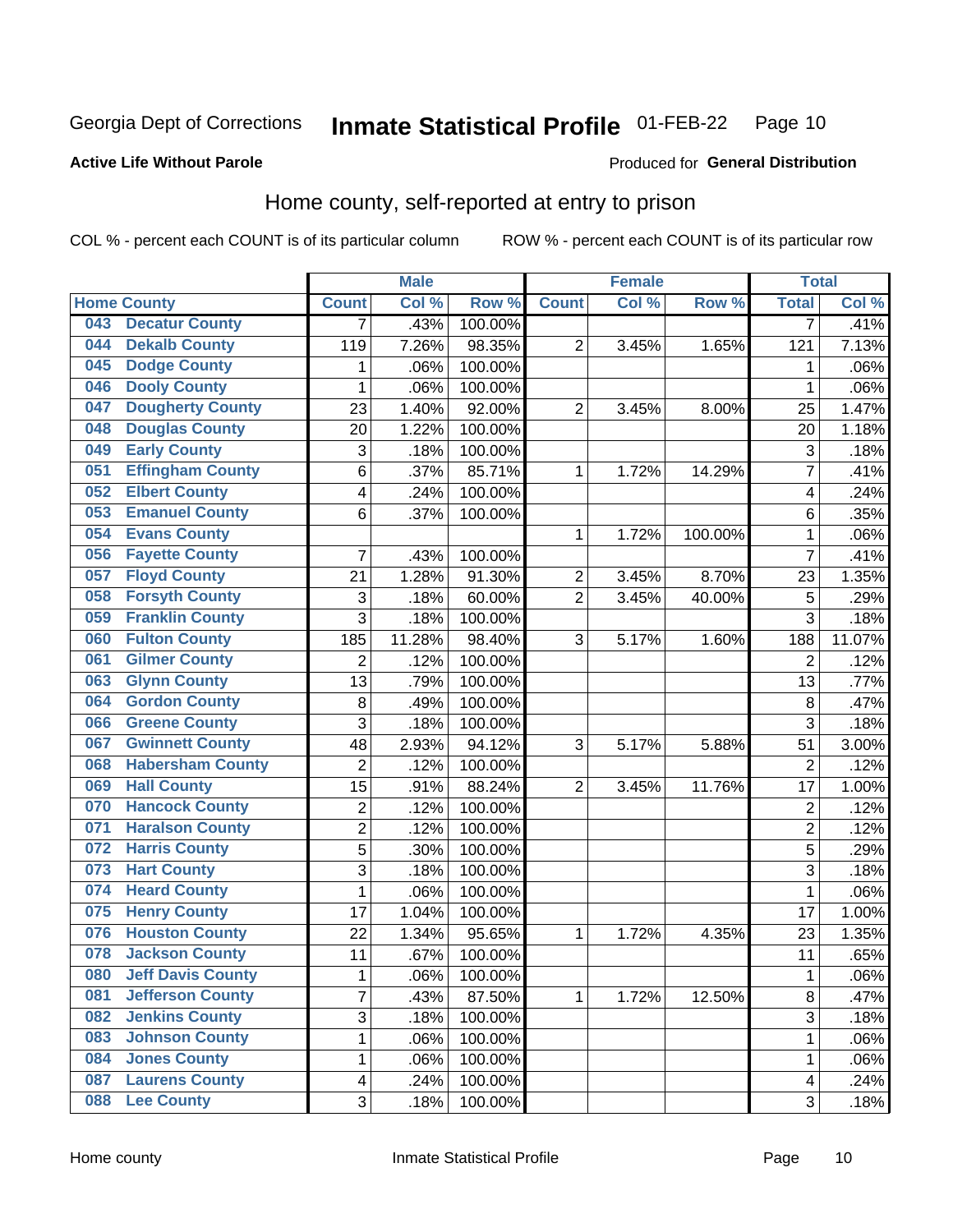#### **Inmate Statistical Profile 01-FEB-22** Page 11

**Active Life Without Parole** 

Produced for General Distribution

# Home county, self-reported at entry to prison

COL % - percent each COUNT is of its particular column

|                  |                          |                         | <b>Male</b> |         |                | <b>Female</b> |        | <b>Total</b>   |       |
|------------------|--------------------------|-------------------------|-------------|---------|----------------|---------------|--------|----------------|-------|
|                  | <b>Home County</b>       | <b>Count</b>            | Col %       | Row %   | <b>Count</b>   | Col %         | Row %  | <b>Total</b>   | Col % |
| 089              | <b>Liberty County</b>    | 10                      | .61%        | 90.91%  | 1              | 1.72%         | 9.09%  | 11             | .65%  |
| 090              | <b>Lincoln County</b>    | $\overline{c}$          | .12%        | 100.00% |                |               |        | $\overline{2}$ | .12%  |
| 091              | <b>Long County</b>       | $\mathbf{1}$            | .06%        | 100.00% |                |               |        | 1              | .06%  |
| 092              | <b>Lowndes County</b>    | 12                      | .73%        | 100.00% |                |               |        | 12             | .71%  |
| 093              | <b>Lumpkin County</b>    | $\mathbf 1$             | .06%        | 100.00% |                |               |        | 1              | .06%  |
| 094              | <b>Macon County</b>      | $\mathbf 1$             | .06%        | 100.00% |                |               |        | 1              | .06%  |
| 095              | <b>Madison County</b>    | $\mathbf 1$             | .06%        | 100.00% |                |               |        | 1              | .06%  |
| 096              | <b>Marion County</b>     | $\mathbf 1$             | .06%        | 50.00%  | 1              | 1.72%         | 50.00% | $\overline{2}$ | .12%  |
| 097              | <b>Mcduffie County</b>   | 4                       | .24%        | 100.00% |                |               |        | 4              | .24%  |
| 098              | <b>Mcintosh County</b>   | $\mathbf 1$             | .06%        | 100.00% |                |               |        | 1              | .06%  |
| 099              | <b>Meriwether County</b> | 3                       | .18%        | 100.00% |                |               |        | 3              | .18%  |
| 100              | <b>Miller County</b>     | $\overline{2}$          | .12%        | 100.00% |                |               |        | $\overline{2}$ | .12%  |
| 101              | <b>Mitchell County</b>   | 3                       | .18%        | 100.00% |                |               |        | 3              | .18%  |
| 102              | <b>Monroe County</b>     | 6                       | .37%        | 100.00% |                |               |        | 6              | .35%  |
| 103              | <b>Montgomery County</b> | 1                       | .06%        | 100.00% |                |               |        | 1              | .06%  |
| 104              | <b>Morgan County</b>     | $\overline{2}$          | .12%        | 100.00% |                |               |        | $\overline{2}$ | .12%  |
| 106              | <b>Muscogee County</b>   | 33                      | 2.01%       | 100.00% |                |               |        | 33             | 1.94% |
| 107              | <b>Newton County</b>     | $\overline{7}$          | .43%        | 77.78%  | $\overline{2}$ | 3.45%         | 22.22% | 9              | .53%  |
| 109              | <b>Oglethorpe County</b> | 4                       | .24%        | 100.00% |                |               |        | 4              | .24%  |
| 110              | <b>Paulding County</b>   | 11                      | .67%        | 100.00% |                |               |        | 11             | .65%  |
| 111              | <b>Peach County</b>      | $\mathbf 1$             | .06%        | 100.00% |                |               |        | 1              | .06%  |
| $\overline{112}$ | <b>Pickens County</b>    | $\mathbf 1$             | .06%        | 100.00% |                |               |        | 1              | .06%  |
| 113              | <b>Pierce County</b>     | 6                       | .37%        | 100.00% |                |               |        | 6              | .35%  |
| 114              | <b>Pike County</b>       | $\overline{2}$          | .12%        | 100.00% |                |               |        | $\overline{2}$ | .12%  |
| $\overline{115}$ | <b>Polk County</b>       | 5                       | .30%        | 100.00% |                |               |        | 5              | .29%  |
| 117              | <b>Putnam County</b>     | 5                       | .30%        | 83.33%  | 1              | 1.72%         | 16.67% | 6              | .35%  |
| 119              | <b>Rabun County</b>      | $\overline{c}$          | .12%        | 100.00% |                |               |        | $\overline{2}$ | .12%  |
| 120              | <b>Randolph County</b>   | $\overline{2}$          | .12%        | 100.00% |                |               |        | $\overline{2}$ | .12%  |
| 121              | <b>Richmond County</b>   | 57                      | 3.48%       | 95.00%  | 3              | 5.17%         | 5.00%  | 60             | 3.53% |
| 122              | <b>Rockdale County</b>   | 8                       | .49%        | 100.00% |                |               |        | 8              | .47%  |
| 124              | <b>Screven County</b>    | 1                       | .06%        | 100.00% |                |               |        | 1              | .06%  |
| 125              | <b>Seminole County</b>   | $\overline{c}$          | .12%        | 100.00% |                |               |        | $\overline{2}$ | .12%  |
| 126              | <b>Spalding County</b>   | 14                      | .85%        | 100.00% |                |               |        | 14             | .82%  |
| 127              | <b>Stephens County</b>   | $\overline{\mathbf{c}}$ | .12%        | 66.67%  | 1              | 1.72%         | 33.33% | $\sqrt{3}$     | .18%  |
| 128              | <b>Stewart County</b>    | $\mathbf{1}$            | .06%        | 100.00% |                |               |        | 1              | .06%  |
| 129              | <b>Sumter County</b>     | $\overline{7}$          | .43%        | 100.00% |                |               |        | $\overline{7}$ | .41%  |
| $\overline{132}$ | <b>Tattnall County</b>   | 6                       | .37%        | 100.00% |                |               |        | $\,6$          | .35%  |
| 133              | <b>Taylor County</b>     | $\mathbf{1}$            | .06%        | 100.00% |                |               |        | 1              | .06%  |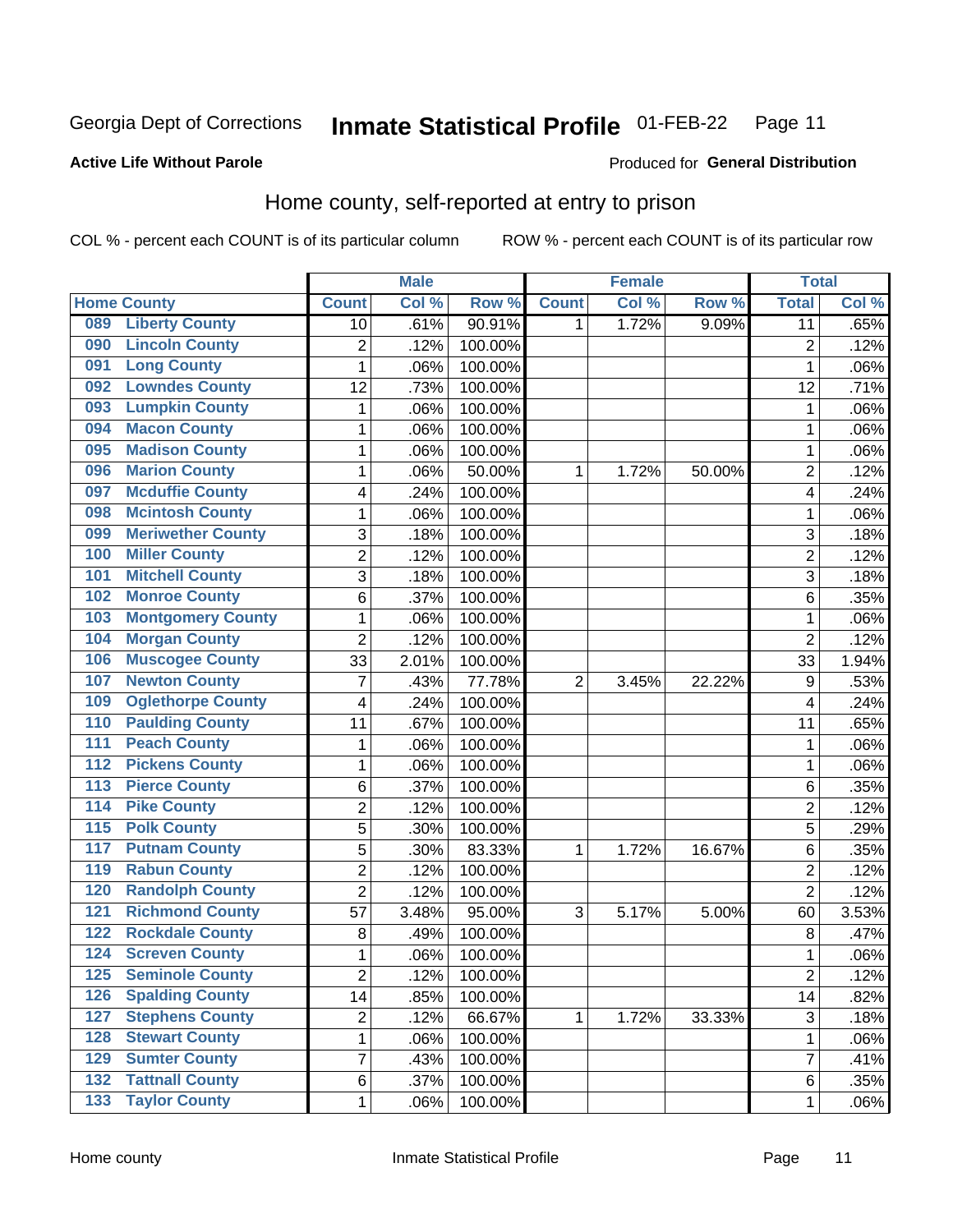#### **Inmate Statistical Profile 01-FEB-22** Page 12

### **Active Life Without Parole**

### Produced for General Distribution

# Home county, self-reported at entry to prison

COL % - percent each COUNT is of its particular column

|                                    |                | <b>Male</b>                |         |              | <b>Female</b> |        | <b>Total</b>   |       |
|------------------------------------|----------------|----------------------------|---------|--------------|---------------|--------|----------------|-------|
| <b>Home County</b>                 | <b>Count</b>   | $\overline{\text{Col }^9}$ | Row %   | <b>Count</b> | Col %         | Row %  | <b>Total</b>   | Col % |
| <b>Telfair County</b><br>134       | 2              | .12%                       | 100.00% |              |               |        | 2              | .12%  |
| <b>Thomas County</b><br>136        | 5              | .30%                       | 100.00% |              |               |        | 5              | .29%  |
| <b>Tift County</b><br>137          | 8              | .49%                       | 100.00% |              |               |        | 8              | .47%  |
| <b>Toombs County</b><br>138        | 10             | .61%                       | 100.00% |              |               |        | 10             | .59%  |
| <b>Treutlen County</b><br>140      | 5              | .30%                       | 100.00% |              |               |        | 5              | .29%  |
| <b>Troup County</b><br>141         | 6              | .37%                       | 100.00% |              |               |        | 6              | .35%  |
| <b>Twiggs County</b><br>143        | $\overline{2}$ | .12%                       | 100.00% |              |               |        | $\overline{2}$ | .12%  |
| <b>Union County</b><br>144         | 1              | .06%                       | 100.00% |              |               |        | 1              | .06%  |
| <b>Upson County</b><br>145         | 5              | .30%                       | 100.00% |              |               |        | 5              | .29%  |
| <b>Walker County</b><br>146        | 4              | .24%                       | 80.00%  | 1            | 1.72%         | 20.00% | 5              | .29%  |
| <b>Walton County</b><br>147        | 15             | .91%                       | 100.00% |              |               |        | 15             | .88%  |
| <b>Ware County</b><br>148          | 12             | .73%                       | 100.00% |              |               |        | 12             | .71%  |
| <b>Warren County</b><br>149        | $\overline{2}$ | .12%                       | 66.67%  | 1            | 1.72%         | 33.33% | 3              | .18%  |
| <b>Washington County</b><br>150    | 6              | .37%                       | 100.00% |              |               |        | 6              | .35%  |
| <b>Wayne County</b><br>151         | 9              | .55%                       | 100.00% |              |               |        | 9              | .53%  |
| <b>Wheeler County</b><br>153       | 1              | .06%                       | 100.00% |              |               |        | 1              | .06%  |
| <b>White County</b><br>154         | 1              | .06%                       | 50.00%  | 1            | 1.72%         | 50.00% | $\overline{2}$ | .12%  |
| <b>Whitfield County</b><br>155     | 14             | .85%                       | 100.00% |              |               |        | 14             | .82%  |
| <b>Wilcox County</b><br>156        | 1              | .06%                       | 100.00% |              |               |        | 1              | .06%  |
| <b>Wilkes County</b><br>157        | 4              | .24%                       | 100.00% |              |               |        | 4              | .24%  |
| <b>Wilkinson County</b><br>158     | $\overline{2}$ | .12%                       | 100.00% |              |               |        | $\overline{2}$ | .12%  |
| <b>Worth County</b><br>159         | 1              | .06%                       | 100.00% |              |               |        | 1              | .06%  |
| <b>Other Custody/Out Of</b><br>999 | 3              | .18%                       | 100.00% |              |               |        | 3              | .18%  |
| <b>State</b>                       |                |                            |         |              |               |        |                |       |
| <b>Total Rported</b>               | 1,640          | 100%                       | 96.58%  | 58           | 100%          | 3.42%  | 1,698          | 100%  |

| <b>Not Reported</b> |      |    |      |
|---------------------|------|----|------|
| Total               | ,640 | ວດ | ,698 |

| Mode (most frequent) | <b>Fulton County</b> | <b>Gwinnett County</b> | <b>Fulton County</b> |
|----------------------|----------------------|------------------------|----------------------|
|----------------------|----------------------|------------------------|----------------------|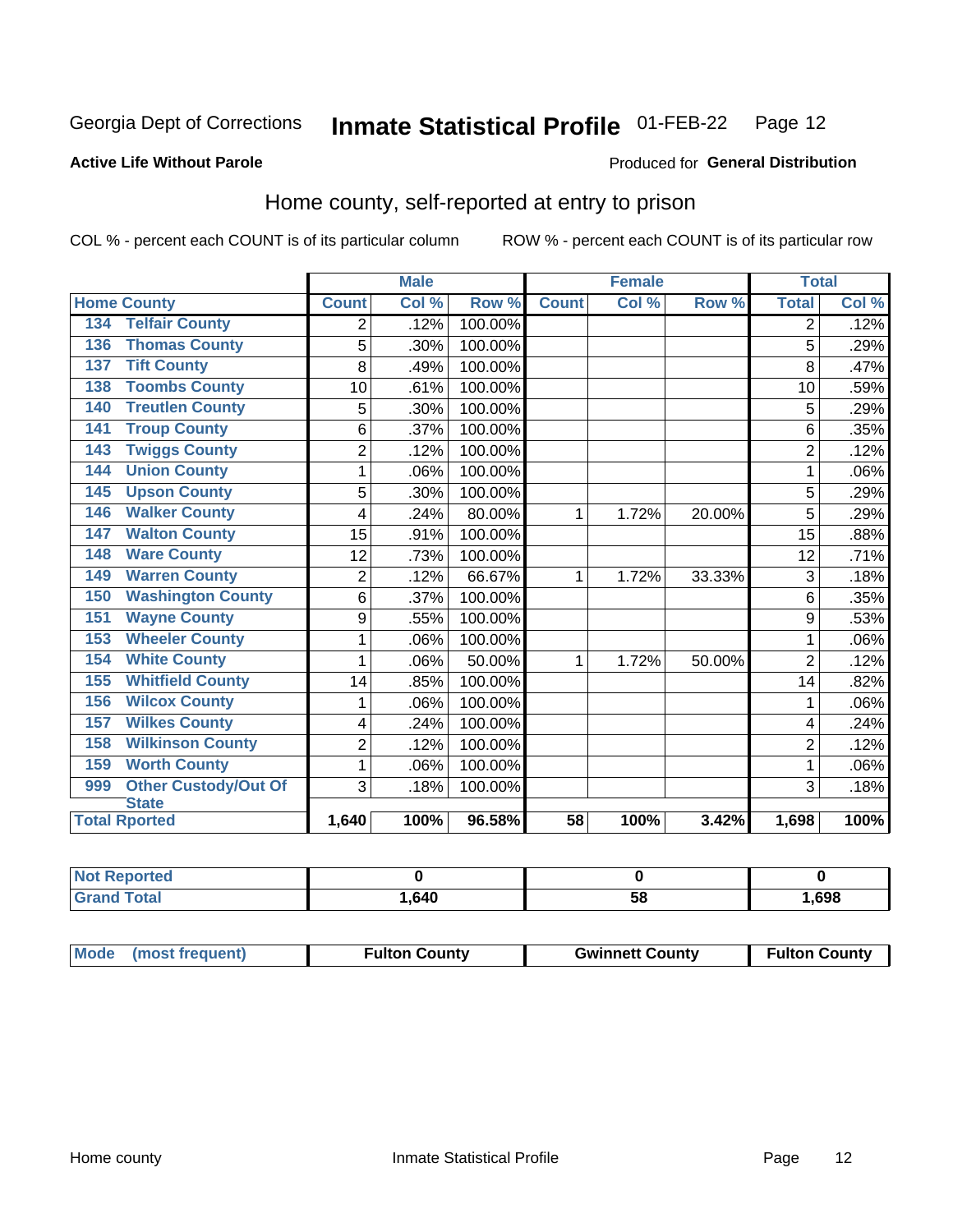#### **Inmate Statistical Profile 01-FEB-22** Page 13

### **Active Life Without Parole**

# Produced for General Distribution

# Employment status before prison, self-reported at entry to prison

COL % - percent each COUNT is of its particular column

|                           | <b>Male</b>  |        |         |                 | <b>Female</b> |        |       | <b>Total</b> |  |
|---------------------------|--------------|--------|---------|-----------------|---------------|--------|-------|--------------|--|
| <b>Employment Status</b>  | <b>Count</b> | Col %  | Row %   | <b>Count</b>    | Col %         | Row %  | Total | Col %        |  |
| <b>Full Time</b><br>01    | 515          | 45.18% | 96.26%  | 20 <sub>1</sub> | 48.78%        | 3.74%  | 535   | 45.30%       |  |
| <b>Part Time</b><br>02    | 79           | 6.93%  | 100.00% |                 |               |        | 79    | 6.69%        |  |
| Unempl $<$ 6M<br>03       | 69           | 6.05%  | 98.57%  |                 | 2.44%         | 1.43%  | 70    | 5.93%        |  |
| Unempl > 6M<br>04         | 290          | 25.44% | 95.39%  | 14              | 34.15%        | 4.61%  | 304   | 25.74%       |  |
| <b>Never Worked</b><br>05 | 105          | 9.21%  | 100.00% |                 |               |        | 105   | 8.89%        |  |
| <b>Student</b><br>06      | 33           | 2.89%  | 100.00% |                 |               |        | 33    | 2.79%        |  |
| <b>Incapable</b><br>07    | 49           | 4.30%  | 89.09%  | 6               | 14.63%        | 10.91% | 55    | 4.66%        |  |
| <b>Total Reported</b>     | 1,140        | 100%   | 96.53%  | 41              | 100%          | 3.47%  | 1,181 | 100%         |  |

| n mar | 500  | . . | 5 4 7<br>$\sim$ $\sim$ $\sim$ $\sim$ $\sim$ $\sim$ |
|-------|------|-----|----------------------------------------------------|
|       | .640 | ວເ  | .698                                               |

| Mc | ----<br>me<br>ш | nc<br>. |
|----|-----------------|---------|
|    |                 |         |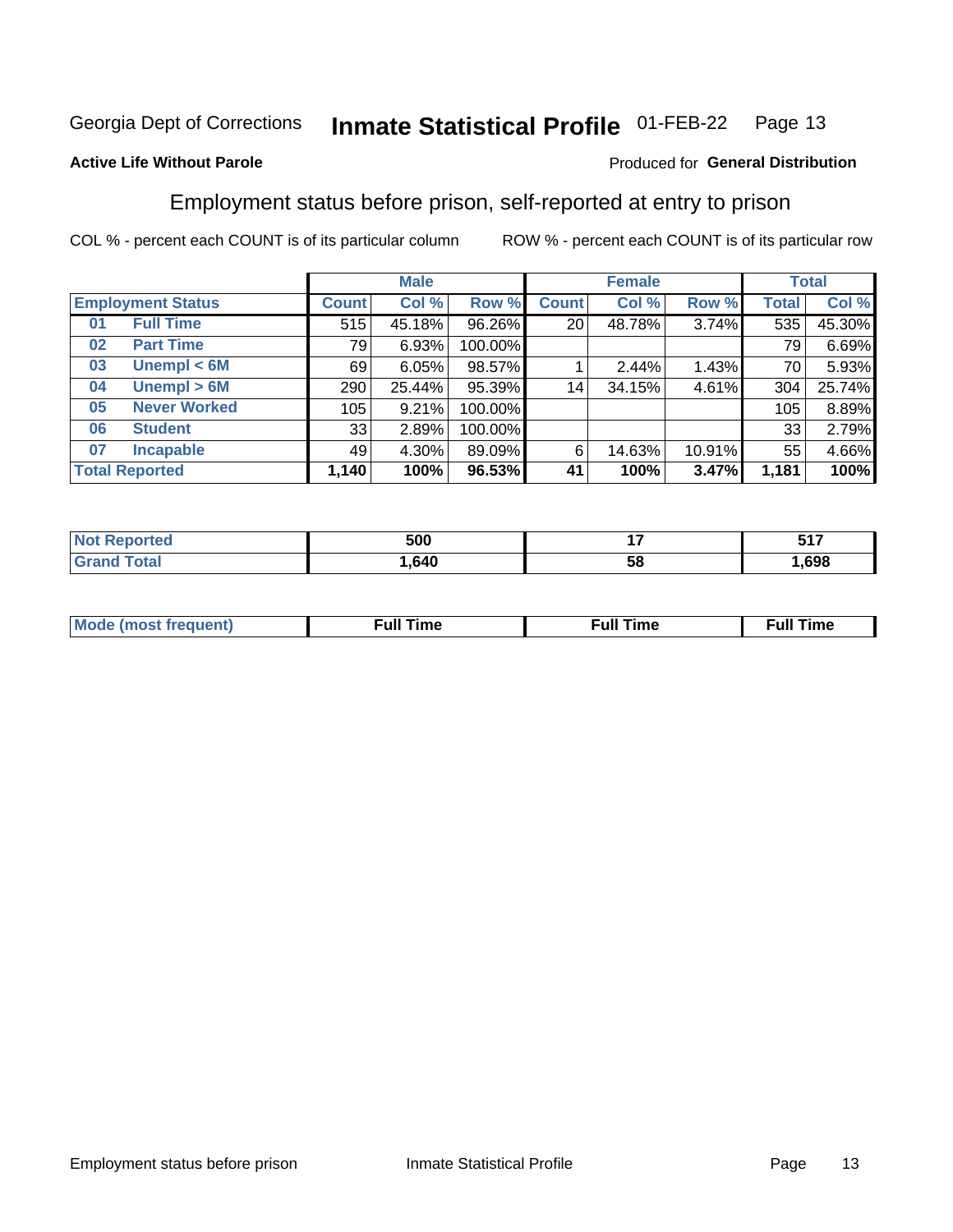## **Active Life Without Parole**

Produced for General Distribution

# Age at admission

COL % - percent each COUNT is of its particular column

|                         |              | <b>Male</b> |         |                | <b>Female</b> |        |              | <b>Total</b> |
|-------------------------|--------------|-------------|---------|----------------|---------------|--------|--------------|--------------|
| <b>Age At Admission</b> | <b>Count</b> | Col %       | Row %   | <b>Count</b>   | Col %         | Row %  | <b>Total</b> | Col %        |
| 15                      | 2            | 0.12%       | 100.00% |                |               |        | 2            | 0.12%        |
| 16                      | 1            | 0.06%       | 100.00% |                |               |        | 1            | 0.06%        |
| $\overline{17}$         | 8            | 0.49%       | 100.00% |                |               |        | 8            | 0.47%        |
| 18                      | 8            | 0.49%       | 100.00% |                |               |        | 8            | 0.47%        |
| 19                      | 24           | 1.46%       | 100.00% |                |               |        | 24           | 1.41%        |
| $\overline{20}$         | 42           | 2.56%       | 97.67%  | 1              | 1.72%         | 2.33%  | 43           | 2.53%        |
| $\overline{21}$         | 40           | 2.44%       | 95.24%  | $\overline{2}$ | 3.45%         | 4.76%  | 42           | 2.47%        |
| 22                      | 64           | 3.90%       | 96.97%  | $\overline{2}$ | 3.45%         | 3.03%  | 66           | 3.89%        |
| 23                      | 58           | 3.54%       | 98.31%  | 1              | 1.72%         | 1.69%  | 59           | 3.47%        |
| 24                      | 61           | 3.72%       | 93.85%  | 4              | 6.90%         | 6.15%  | 65           | 3.83%        |
| $\overline{25}$         | 72           | 4.39%       | 94.74%  | 4              | 6.90%         | 5.26%  | 76           | 4.48%        |
| 26                      | 76           | 4.63%       | 96.20%  | 3              | 5.17%         | 3.80%  | 79           | 4.65%        |
| $\overline{27}$         | 62           | 3.78%       | 93.94%  | 4              | 6.90%         | 6.06%  | 66           | 3.89%        |
| 28                      | 70           | 4.27%       | 97.22%  | $\overline{2}$ | 3.45%         | 2.78%  | 72           | 4.24%        |
| 29                      | 71           | 4.33%       | 98.61%  | 1              | 1.72%         | 1.39%  | 72           | 4.24%        |
| 30                      | 58           | 3.54%       | 100.00% |                |               |        | 58           | 3.42%        |
| 31                      | 70           | 4.27%       | 98.59%  | 1              | 1.72%         | 1.41%  | 71           | 4.18%        |
| 32                      | 67           | 4.09%       | 95.71%  | 3              | 5.17%         | 4.29%  | 70           | 4.12%        |
| 33                      | 54           | 3.29%       | 94.74%  | 3              | 5.17%         | 5.26%  | 57           | 3.36%        |
| 34                      | 39           | 2.38%       | 92.86%  | 3              | 5.17%         | 7.14%  | 42           | 2.47%        |
| 35                      | 47           | 2.87%       | 95.92%  | $\overline{2}$ | 3.45%         | 4.08%  | 49           | 2.89%        |
| 36                      | 56           | 3.41%       | 98.25%  | 1              | 1.72%         | 1.75%  | 57           | 3.36%        |
| $\overline{37}$         | 44           | 2.68%       | 97.78%  | 1              | 1.72%         | 2.22%  | 45           | 2.65%        |
| 38                      | 51           | 3.11%       | 100.00% |                |               |        | 51           | 3.00%        |
| 39                      | 40           | 2.44%       | 86.96%  | 6              | 10.34%        | 13.04% | 46           | 2.71%        |
| 40                      | 37           | 2.26%       | 94.87%  | $\overline{2}$ | 3.45%         | 5.13%  | 39           | 2.30%        |
| 41                      | 44           | 2.68%       | 97.78%  | 1              | 1.72%         | 2.22%  | 45           | 2.65%        |
| 42                      | 37           | 2.26%       | 100.00% |                |               |        | 37           | 2.18%        |
| 43                      | 31           | 1.89%       | 93.94%  | $\overline{2}$ | 3.45%         | 6.06%  | 33           | 1.94%        |
| 44                      | 24           | 1.46%       | 92.31%  | $\overline{2}$ | 3.45%         | 7.69%  | 26           | 1.53%        |
| 45                      | 34           | 2.07%       | 97.14%  | 1              | 1.72%         | 2.86%  | 35           | 2.06%        |
| 46                      | 26           | 1.59%       | 92.86%  | $\overline{2}$ | 3.45%         | 7.14%  | 28           | 1.65%        |
| 47                      | 29           | 1.77%       | 100.00% |                |               |        | 29           | 1.71%        |
| 48                      | 23           | 1.40%       | 88.46%  | 3              | 5.17%         | 11.54% | 26           | 1.53%        |
| 49                      | 27           | 1.65%       | 100.00% |                |               |        | 27           | 1.59%        |
| 50                      | 26           | 1.59%       | 100.00% |                |               |        | 26           | 1.53%        |
| $\overline{51}$         | 13           | 0.79%       | 100.00% |                |               |        | 13           | 0.77%        |
| 52                      | 13           | 0.79%       | 100.00% |                |               |        | 13           | 0.77%        |
| 53                      | 16           | 0.98%       | 100.00% |                |               |        | 16           | 0.94%        |
| 54                      | 13           | 0.79%       | 100.00% |                |               |        | 13           | 0.77%        |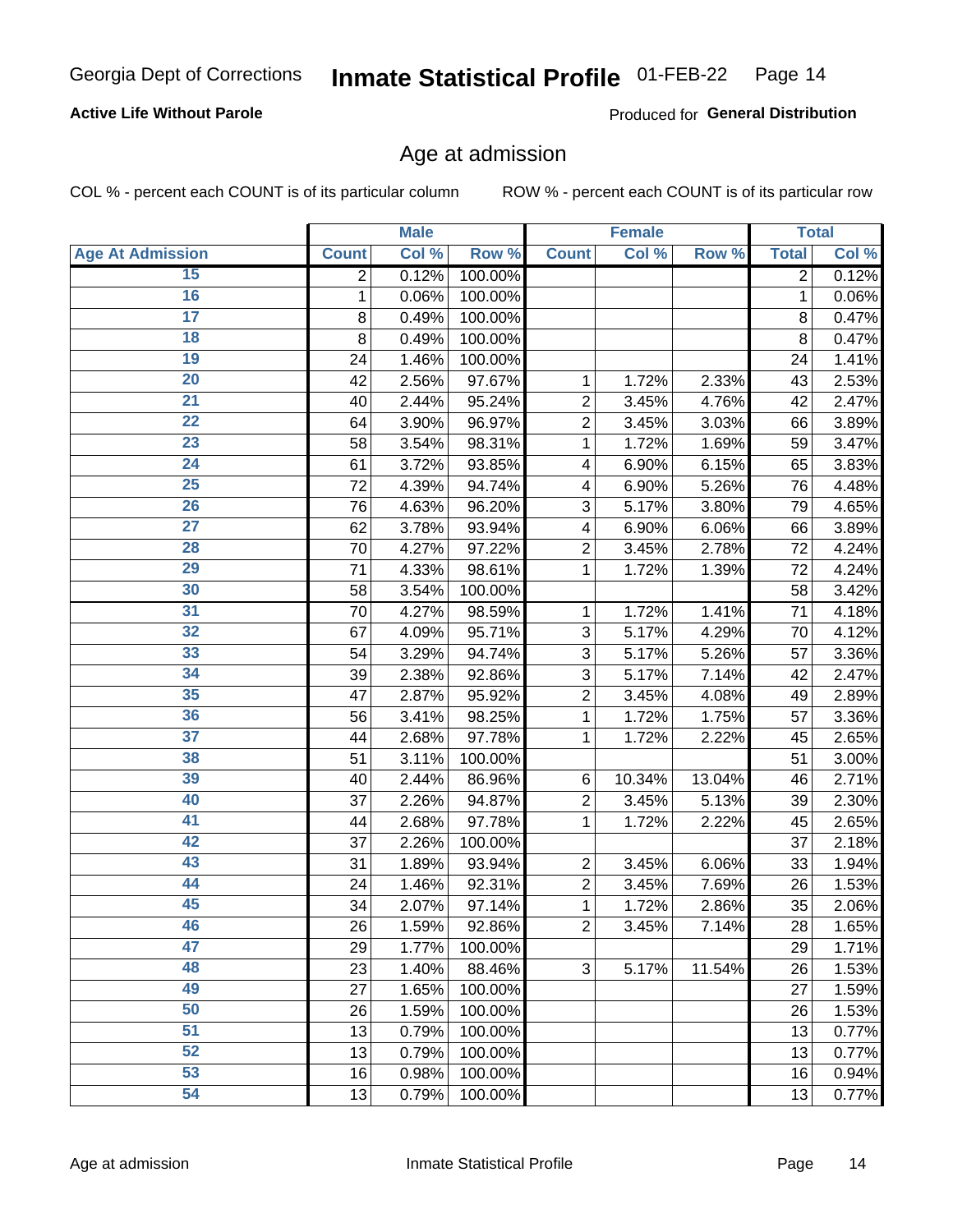### **Active Life Without Parole**

Produced for General Distribution

# Age at admission

COL % - percent each COUNT is of its particular column

|                         |              | <b>Male</b> |         |              | <b>Female</b> |       |                | <b>Total</b> |
|-------------------------|--------------|-------------|---------|--------------|---------------|-------|----------------|--------------|
| <b>Age At Admission</b> | <b>Count</b> | Col %       | Row %   | <b>Count</b> | Col %         | Row % | <b>Total</b>   | Col %        |
| 55                      | 13           | 0.79%       | 92.86%  |              | 1.72%         | 7.14% | 14             | 0.82%        |
| 56                      | 8            | 0.49%       | 100.00% |              |               |       | 8              | 0.47%        |
| 57                      | 10           | 0.61%       | 100.00% |              |               |       | 10             | 0.59%        |
| 58                      | 5            | 0.30%       | 100.00% |              |               |       | 5              | 0.29%        |
| 59                      | 5            | 0.30%       | 100.00% |              |               |       | 5              | 0.29%        |
| 60                      | 5            | 0.30%       | 100.00% |              |               |       | 5              | 0.29%        |
| 61                      | 3            | 0.18%       | 100.00% |              |               |       | 3              | 0.18%        |
| 62                      | 2            | 0.12%       | 100.00% |              |               |       | 2              | 0.12%        |
| 63                      |              | 0.06%       | 100.00% |              |               |       |                | 0.06%        |
| 64                      | 2            | 0.12%       | 100.00% |              |               |       | 2              | 0.12%        |
| 65                      |              | 0.06%       | 100.00% |              |               |       |                | 0.06%        |
| 66                      | 2            | 0.12%       | 100.00% |              |               |       | 2              | 0.12%        |
| 67                      | 2            | 0.12%       | 100.00% |              |               |       | 2              | 0.12%        |
| 69                      | 2            | 0.12%       | 100.00% |              |               |       | $\overline{2}$ | 0.12%        |
| 74                      |              | 0.06%       | 100.00% |              |               |       |                | 0.06%        |
| <b>Total Reported</b>   | 1,640        | 100%        | 96.58%  | 58           | 100%          | 3.42% | 1,698          | 100%         |

| <b>Not Reported</b> |      |    |       |
|---------------------|------|----|-------|
| <b>Total</b>        | .640 | 58 | 1,698 |

| Mean<br>(average)       | 33.95    | 33.31   | 33.93   |
|-------------------------|----------|---------|---------|
| <b>Median (middle)</b>  | ^^<br>JZ | ົ<br>აა | …<br>34 |
| Mode<br>(most frequent) | 26       | 39      | 26      |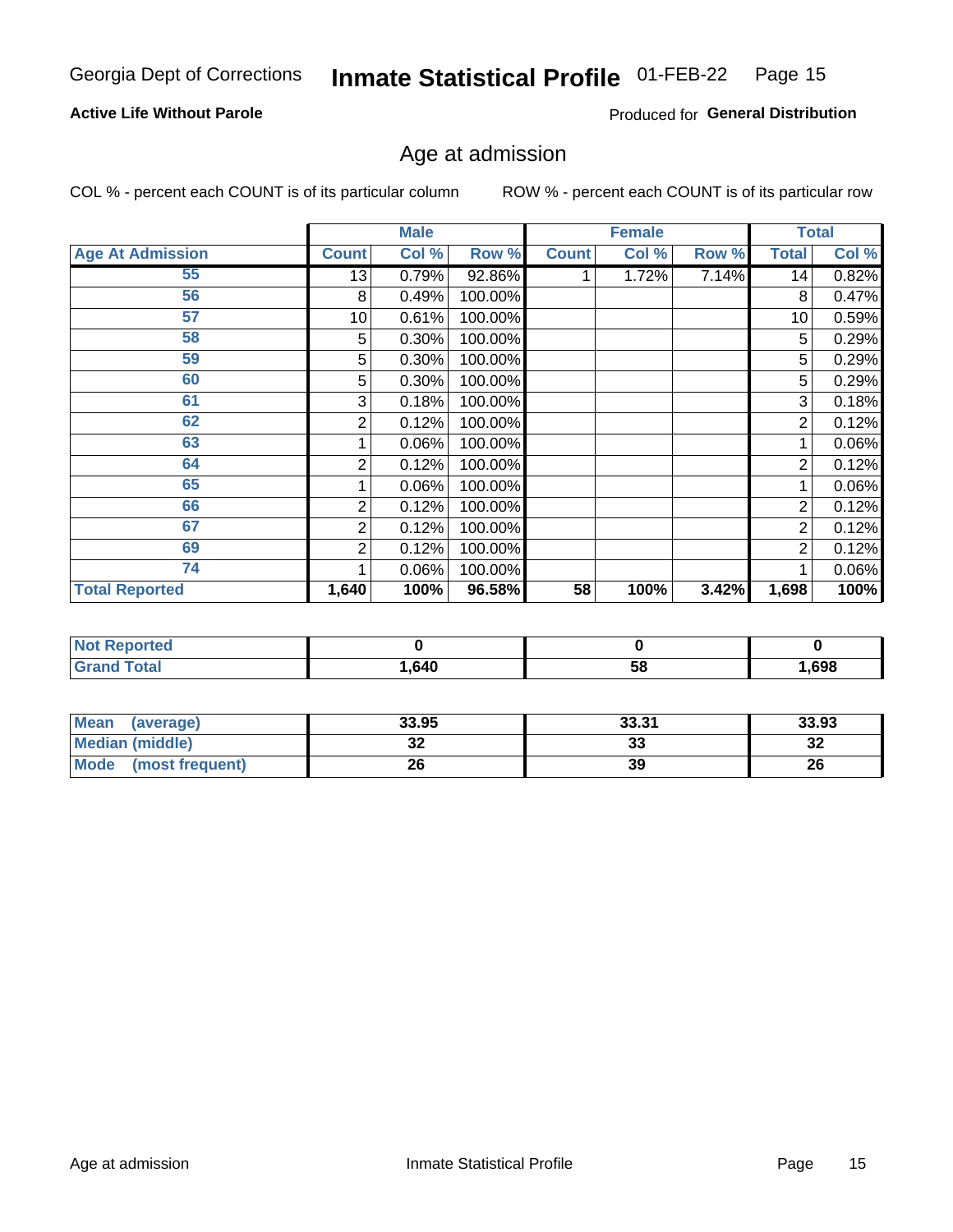# **Active Life Without Parole**

### Produced for General Distribution

# Height, measured at entry to prison

COL % - percent each COUNT is of its particular column

|                         |                | <b>Male</b> |         |                 | <b>Female</b> |         |                | <b>Total</b> |
|-------------------------|----------------|-------------|---------|-----------------|---------------|---------|----------------|--------------|
| <b>Height</b>           | <b>Count</b>   | Col %       | Row %   | <b>Count</b>    | Col %         | Row %   | <b>Total</b>   | Col %        |
| $\overline{\mathbf{0}}$ | 6              | 0.37%       | 100.00% |                 |               |         | 6              | 0.35%        |
| 4'10"                   |                |             |         | $\mathbf{1}$    | 1.72%         | 100.00% | 1              | 0.06%        |
| 4'11''                  |                |             |         | $\mathbf{1}$    | 1.72%         | 100.00% | 1              | 0.06%        |
| 5'00''                  | 4              | 0.24%       | 100.00% |                 |               |         | 4              | 0.24%        |
| 5'01"                   | 4              | 0.24%       | 80.00%  | $\mathbf 1$     | 1.72%         | 20.00%  | 5              | 0.29%        |
| 5'02"                   | 8              | 0.49%       | 72.73%  | 3               | 5.17%         | 27.27%  | 11             | 0.65%        |
| 5'03''                  | 15             | 0.91%       | 55.56%  | 12              | 20.69%        | 44.44%  | 27             | 1.59%        |
| 5'04"                   | 18             | 1.10%       | 62.07%  | 11              | 18.97%        | 37.93%  | 29             | 1.71%        |
| 5'05"                   | 43             | 2.62%       | 81.13%  | 10              | 17.24%        | 18.87%  | 53             | 3.12%        |
| 5'06''                  | 104            | 6.34%       | 95.41%  | 5               | 8.62%         | 4.59%   | 109            | 6.42%        |
| 5'07''                  | 115            | 7.01%       | 95.04%  | 6               | 10.34%        | 4.96%   | 121            | 7.13%        |
| 5'08''                  | 163            | 9.94%       | 98.79%  | $\overline{2}$  | 3.45%         | 1.21%   | 165            | 9.72%        |
| 5'09''                  | 219            | 13.35%      | 99.10%  | $\overline{2}$  | 3.45%         | 0.90%   | 221            | 13.02%       |
| 5'10''                  | 199            | 12.13%      | 99.00%  | $\overline{2}$  | 3.45%         | 1.00%   | 201            | 11.84%       |
| 5'11''                  | 198            | 12.07%      | 100.00% |                 |               |         | 198            | 11.66%       |
| 6'00''                  | 183            | 11.16%      | 99.46%  | $\mathbf{1}$    | 1.72%         | 0.54%   | 184            | 10.84%       |
| 6'01''                  | 136            | 8.29%       | 99.27%  | 1               | 1.72%         | 0.73%   | 137            | 8.07%        |
| 6'02"                   | 106            | 6.46%       | 100.00% |                 |               |         | 106            | 6.24%        |
| 6'03''                  | 53             | 3.23%       | 100.00% |                 |               |         | 53             | 3.12%        |
| 6'04"                   | 38             | 2.32%       | 100.00% |                 |               |         | 38             | 2.24%        |
| 6'05"                   | 16             | 0.98%       | 100.00% |                 |               |         | 16             | 0.94%        |
| 6'06"                   | 8              | 0.49%       | 100.00% |                 |               |         | 8              | 0.47%        |
| 6'07''                  | $\overline{2}$ | 0.12%       | 100.00% |                 |               |         | $\overline{2}$ | 0.12%        |
| 6'08''                  | $\overline{2}$ | 0.12%       | 100.00% |                 |               |         | $\overline{2}$ | 0.12%        |
| <b>Total Reported</b>   | 1,640          | 100%        | 96.58%  | $\overline{58}$ | 100%          | 3.42%   | 1,698          | 100%         |

| <b>NOT</b><br>Reported |      |    |      |
|------------------------|------|----|------|
| $f$ ntn $f$            | .640 | 58 | ,698 |

| <b>Mean</b> | (average)       | 5'10" | 5'05"                | 5'10"<br>ັ |  |
|-------------|-----------------|-------|----------------------|------------|--|
|             |                 |       |                      |            |  |
| <b>Mode</b> | (most frequent) | 5'09" | <b>E'OO"</b><br>ว บง | 5'09"      |  |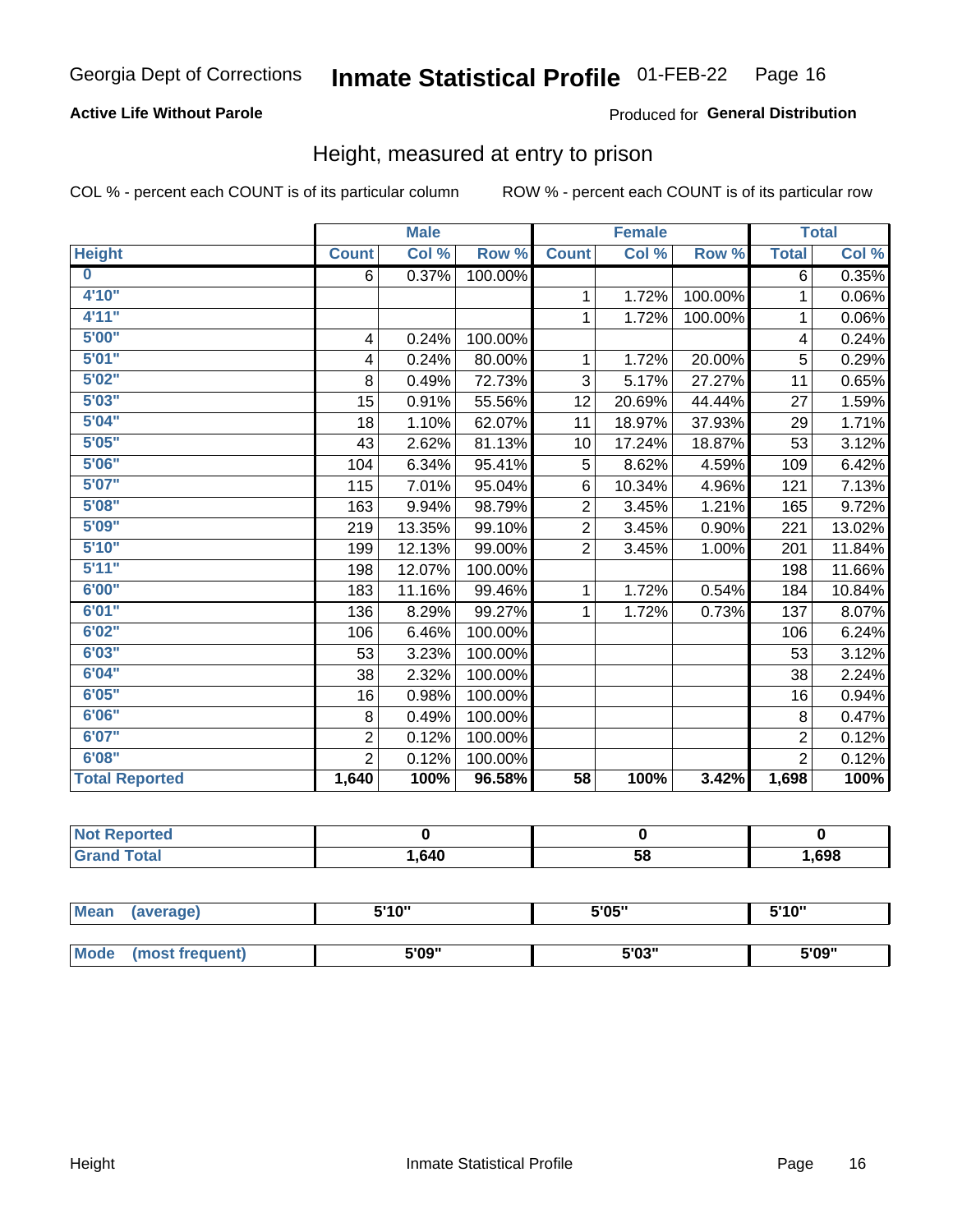**Active Life Without Parole** 

Produced for General Distribution

# Weight, measured at entry to prison

COL % - percent each COUNT is of its particular column

|                          |                | <b>Male</b>             |                  |                  | <b>Female</b>       |                         |                | <b>Total</b> |  |
|--------------------------|----------------|-------------------------|------------------|------------------|---------------------|-------------------------|----------------|--------------|--|
| <b>Weight</b>            | <b>Count</b>   | Col %                   | Row <sup>%</sup> | <b>Count</b>     | Col %               | Row %                   | <b>Total</b>   | Col %        |  |
| 100 - 109 pounds         | 1              | 0.06%                   | 50.00%           | 1                | 1.72%               | 50.00%                  | $\overline{2}$ | 0.12%        |  |
| 110 - 119 pounds         | 4              | 0.24%                   | 66.67%           | $\overline{2}$   | 3.45%               | 33.33%                  | 6              | 0.35%        |  |
| 120 - 129 pounds         | 9              | 0.55%                   | 75.00%           | 3                | 5.17%               | 25.00%                  | 12             | 0.71%        |  |
| 130 - 139 pounds         | 46             | 2.81%                   | 95.83%           | $\overline{c}$   | 3.45%               | 4.17%                   | 48             | 2.83%        |  |
| 140 - 149 pounds         | 100            | 6.11%                   | 96.15%           | 4                | 6.90%               | 3.85%                   | 104            | 6.14%        |  |
| 150 - 159 pounds         | 147            | 8.98%                   | 94.23%           | $\boldsymbol{9}$ | 15.52%              | 5.77%                   | 156            | 9.20%        |  |
| 160 - 169 pounds         | 204            | 12.46%                  | 96.68%           | 7                | 12.07%              | 3.32%                   | 211            | 12.45%       |  |
| 170 - 179 pounds         | 210            | 12.83%                  | 98.59%           | 3                | 5.17%               | 1.41%                   | 213            | 12.57%       |  |
| 180 - 189 pounds         | 207            | 12.65%                  | 98.10%           | 4                | 6.90%               | 1.90%                   | 211            | 12.45%       |  |
| 190 - 199 pounds         | 141            | 8.61%                   | 95.92%           | 6                | 10.34%              | 4.08%                   | 147            | 8.67%        |  |
| 200 - 209 pounds         | 151            | 9.22%                   | 95.57%           | 7                | 12.07%              | 4.43%                   | 158            | 9.32%        |  |
| 210 - 219 pounds         | 101            | 6.17%                   | 97.12%           | 3                | 5.17%               | 2.88%                   | 104            | 6.14%        |  |
| 220 - 229 pounds         | 99             | 6.05%                   | 100.00%          |                  |                     |                         | 99             | 5.84%        |  |
| 230 - 239 pounds         | 59             | 3.60%                   | 96.72%           | $\overline{2}$   | 3.45%               | 3.28%                   | 61             | 3.60%        |  |
| 240 - 249 pounds         | 52             | 3.18%                   | 100.00%          |                  |                     |                         | 52             | 3.07%        |  |
| 250 - 259 pounds         | 32             | 1.95%                   | 96.97%           | 1                | $\overline{1.72\%}$ | 3.03%                   | 33             | 1.95%        |  |
| 260 - 269 pounds         | 18             | 1.10%                   | 100.00%          |                  |                     |                         | 18             | 1.06%        |  |
| 270 - 279 pounds         | 15             | 0.92%                   | 93.75%           | 1                | 1.72%               | 6.25%                   | 16             | 0.94%        |  |
| 280 - 289 pounds         | 15             | 0.92%                   | 93.75%           | 1                | 1.72%               | 6.25%                   | 16             | 0.94%        |  |
| 290 - 299 pounds         | 4              | 0.24%                   | 80.00%           | 1                | 1.72%               | 20.00%                  | 5              | 0.29%        |  |
| 300 - 309 pounds         | 5              | 0.31%                   | 100.00%          |                  |                     |                         | 5              | 0.29%        |  |
| 310 - 319 pounds         | $\overline{2}$ | 0.12%                   | 100.00%          |                  |                     |                         | $\overline{c}$ | 0.12%        |  |
| 320 - 329 pounds         | 3              | 0.18%                   | 100.00%          |                  |                     |                         | 3              | 0.18%        |  |
| 330 - 339 pounds         | 5              | 0.31%                   | 100.00%          |                  |                     |                         | 5              | 0.29%        |  |
| 340 - 349 pounds         | 1              | 0.06%                   | 100.00%          |                  |                     |                         | $\mathbf{1}$   | 0.06%        |  |
| 350 - 359 pounds         | $\overline{2}$ | 0.12%                   | 100.00%          |                  |                     |                         | $\overline{2}$ | 0.12%        |  |
| 360 - 369 pounds         | 1              | 0.06%                   | 100.00%          |                  |                     |                         | $\mathbf 1$    | 0.06%        |  |
| 370 - 379 pounds         | 1              | 0.06%                   | 100.00%          |                  |                     |                         | $\mathbf 1$    | 0.06%        |  |
| 390 - 399 pounds         |                |                         |                  | $\mathbf{1}$     | 1.72%               | 100.00%                 | $\mathbf 1$    | 0.06%        |  |
| 400 pounds and over      | $\overline{2}$ | 0.12%                   | 100.00%          |                  |                     |                         | $\overline{2}$ | 0.12%        |  |
| <b>Total Reported</b>    | 1,637          | 100%                    | 96.58%           | 58               | 100%                | 3.42%                   | 1,695          | 100%         |  |
|                          |                |                         |                  |                  |                     |                         |                |              |  |
| <b>Not Reported</b>      |                | $\overline{\mathbf{3}}$ |                  |                  | $\mathbf 0$         | $\overline{\mathbf{3}}$ |                |              |  |
| <b>Grand Total</b>       |                | 1,640                   |                  |                  | $\overline{58}$     |                         |                | 1,698        |  |
| <b>Mean</b><br>(average) |                | 189                     |                  |                  | 180                 |                         |                | 189          |  |
| <b>Median (middle)</b>   |                | 181                     |                  |                  | 174.5               |                         |                | 181          |  |
| Mode (most frequent)     |                | <b>180</b>              |                  | 200              |                     |                         | <b>180</b>     |              |  |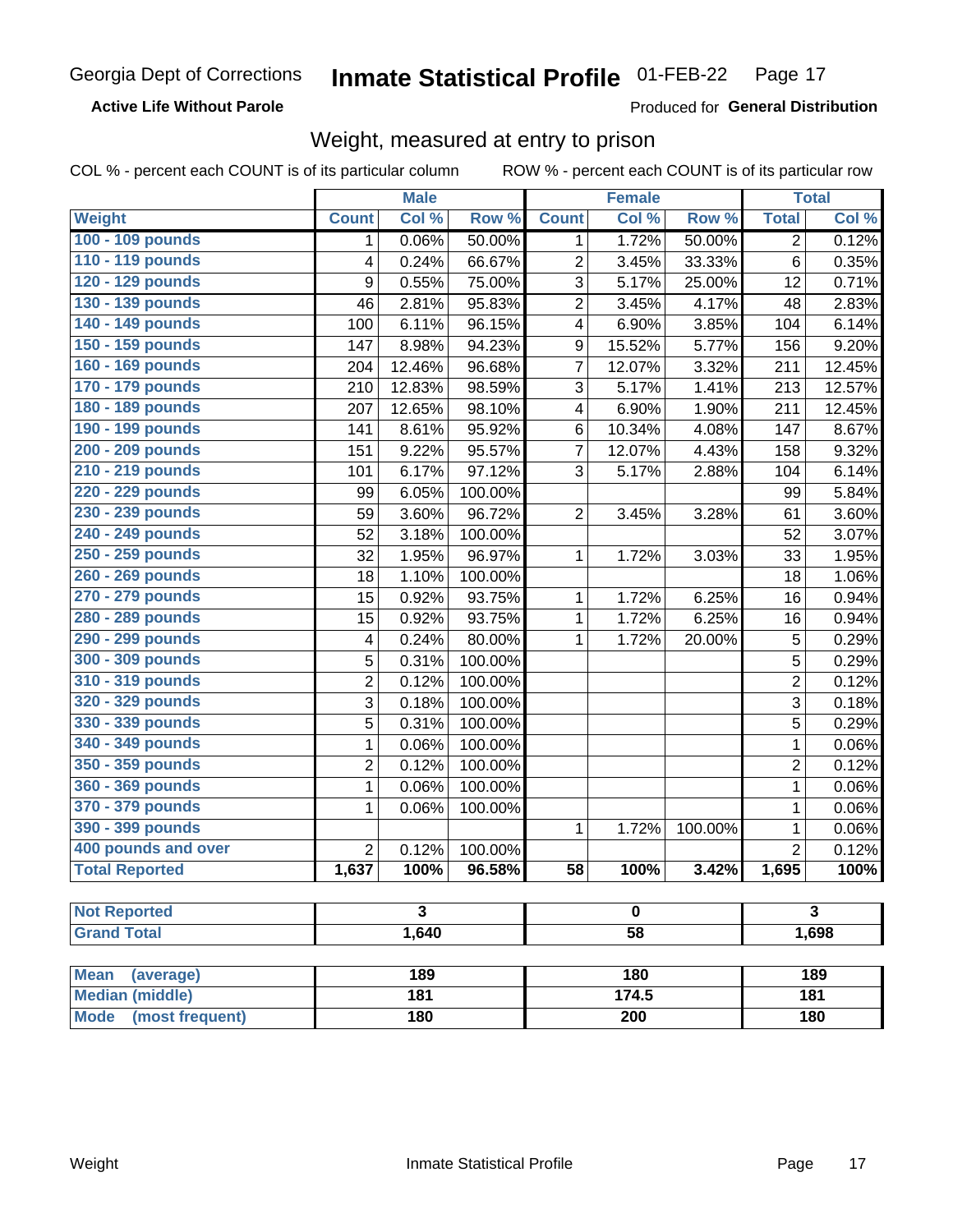#### **Inmate Statistical Profile 01-FEB-22** Page 18

Produced for General Distribution

### **Active Life Without Parole**

# Veterans validated by Veteran's Administration

COL % - percent each COUNT is of its particular column

|                          |              | <b>Male</b> |                    | <b>Female</b> |       |              | <b>Total</b> |
|--------------------------|--------------|-------------|--------------------|---------------|-------|--------------|--------------|
| <b>Military service</b>  | <b>Count</b> | Col %       | <b>Row % Count</b> | Col %         | Row % | <b>Total</b> | Col %        |
| <b>Others</b><br>0       | 50           | 43.86%      | 100.00%            |               |       | 50           | 43.48%       |
| <b>Air Force</b>         | 40           | 35.09%      | 97.56%             | 100.00%       | 2.44% | 41           | 35.65%       |
| <b>Army</b>              | 6            | $5.26\%$    | 100.00%            |               |       | 6            | 5.22%        |
| <b>Navy</b><br>3         |              | 6.14%       | 100.00%            |               |       |              | 6.09%        |
| <b>Coast Guard</b><br>5. | 11           | $9.65\%$    | 100.00%            |               |       | 11           | 9.57%        |
| <b>Total Reported</b>    | 114          | 100%        | 99.13%             | 100%          | .87%  | 115          | 100%         |

| тес          | .526<br>. | --<br>IJ | .583 |
|--------------|-----------|----------|------|
| <b>cotal</b> | .640      | 5٤       | ,698 |

| Mo<br>りへいい<br>,<br><b>Dthers</b><br>w<br>____<br>____ |
|-------------------------------------------------------|
|-------------------------------------------------------|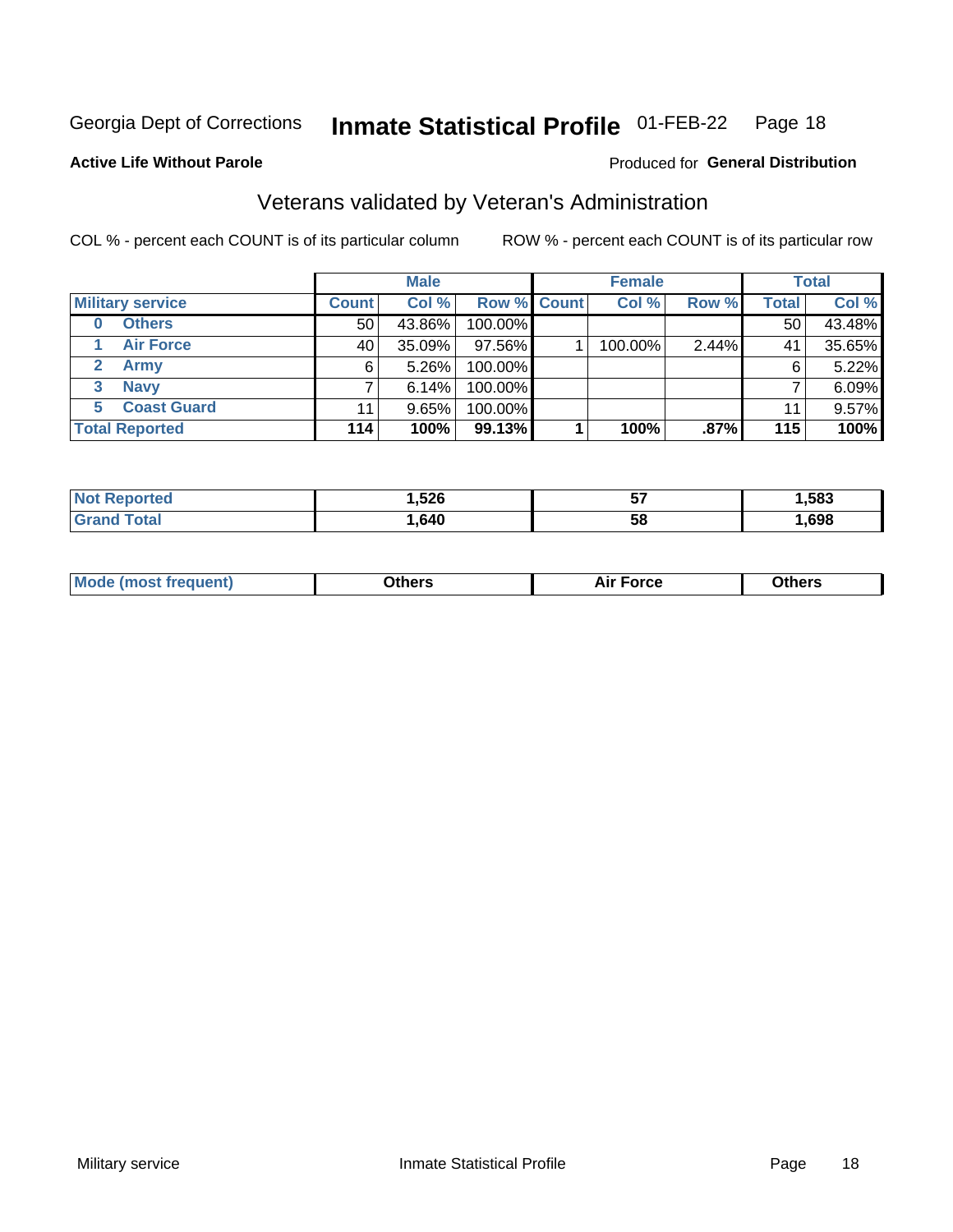#### Inmate Statistical Profile 01-FEB-22 Page 19

**Active Life Without Parole** 

Produced for General Distribution

# Type of admission to prison

COL % - percent each COUNT is of its particular column

|                                      |              | <b>Male</b> |                    |    | <b>Female</b> |       |              | <b>Total</b> |
|--------------------------------------|--------------|-------------|--------------------|----|---------------|-------|--------------|--------------|
| <b>Type of Admission</b>             | <b>Count</b> | Col %       | <b>Row % Count</b> |    | Col %         | Row % | <b>Total</b> | Col %        |
| <b>52 New Sentence</b>               | 1,555        | 94.82%      | 96.40%             | 58 | 100.00%       | 3.60% | 1,613        | 94.99%       |
| <b>Probation Rev Partial</b><br>53   | 9            | .55%        | 100.00%            |    |               |       | 9            | .53%         |
| <b>Probation Rev Remainder</b><br>54 | 24           | 1.46%       | 100.00%            |    |               |       | 24           | 1.41%        |
| <b>Parole Rev New Sentence</b><br>55 | 22           | 1.34%       | 100.00%            |    |               |       | 22           | 1.30%        |
| <b>Parole Rev No New</b><br>56       | 18           | 1.10%       | 100.00%            |    |               |       | 18           | 1.06%        |
| <b>Sentence</b>                      |              |             |                    |    |               |       |              |              |
| <b>Life W/O Parole</b><br>70         | 11           | $.67\%$     | 100.00%            |    |               |       | 11           | .65%         |
| <b>Unknown</b><br>82                 |              | $.06\%$     | 100.00%            |    |               |       |              | .06%         |
| <b>Total Reported</b>                | 1,640        | 100%        | 96.58%             | 58 | 100%          | 3.42% | 1,698        | 100%         |

| <b>Not Reported</b> |        |    |      |
|---------------------|--------|----|------|
| <b>Grand Total</b>  | 640, ا | ວບ | ,698 |

| <b>Mode (most frequent)</b> | <b>New Sentence</b> | <b>New Sentence</b> | <b>New Sentence</b> |
|-----------------------------|---------------------|---------------------|---------------------|
|                             |                     |                     |                     |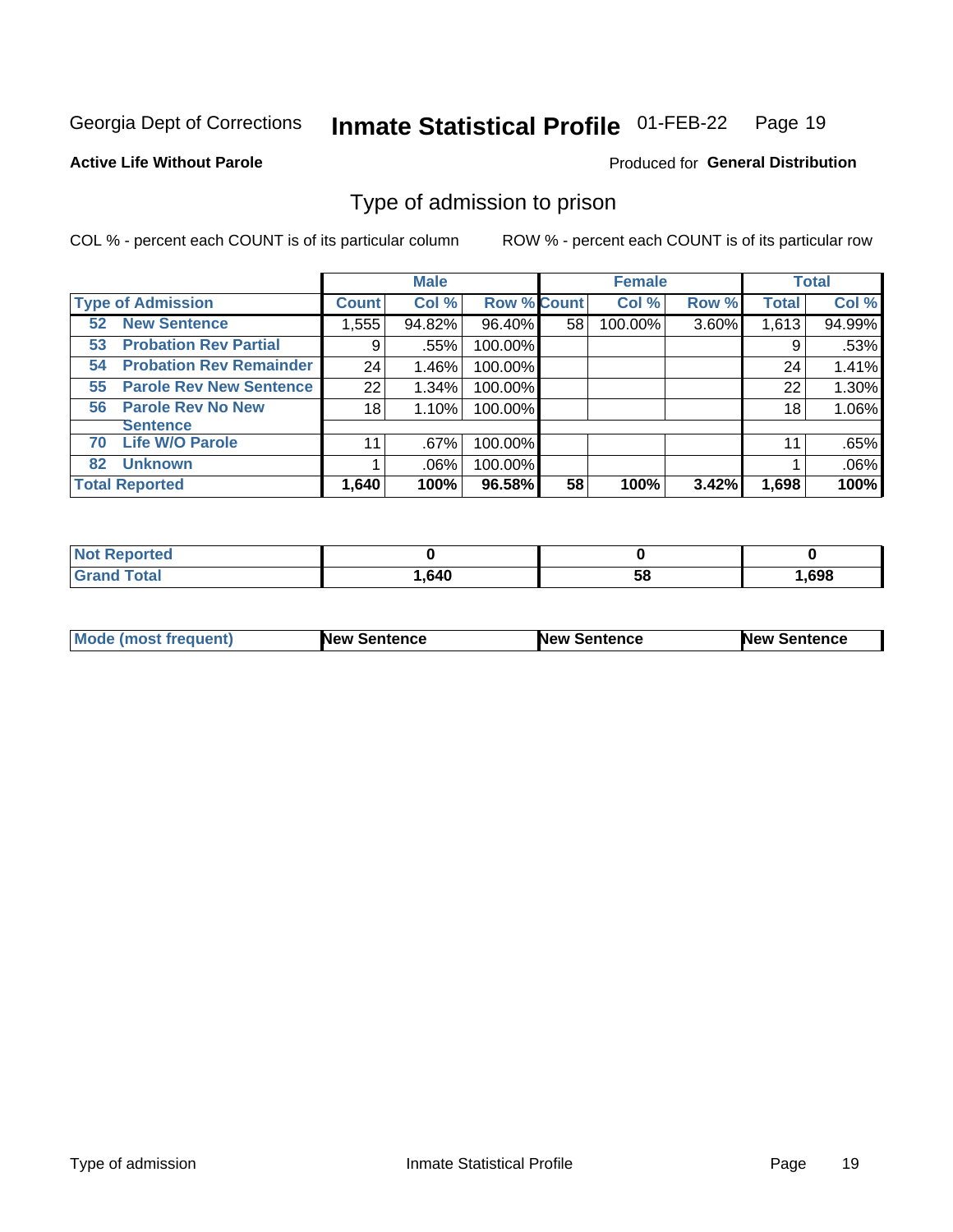#### Inmate Statistical Profile 01-FEB-22 Page 20

**Active Life Without Parole** 

Produced for General Distribution

# Current / last supervision level

COL % - percent each COUNT is of its particular column

|                        |                   | <b>Male</b> |                    |                 | <b>Female</b> |       |       | <b>Total</b> |
|------------------------|-------------------|-------------|--------------------|-----------------|---------------|-------|-------|--------------|
| <b>Security Status</b> | <b>Count</b>      | Col%        | <b>Row % Count</b> |                 | Col %         | Row % | Total | Col %        |
| 4 Medium               | Q                 | .55% !      | 100.00%            |                 | .00%          |       |       | .53%         |
| 5 Close                | .631              | 99.45%      | 96.57%             | 58 <sub>1</sub> | 100.00%       | 3.43% | .689  | 99.47%       |
| <b>Total Reported</b>  | $.640$ $^{\circ}$ | 100%        | 96.58%             | 58              | 100%          | 3.42% | .698  | 100%         |

| <b>Still being diagnosed</b> |       |    |       |
|------------------------------|-------|----|-------|
| <b>Not Reported</b>          |       |    |       |
| <b>Grand Total</b>           | 1,640 | 58 | 1,698 |

| <b>AhoM</b><br>rreauent) | <b>Close</b> | Close | Close |
|--------------------------|--------------|-------|-------|
|                          |              |       |       |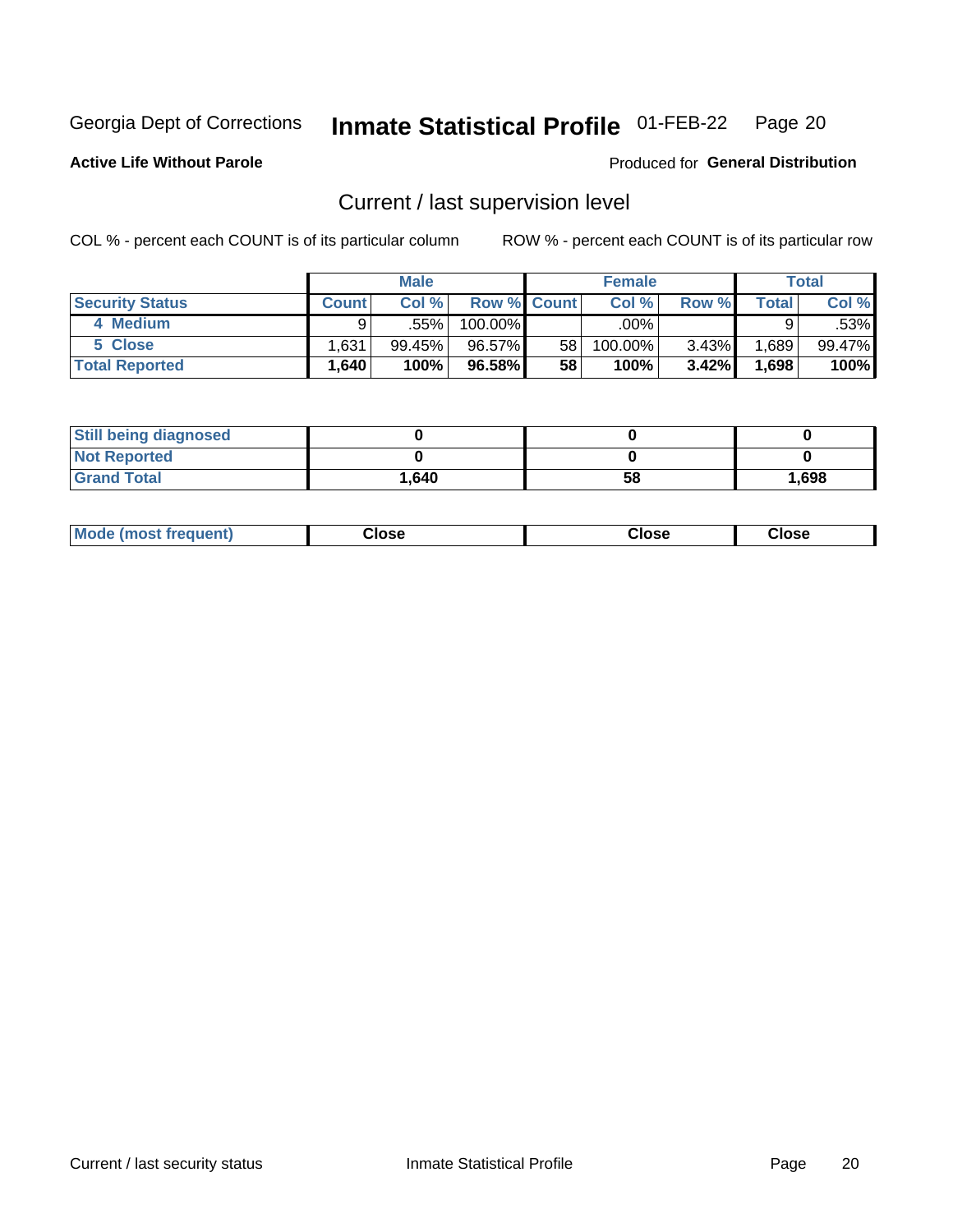#### Inmate Statistical Profile 01-FEB-22 Page 21

**Active Life Without Parole** 

Produced for General Distribution

# Current / last type of institution

COL % - percent each COUNT is of its particular column

|                            |                    | <b>Male</b> |                    |    | <b>Female</b> |          |       | Total   |
|----------------------------|--------------------|-------------|--------------------|----|---------------|----------|-------|---------|
| <b>Type of Institution</b> | <b>Count</b>       | Col %       | <b>Row % Count</b> |    | Col %         | Row %    | Total | Col %   |
| <b>State Prison</b>        | 1.640 <sub>1</sub> | $100.00\%$  | $96.58\%$          | 58 | $100.00\%$    | $3.42\%$ | .698  | 100.00% |
| <b>Total Reported</b>      | .640               | 100%        | 96.58%             | 58 | $100\%$       | $3.42\%$ | 1,698 | 100%    |

| rted<br>. |      |    |      |
|-----------|------|----|------|
|           | ,640 | ວເ | .698 |

|  | <b>Mode (most frequent)</b> | State Prison | <b>State Prison</b> | <b>State Prison</b> |
|--|-----------------------------|--------------|---------------------|---------------------|
|--|-----------------------------|--------------|---------------------|---------------------|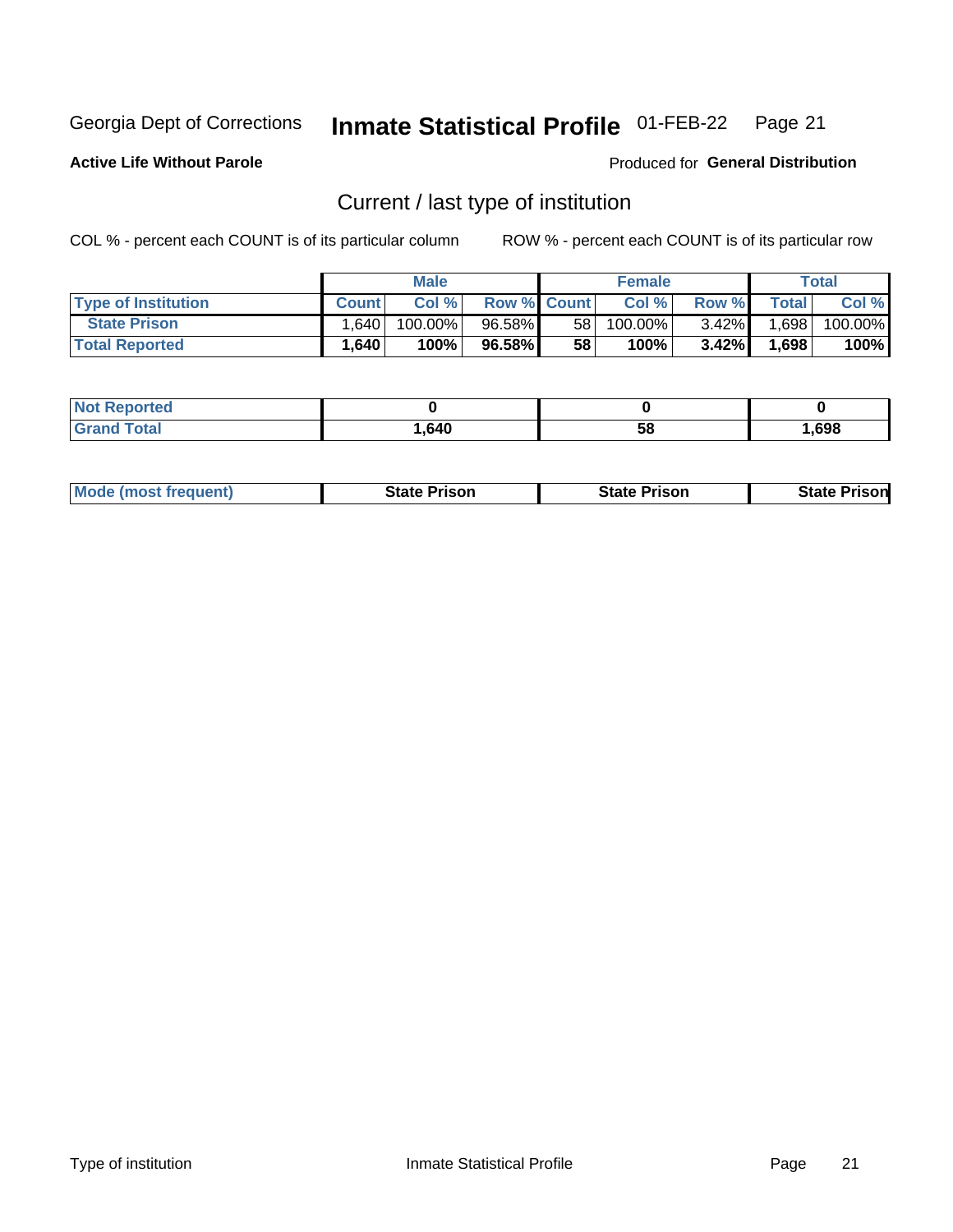#### **Inmate Statistical Profile 01-FEB-22** Page 22

**Active Life Without Parole** 

### Produced for General Distribution

# Institution type - transitional centers

COL % - percent each COUNT is of its particular column

|                                          |              | <b>Male</b> |                    | <b>Female</b> |             | <b>Total</b> |
|------------------------------------------|--------------|-------------|--------------------|---------------|-------------|--------------|
| <b>Institution Type - Trans. Centers</b> | <b>Count</b> | CoI%        | <b>Row % Count</b> | Col %         | Row % Total | Col %        |
| <b>Total Reported</b>                    |              |             |                    |               |             |              |

| <b>Reported</b><br><b>NOT</b><br>$\sim$            |  |  |
|----------------------------------------------------|--|--|
| $f$ $f \circ f \circ f$<br>$C = 1$<br><b>TULAI</b> |  |  |

| Mode (most frequent) | <b>Null</b> | <b>Null</b> | <b>Null</b> |
|----------------------|-------------|-------------|-------------|
|                      |             |             |             |
|                      |             |             |             |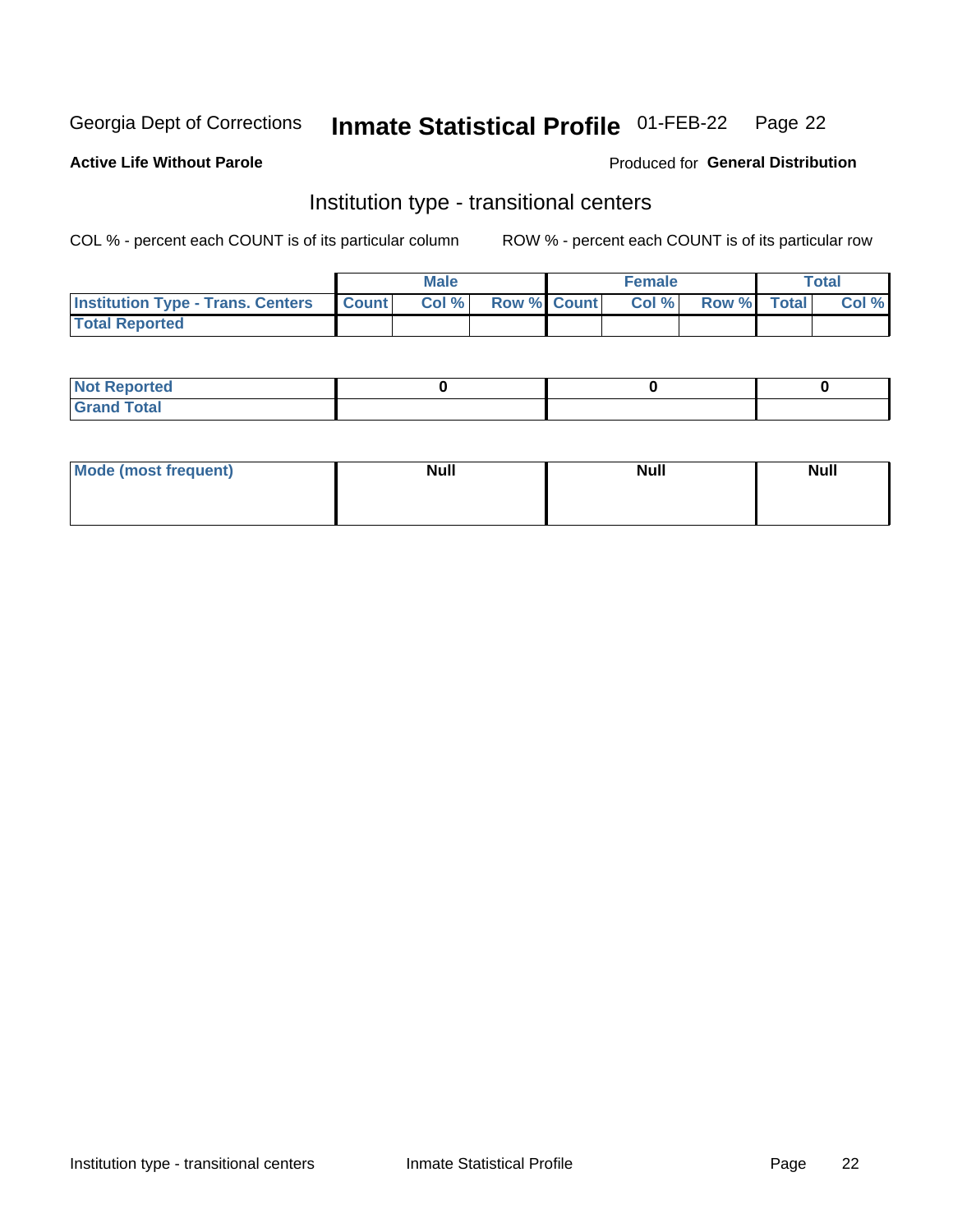#### **Inmate Statistical Profile 01-FEB-22** Page 23

**Active Life Without Parole** 

**Produced for General Distribution** 

# Institution type - county prisons

COL % - percent each COUNT is of its particular column

|                                                    | <b>Male</b> |       |  | <b>Female</b> |                          |             | <b>Total</b> |       |
|----------------------------------------------------|-------------|-------|--|---------------|--------------------------|-------------|--------------|-------|
| <b>Institution Type - County Prisons   Count  </b> |             | Col % |  |               | <b>Row % Count Col %</b> | Row % Total |              | Col % |
| <b>Total Reported</b>                              |             |       |  |               |                          |             |              |       |

| <b>Not Reported</b>   |  |  |
|-----------------------|--|--|
| <b>Total</b><br>Granc |  |  |

| Mode (most frequent) | <b>Null</b> | <b>Null</b><br><b>Null</b> |
|----------------------|-------------|----------------------------|
|                      |             |                            |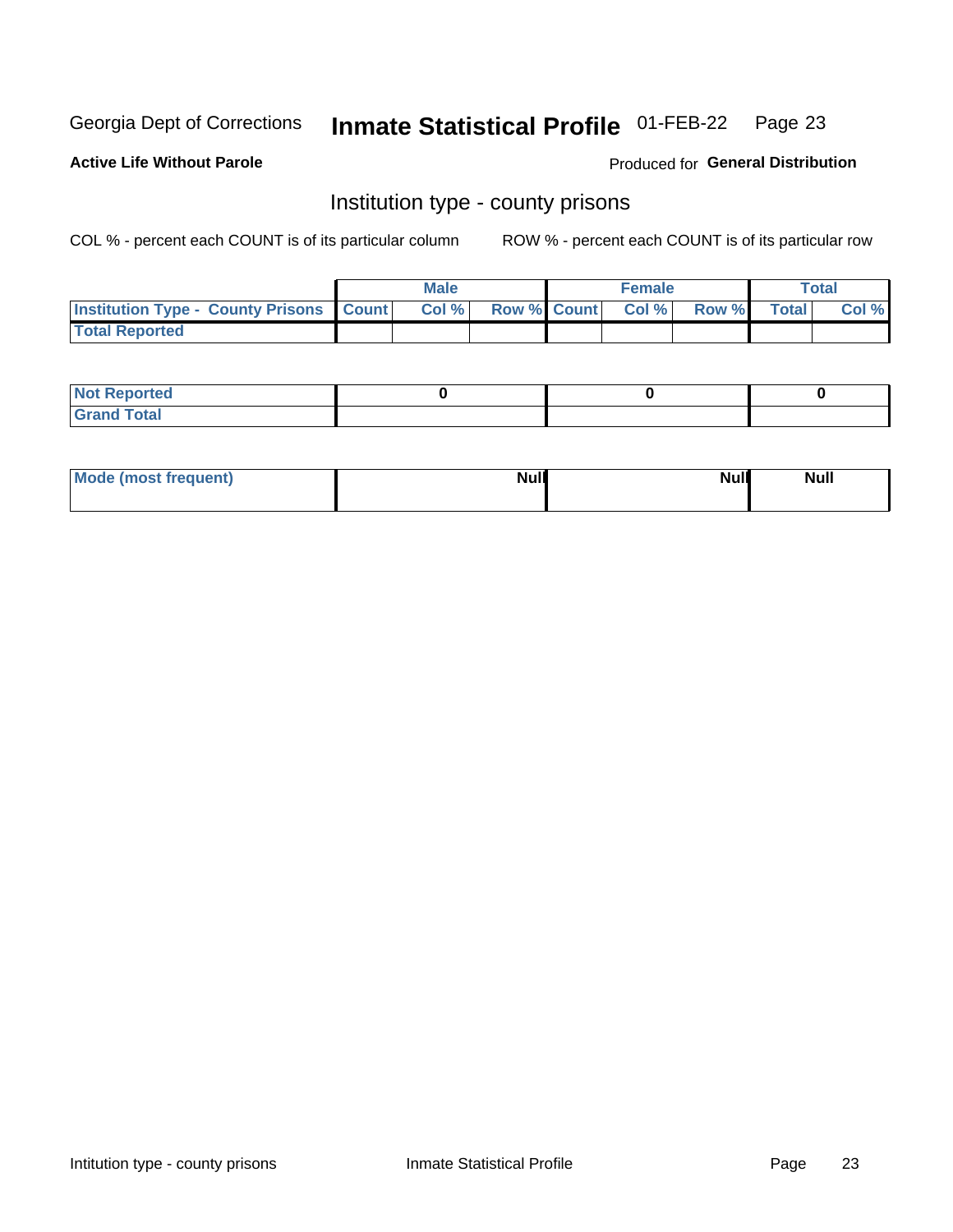#### Inmate Statistical Profile 01-FEB-22 Page 24

### **Active Life Without Parole**

### Produced for General Distribution

# Institution type - state prisons

|                                         |                           | <b>Male</b> |                             | <b>Female</b> |                 |                                       | <b>Total</b>   |        |
|-----------------------------------------|---------------------------|-------------|-----------------------------|---------------|-----------------|---------------------------------------|----------------|--------|
| <b>Institution Type - State Prisons</b> | <b>Count</b>              | Col %       | Row %                       | <b>Count</b>  | Col %           | Row %                                 | <b>Total</b>   | Col %  |
| <b>Arrendale State Prison</b>           |                           |             |                             | 24            | 41.38%          | 100.00%                               | 24             | 1.41%  |
| <b>Augusta State Med. Prison</b>        | 91                        | 5.55%       | 100.00%                     |               |                 |                                       | 91             | 5.36%  |
| <b>Baldwin State Prison</b>             | 49                        | 2.99%       | 100.00%                     |               |                 |                                       | 49             | 2.89%  |
| <b>Calhoun State Prison</b>             | 3                         | .18%        | 100.00%                     |               |                 |                                       | 3              | .18%   |
| <b>Central State Prison</b>             | 4                         | .24%        | 100.00%                     |               |                 |                                       | 4              | .24%   |
| <b>Coastal State Prison</b>             | $\overline{2}$            | .12%        | 100.00%                     |               |                 |                                       | $\overline{2}$ | .12%   |
| <b>Dooly State Prison</b>               | 3                         | .18%        | 100.00%                     |               |                 |                                       | 3              | .18%   |
| <b>Ga Diag Class Prison</b>             | 32                        | 1.95%       | 100.00%                     |               |                 |                                       | 32             | 1.88%  |
| <b>Ga State Prison</b>                  | 13                        | .79%        | 100.00%                     |               |                 |                                       | 13             | .77%   |
| <b>Hancock State Prison</b>             | 159                       | 9.70%       | 100.00%                     |               |                 |                                       | 159            | 9.36%  |
| <b>Hays State Prison</b>                | 157                       | 9.57%       | 100.00%                     |               |                 |                                       | 157            | 9.25%  |
| <b>Johnson State Prison</b>             | 3                         | .18%        | 100.00%                     |               |                 |                                       | 3              | .18%   |
| <b>Macon State Prison</b>               | 317                       | 19.33%      | 100.00%                     |               |                 |                                       | 317            | 18.67% |
| <b>Phillips State Prison</b>            | 28                        | 1.71%       | 100.00%                     |               |                 |                                       | 28             | 1.65%  |
| <b>Pulaski State Prison</b>             |                           |             |                             | 34            | 58.62%          | 100.00%                               | 34             | 2.00%  |
| <b>Smith State Prison</b>               | 225                       | 13.72%      | 100.00%                     |               |                 |                                       | 225            | 13.25% |
| <b>Special Management Unit</b>          | 24                        | 1.46%       | 100.00%                     |               |                 |                                       | 24             | 1.41%  |
| <b>Telfair State Prison</b>             | 258                       | 15.73%      | 100.00%                     |               |                 |                                       | 258            | 15.19% |
| <b>Valdosta State Prison</b>            | 142                       | 8.66%       | 100.00%                     |               |                 |                                       | 142            | 8.36%  |
| <b>Ware State Prison</b>                | 130                       | 7.93%       | 100.00%                     |               |                 |                                       | 130            | 7.66%  |
| <b>Total Reported</b>                   | 1,640                     | 100%        | 96.58%                      | 58            | 100%            | 3.42%                                 | 1,698          | 100%   |
| <b>Not Reported</b>                     |                           | $\bf{0}$    |                             | $\bf{0}$      |                 |                                       | $\bf{0}$       |        |
| <b>Grand Total</b>                      |                           | 1,640       |                             |               | $\overline{58}$ |                                       |                |        |
| <b>Mode (most frequent)</b>             | <b>Macon State Prison</b> |             | <b>Pulaski State Prison</b> |               |                 | 1,698<br><b>Macon State</b><br>Prison |                |        |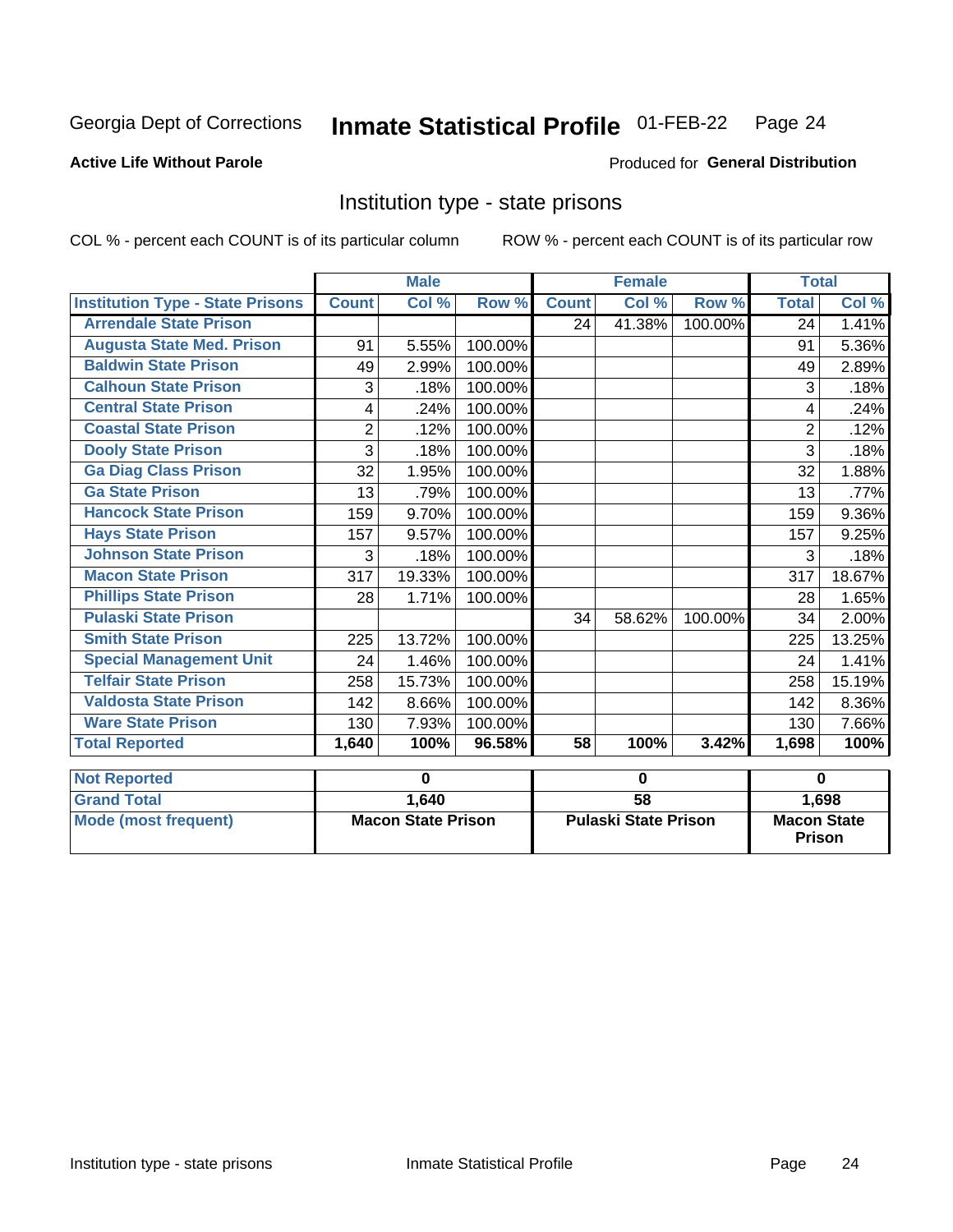#### **Inmate Statistical Profile 01-FEB-22** Page 25

### **Active Life Without Parole**

### Produced for General Distribution

# Institution type - private prisons

COL % - percent each COUNT is of its particular column

|                                                 | <b>Male</b> |       |                    | <b>Female</b> |       |             | Total |       |
|-------------------------------------------------|-------------|-------|--------------------|---------------|-------|-------------|-------|-------|
| <b>Institution Type - Private Prisons Count</b> |             | Col % | <b>Row % Count</b> |               | Col % | Row % Total |       | Col % |
| <b>Total Reported</b>                           |             |       |                    |               |       |             |       |       |

| Not Reported          |  |  |
|-----------------------|--|--|
| <b>Cotal</b><br>_____ |  |  |

| <b>Mo</b><br>frequent) | <b>Null</b> | <b>Null</b> | . . I *<br><b>IVUII</b> |
|------------------------|-------------|-------------|-------------------------|
|                        |             |             |                         |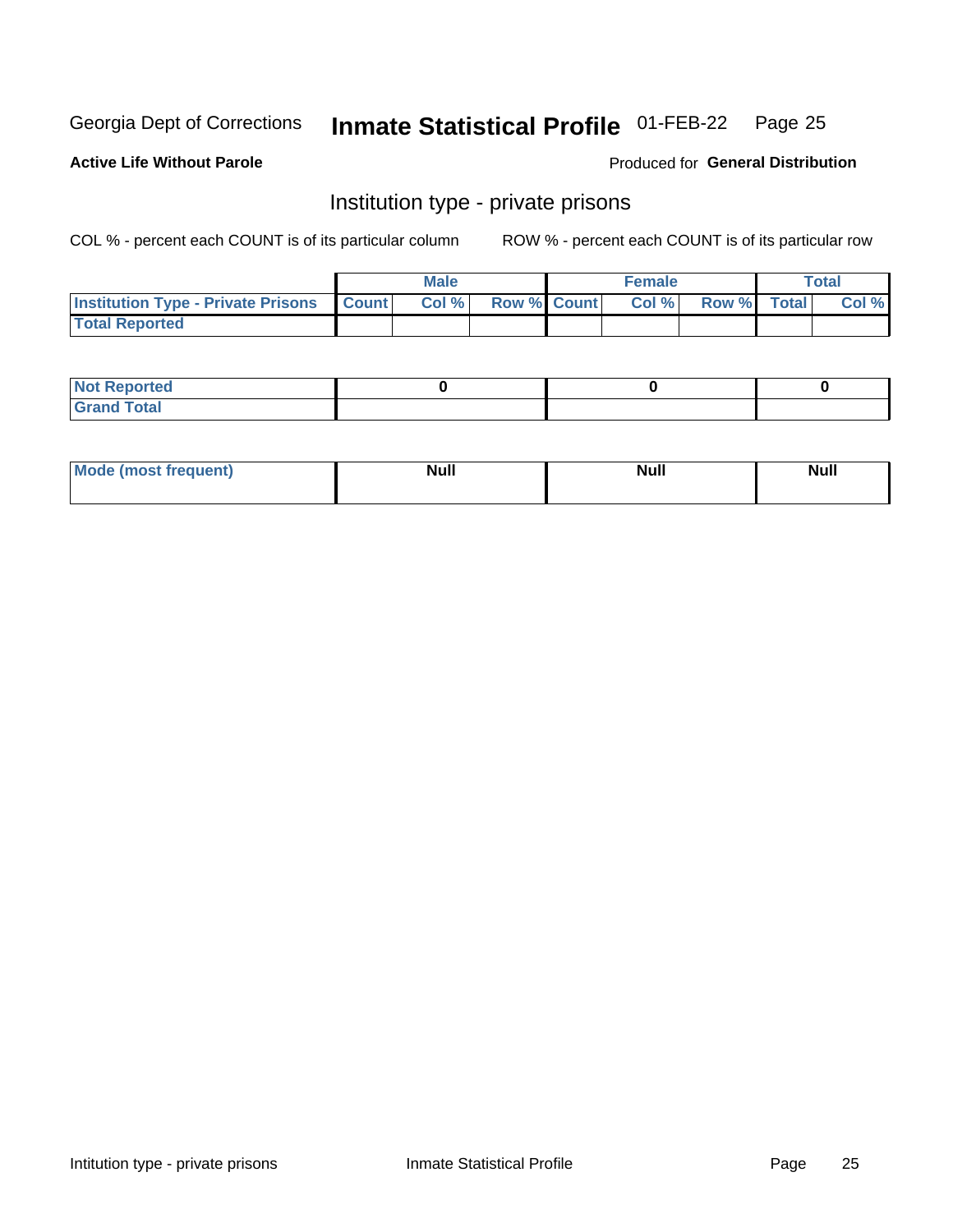#### Inmate Statistical Profile 01-FEB-22 Page 26

### **Active Life Without Parole**

### Produced for General Distribution

# Institution type - inmate boot camp

COL % - percent each COUNT is of its particular column

|                                      | <b>Male</b>  |       |               |              | <b>Female</b> | <b>Total</b> |  |       |
|--------------------------------------|--------------|-------|---------------|--------------|---------------|--------------|--|-------|
| <b>Institution Type - Boot Camps</b> | <b>Count</b> | Col % | <b>Row %I</b> | <b>Count</b> | Col %         | Row % Total  |  | Col % |
| <b>Total Rported</b>                 |              |       |               |              |               |              |  |       |

| <b>Not Reported</b>            |  |  |
|--------------------------------|--|--|
| <b>Total</b><br>C <sub>r</sub> |  |  |

| Mod<br>uamo | Nul.<br>$- - - - - -$ | <b>Null</b> | <br>uu.<br>------ |
|-------------|-----------------------|-------------|-------------------|
|             |                       |             |                   |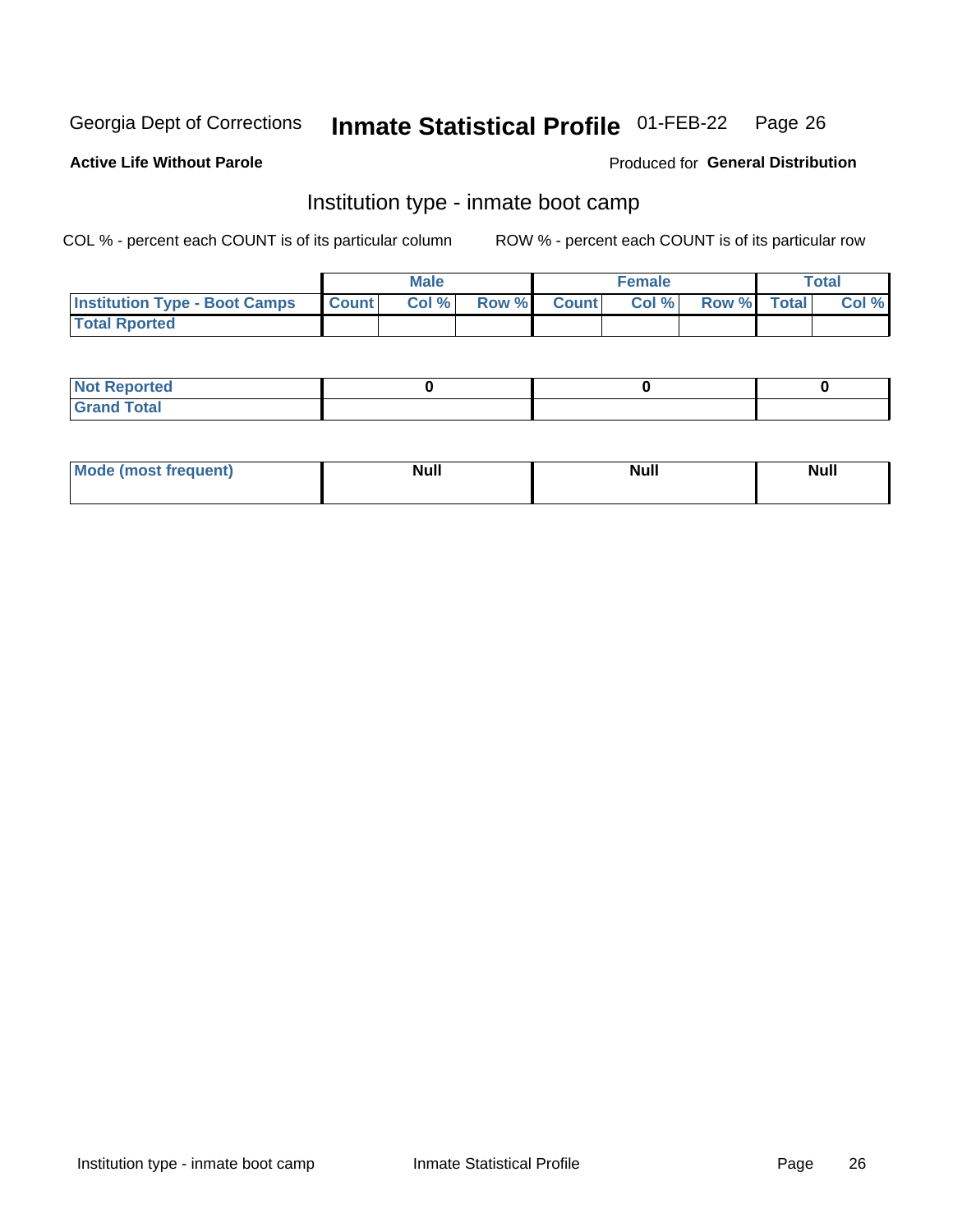#### Inmate Statistical Profile 01-FEB-22 Page 27

**Active Life Without Parole** 

**Produced for General Distribution** 

# Number of disciplinary reports

COL % - percent each COUNT is of its particular column

|                                       | <b>Male</b>  |        |                    |    | <b>Female</b> | <b>Total</b> |       |        |
|---------------------------------------|--------------|--------|--------------------|----|---------------|--------------|-------|--------|
| <b>Number of Disciplinary Reports</b> | <b>Count</b> | Col %  | <b>Row % Count</b> |    | Col %         | Row %        | Total | Col %  |
|                                       | 451          | 27.50% | 94.95%             | 24 | 41.38%        | $5.05\%$     | 475   | 27.97% |
|                                       | 225          | 13.72% | 97.40%             | 6  | 10.34%        | 2.60%        | 231   | 13.60% |
|                                       | 131          | 7.99%  | 92.91%             | 10 | 17.24%        | 7.09%        | 141   | 8.30%  |
| 3                                     | 139          | 8.48%  | 97.20%             | 4  | 6.90%         | 2.80%        | 143   | 8.42%  |
|                                       | 89           | 5.43%  | 95.70%             | 4  | 6.90%         | 4.30%        | 93    | 5.48%  |
| 5                                     | 74           | 4.51%  | 100.00%            |    |               |              | 74    | 4.36%  |
| <b>More Than 5</b>                    | 531          | 32.38% | 98.15%             | 10 | 17.24%        | 1.85%        | 541   | 31.86% |
| <b>Total Reported</b>                 | 1,640        | 100%   | 96.58%             | 58 | 100%          | 3.42%        | 1,698 | 100%   |

| 'ted |      |    |      |
|------|------|----|------|
|      | .640 | Эō | ,698 |

| Mean (average)       | 6.58 | 3.97 | 6.49 |
|----------------------|------|------|------|
| Median (middle)      |      |      |      |
| Mode (most frequent) |      |      |      |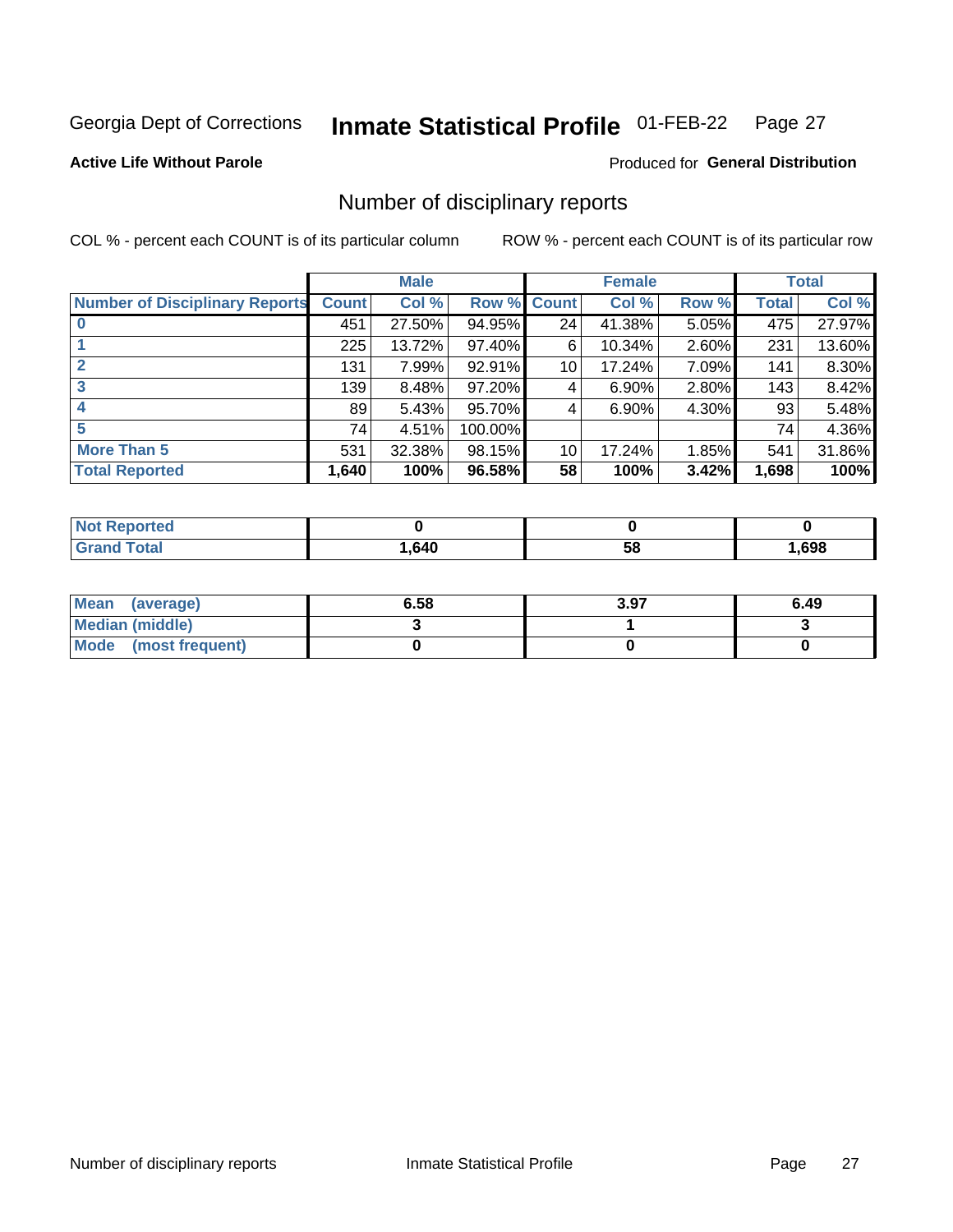#### **Inmate Statistical Profile 01-FEB-22** Page 28

**Active Life Without Parole** 

**Produced for General Distribution** 

# Number of transfers

COL % - percent each COUNT is of its particular column

|                            |         | <b>Male</b> |        |              | <b>Female</b> |        |              | <b>Total</b> |
|----------------------------|---------|-------------|--------|--------------|---------------|--------|--------------|--------------|
| <b>Number of Transfers</b> | Count l | Col %       | Row %  | <b>Count</b> | Col %         | Row %  | <b>Total</b> | Col %        |
|                            | 25      | 1.52%       | 80.65% | 6            | 10.34%        | 19.35% | 31           | 1.83%        |
|                            | 432     | 26.34%      | 94.53% | 25           | 43.10%        | 5.47%  | 457          | 26.91%       |
| $\mathbf{2}$               | 217     | 13.23%      | 94.35% | 13           | 22.41%        | 5.65%  | 230          | 13.55%       |
| 3                          | 186     | 11.34%      | 95.88% | 8            | 13.79%        | 4.12%  | 194          | 11.43%       |
|                            | 135     | 8.23%       | 99.26% |              | 1.72%         | 0.74%  | 136          | 8.01%        |
| 5                          | 104     | 6.34%       | 99.05% |              | 1.72%         | 0.95%  | 105          | 6.18%        |
| <b>More Than 5</b>         | 541     | 32.99%      | 99.27% | 4            | 6.90%         | 0.73%  | 545          | 32.10%       |
| <b>Total Reported</b>      | 1,640   | 100%        | 96.58% | 58           | 100%          | 3.42%  | 1,698        | 100.0%       |

| prted<br>NOT RADO |      |    |      |
|-------------------|------|----|------|
| <sup>-</sup> otal | .640 | 58 | .698 |

| Mean (average)       | 5.97 | 97. ، | 5.83 |
|----------------------|------|-------|------|
| Median (middle)      |      |       |      |
| Mode (most frequent) |      |       |      |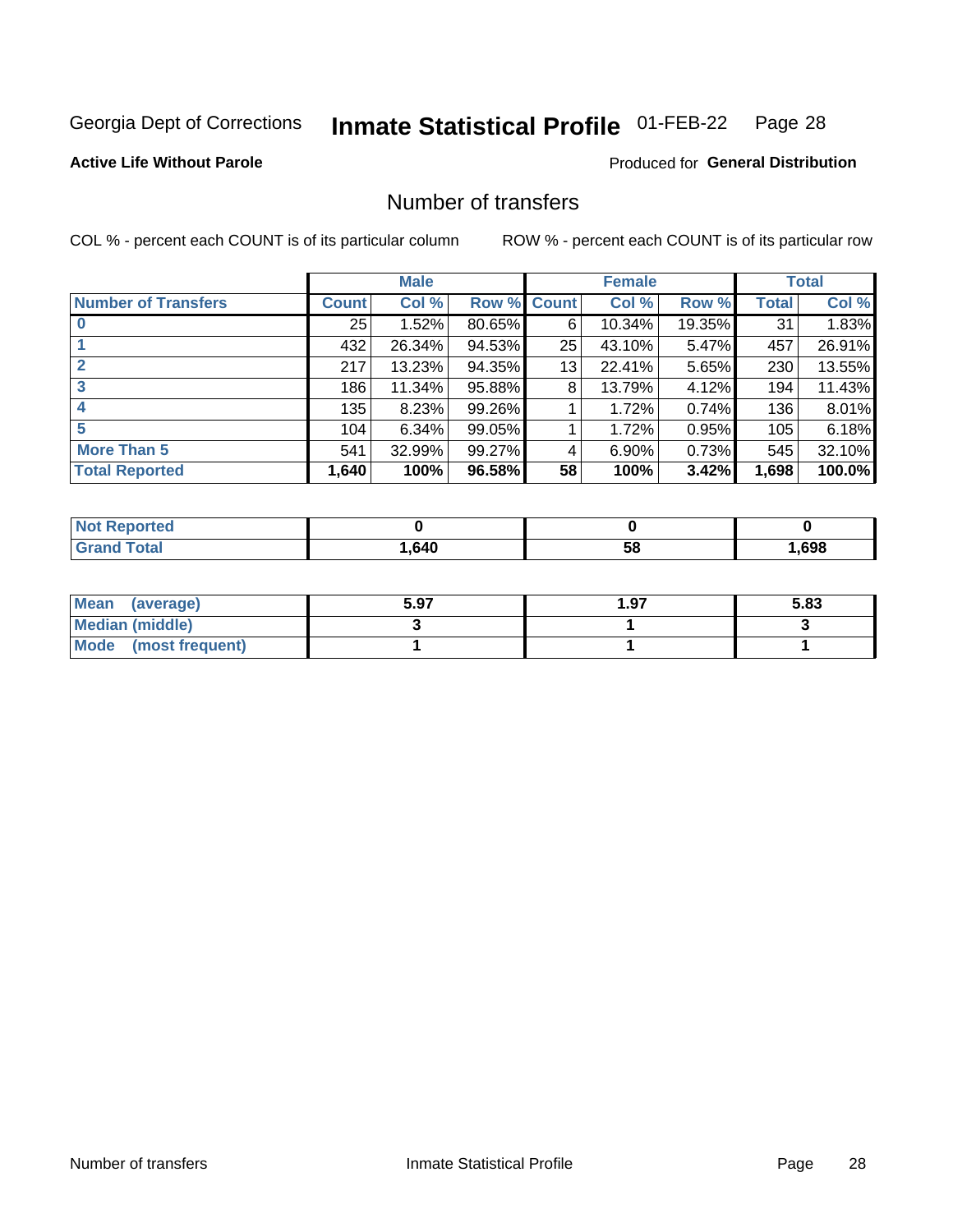#### **Inmate Statistical Profile 01-FEB-22** Page 29

**Active Life Without Parole** 

Produced for General Distribution

# Number of escapes

COL % - percent each COUNT is of its particular column

|                          |         | <b>Male</b> |                    |    | <b>Female</b> |          |       | <b>Total</b> |
|--------------------------|---------|-------------|--------------------|----|---------------|----------|-------|--------------|
| <b>Number of Escapes</b> | Count l | Col %       | <b>Row % Count</b> |    | Col %         | Row %    | Total | Col %        |
|                          | .636    | 99.76%      | 96.58%             | 58 | 100.00%       | $3.42\%$ | 1,694 | 99.76%       |
|                          |         | 0.12%       | 100.00%            |    |               |          |       | 0.12%        |
|                          |         | 0.12%       | $100.00\%$         |    |               |          |       | 0.12%        |
| <b>Total Reported</b>    | ˈ 640،، | 100%        | 96.58%             | 58 | 100%          | 3.42%    | 1,698 | 100%         |

| <b>Not Reported</b> |      |    |      |
|---------------------|------|----|------|
| <b>Grand Total</b>  | .640 | 58 | ,698 |

| Mean (average)       |  |  |
|----------------------|--|--|
| Median (middle)      |  |  |
| Mode (most frequent) |  |  |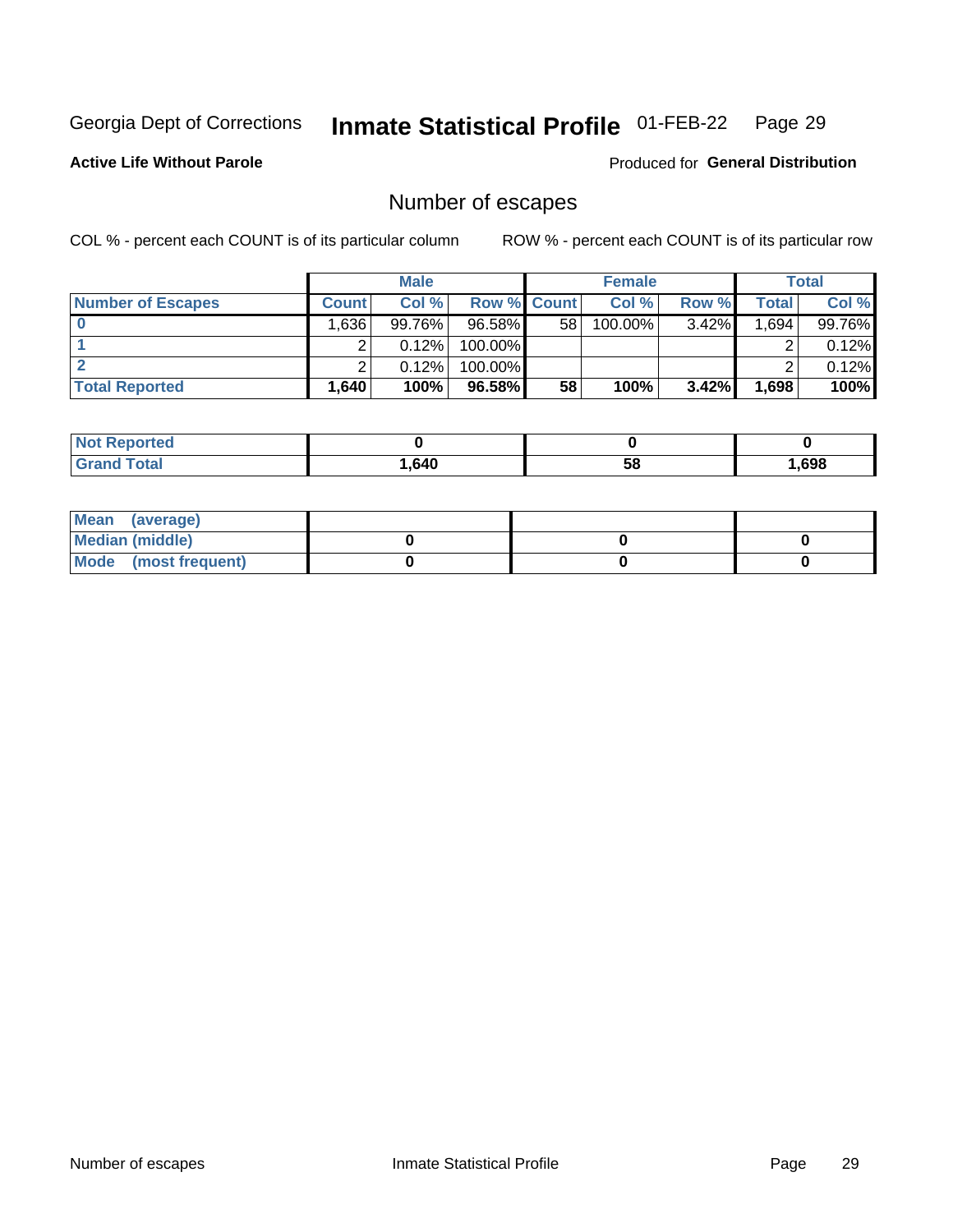## **Active Life Without Parole**

# **Produced for General Distribution**

# Time served in current (or last) institution

COL % - percent each COUNT is of its particular column

|                            |              | <b>Male</b> |         |              | <b>Female</b> |       | <b>Total</b> |        |
|----------------------------|--------------|-------------|---------|--------------|---------------|-------|--------------|--------|
| <b>Time In Institution</b> | <b>Count</b> | Col %       | Row %   | <b>Count</b> | Col %         | Row % | <b>Total</b> | Col %  |
| 0 to 3 months              | 116          | 7.07%       | 95.87%  | 5            | 8.62%         | 4.13% | 121          | 7.13%  |
| 3.01 to 6 months           | 97           | 5.91%       | 94.17%  | 6            | 10.34%        | 5.83% | 103          | 6.07%  |
| 6.01 to 9 months           | 57           | 3.48%       | 100.00% |              |               |       | 57           | 3.36%  |
| 9.01 to 12 months          | 65           | 3.96%       | 100.00% |              |               |       | 65           | 3.83%  |
| 12.01 to 18 months         | 85           | 5.18%       | 100.00% |              |               |       | 85           | 5.01%  |
| <b>18.01 to 24 months</b>  | 97           | 5.91%       | 100.00% |              |               |       | 97           | 5.71%  |
| 2.01 to 3 years            | 285          | 17.38%      | 97.27%  | 8            | 13.79%        | 2.73% | 293          | 17.26% |
| 3.01 to 4 years            | 261          | 15.91%      | 96.67%  | 9            | 15.52%        | 3.33% | 270          | 15.90% |
| 4.01 to 5 years            | 161          | 9.82%       | 97.58%  | 4            | 6.90%         | 2.42% | 165          | 9.72%  |
| 5.01 to 6 years            | 109          | 6.65%       | 92.37%  | 9            | 15.52%        | 7.63% | 118          | 6.95%  |
| 6.01 to 7 years            | 79           | 4.82%       | 95.18%  | 4            | 6.90%         | 4.82% | 83           | 4.89%  |
| $7.01$ to 8 years          | 48           | 2.93%       | 92.31%  | 4            | 6.90%         | 7.69% | 52           | 3.06%  |
| $8.01$ to 9 years          | 46           | 2.80%       | 92.00%  | 4            | 6.90%         | 8.00% | 50           | 2.94%  |
| 9.01 to 10 years           | 38           | 2.32%       | 97.44%  | 1            | 1.72%         | 2.56% | 39           | 2.30%  |
| Over 10 years              | 96           | 5.85%       | 96.00%  | 4            | 6.90%         | 4.00% | 100          | 5.89%  |
| <b>Total Reported</b>      | 1,640        | 100%        | 96.58%  | 58           | 100%          | 3.42% | 1,698        | 100.0% |

| <b>Not Reported</b>   |        |   |      |
|-----------------------|--------|---|------|
| <b>Total</b><br>Grand | 640, ، | ວ | ,698 |

| <b>Mean</b><br>(average) | 46 months | 54 months | 46 months |
|--------------------------|-----------|-----------|-----------|
| Median (middle)          | 37 months | 50 months | 38 months |
| Mode (most frequent)     | 18 months | 5 months  | 1 months  |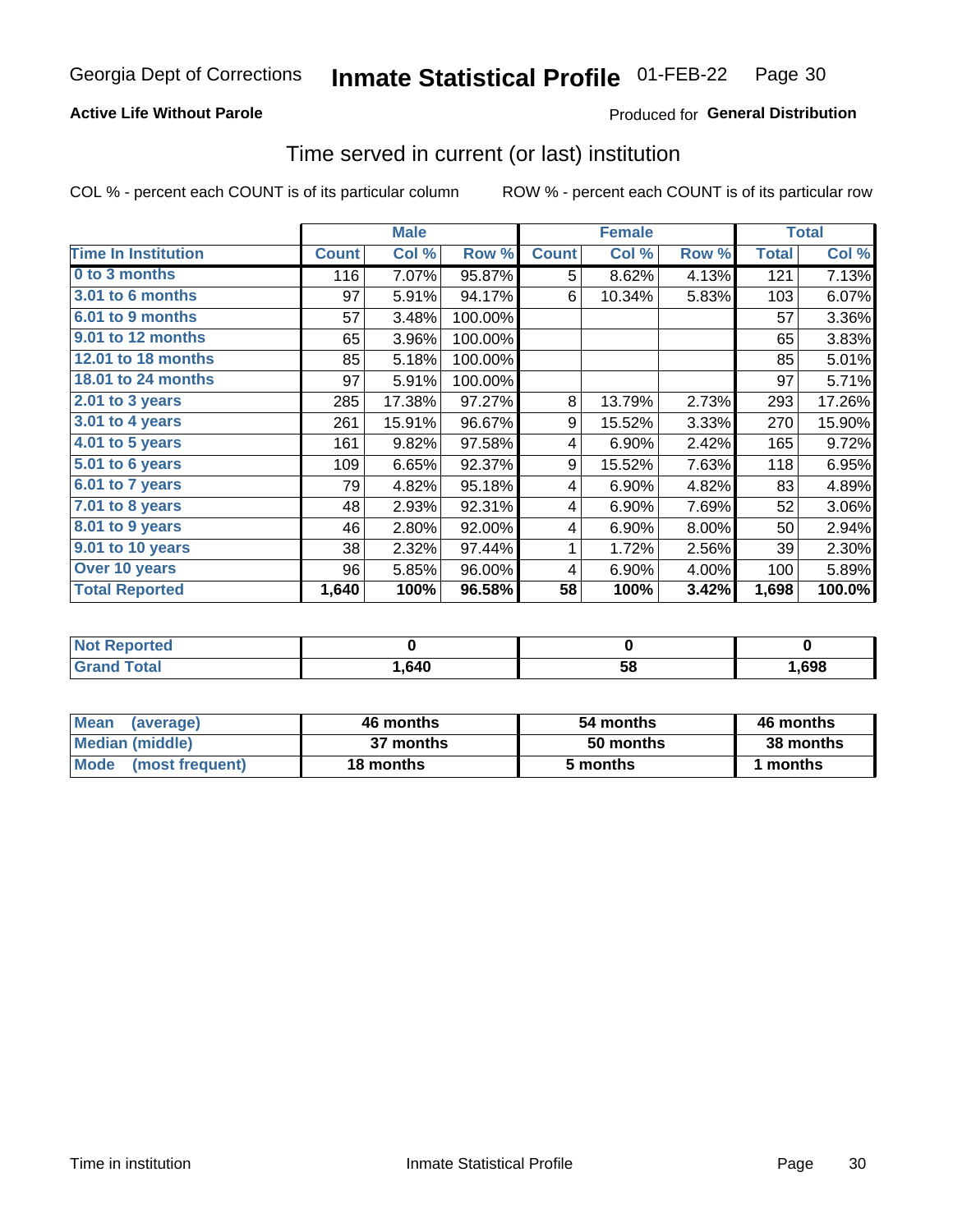#### Inmate Statistical Profile 01-FEB-22 Page 31

### **Active Life Without Parole**

### Produced for General Distribution

# Highest grade level attained

COL % - percent each COUNT is of its particular column

|                              |                | <b>Male</b> |         |              | <b>Female</b> |        |                | <b>Total</b> |
|------------------------------|----------------|-------------|---------|--------------|---------------|--------|----------------|--------------|
| <b>Grade Level</b>           | <b>Count</b>   | Col %       | Row %   | <b>Count</b> | Col %         | Row %  | <b>Total</b>   | Col %        |
| No school at all             | 2              | 0.17%       | 100.00% |              |               |        | $\overline{2}$ | 0.16%        |
| <b>Grade 1</b>               | 1              | 0.08%       | 100.00% |              |               |        | 1              | 0.08%        |
| <b>Grade 2</b>               | 1              | 0.08%       | 100.00% |              |               |        | 1              | 0.08%        |
| <b>Grade 3</b>               | $\overline{2}$ | 0.17%       | 100.00% |              |               |        | $\overline{2}$ | 0.16%        |
| <b>Grade 4</b>               | 4              | 0.33%       | 100.00% |              |               |        | 4              | 0.33%        |
| <b>Grade 5</b>               | 1              | 0.08%       | 100.00% |              |               |        | 1              | 0.08%        |
| Grade 6                      | 9              | 0.75%       | 100.00% |              |               |        | 9              | 0.73%        |
| Grade 7                      | 33             | 2.75%       | 100.00% |              |               |        | 33             | 2.69%        |
| Grade 8                      | 80             | 6.66%       | 100.00% |              |               |        | 80             | 6.53%        |
| Grade 9                      | 146            | 12.16%      | 97.99%  | 3            | 12.50%        | 2.01%  | 149            | 12.16%       |
| Grade 10                     | 231            | 19.23%      | 98.30%  | 4            | 16.67%        | 1.70%  | 235            | 19.18%       |
| Grade 11                     | 217            | 18.07%      | 98.64%  | 3            | 12.50%        | 1.36%  | 220            | 17.96%       |
| <b>Grade 12 or GED</b>       | 319            | 26.56%      | 97.26%  | 9            | 37.50%        | 2.74%  | 328            | 26.78%       |
| Some tech school             | 14             | 1.17%       | 93.33%  | 1            | 4.17%         | 6.67%  | 15             | 1.22%        |
| <b>Completed tech school</b> | 17             | 1.42%       | 100.00% |              |               |        | 17             | 1.39%        |
| College, 1 year              | 38             | 3.16%       | 97.44%  | 1            | 4.17%         | 2.56%  | 39             | 3.18%        |
| College, 2 year              | 42             | 3.50%       | 97.67%  | 1            | 4.17%         | 2.33%  | 43             | 3.51%        |
| College, 3 year              | 18             | 1.50%       | 100.00% |              |               |        | 18             | 1.47%        |
| <b>Bachelor's degree</b>     | 20             | 1.67%       | 100.00% |              |               |        | 20             | 1.63%        |
| <b>Master's degree</b>       | 4              | 0.33%       | 80.00%  | 1            | 4.17%         | 20.00% | 5              | 0.41%        |
| Ph.D. degree                 | 1              | 0.08%       | 50.00%  | 1            | 4.17%         | 50.00% | $\overline{2}$ | 0.16%        |
| Law degree                   |                | 0.08%       | 100.00% |              |               |        | 1              | 0.08%        |
| <b>Total Reported</b>        | 1,201          | 100%        | 98.04%  | 24           | 100.0%        | 1.96%  | 1,225          | 100%         |

| rteo<br>NO | . מ<br>493 | ٥4 |      |
|------------|------------|----|------|
|            | .640       | 58 | .698 |

| <b>Mean</b><br>(average) | 10.82           | 11.92           | 10.84                    |
|--------------------------|-----------------|-----------------|--------------------------|
| Median (middle)          | Grade 11        | Grade 12 or GED | Grade 11                 |
| Mode (most frequent)     | Grade 12 or GED | Grade 12 or GED | <b>I</b> Grade 12 or GED |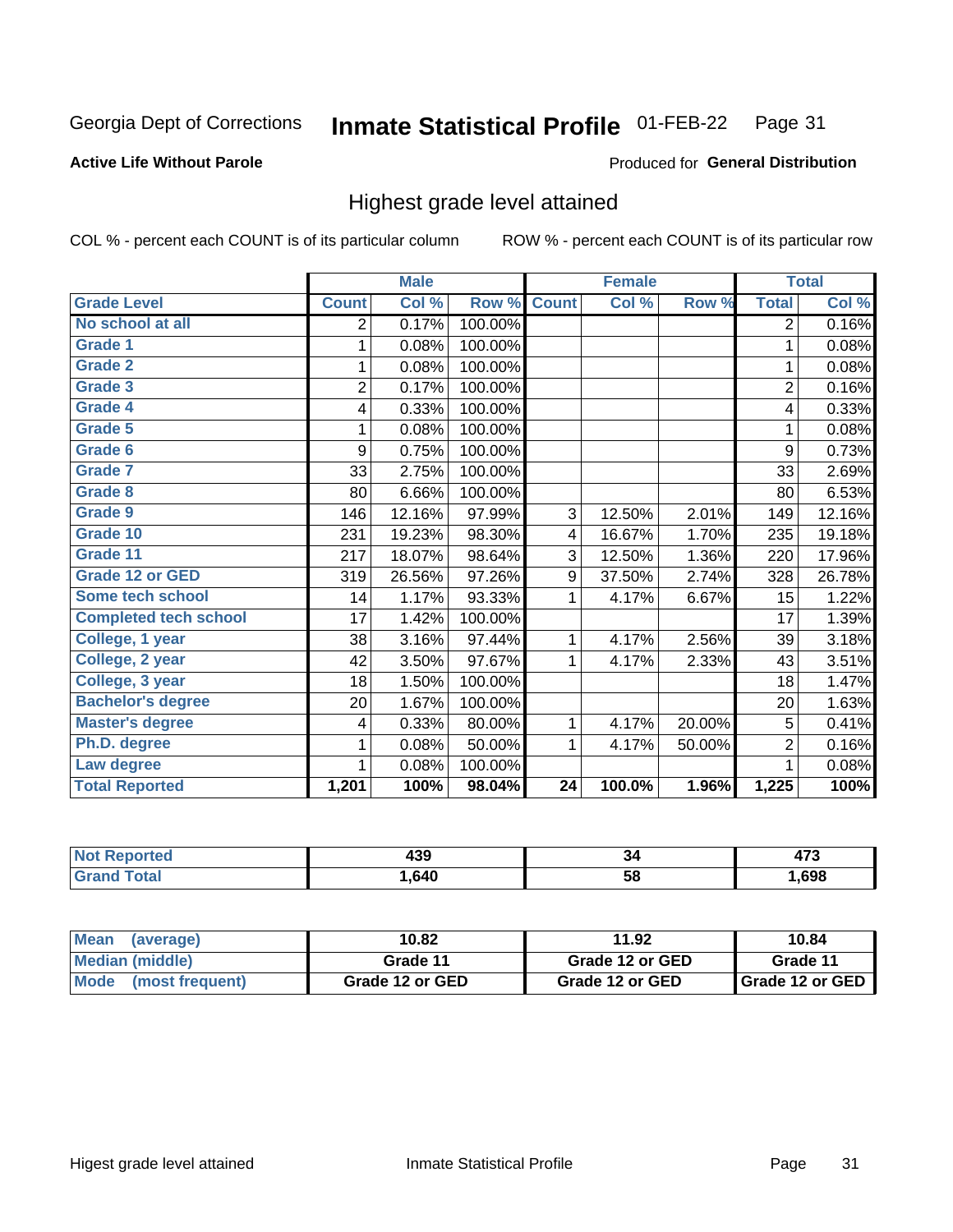#### **Inmate Statistical Profile 01-FEB-22** Page 32

### **Active Life Without Parole**

### **Produced for General Distribution**

# Culture fair IQ scores

COL % - percent each COUNT is of its particular column

|                       | <b>Male</b>  |        | <b>Female</b> |    |        | <b>Total</b> |       |        |
|-----------------------|--------------|--------|---------------|----|--------|--------------|-------|--------|
| <b>IQ Scores</b>      | <b>Count</b> | Col %  | Row % Count   |    | Col %  | Row %        | Total | Col %  |
| $60 - 69$             | 47           | 3.33%  | 100.00%       |    |        |              | 47    | 3.23%  |
| $70 - 79$             | 105          | 7.45%  | 98.13%        | 2  | 4.44%  | 1.87%        | 107   | 7.35%  |
| $80 - 89$             | 192          | 13.62% | 96.48%        | 7  | 15.56% | 3.52%        | 199   | 13.68% |
| $90 - 99$             | 369          | 26.17% | 95.10%        | 19 | 42.22% | 4.90%        | 388   | 26.67% |
| $100 - 109$           | 389          | 27.59% | 97.74%        | 9  | 20.00% | 2.26%        | 398   | 27.35% |
| $110 - 119$           | 258          | 18.30% | 98.10%        | 5  | 11.11% | 1.90%        | 263   | 18.08% |
| $120 - 129$           | 48           | 3.40%  | 96.00%        | 2  | 4.44%  | 4.00%        | 50    | 3.44%  |
| $130 - 139$           | 2            | 0.14%  | 66.67%        | 1  | 2.22%  | 33.33%       | 3     | 0.21%  |
| <b>Total Reported</b> | 1,410        | 100%   | 96.91%        | 45 | 100%   | 3.09%        | 1,455 | 100.0% |

| <b>Not Reported</b>  | 944   |    | 218   |
|----------------------|-------|----|-------|
| Not Valid (under 60) | 19    |    | 25    |
| <b>Grand Total</b>   | 1,640 | 58 | 1,698 |

| Mean<br>(average)       | 98 | 99  | 98 |
|-------------------------|----|-----|----|
| <b>Median (middle)</b>  | 99 | 96  | 99 |
| Mode<br>(most frequent) | 99 | 102 | 99 |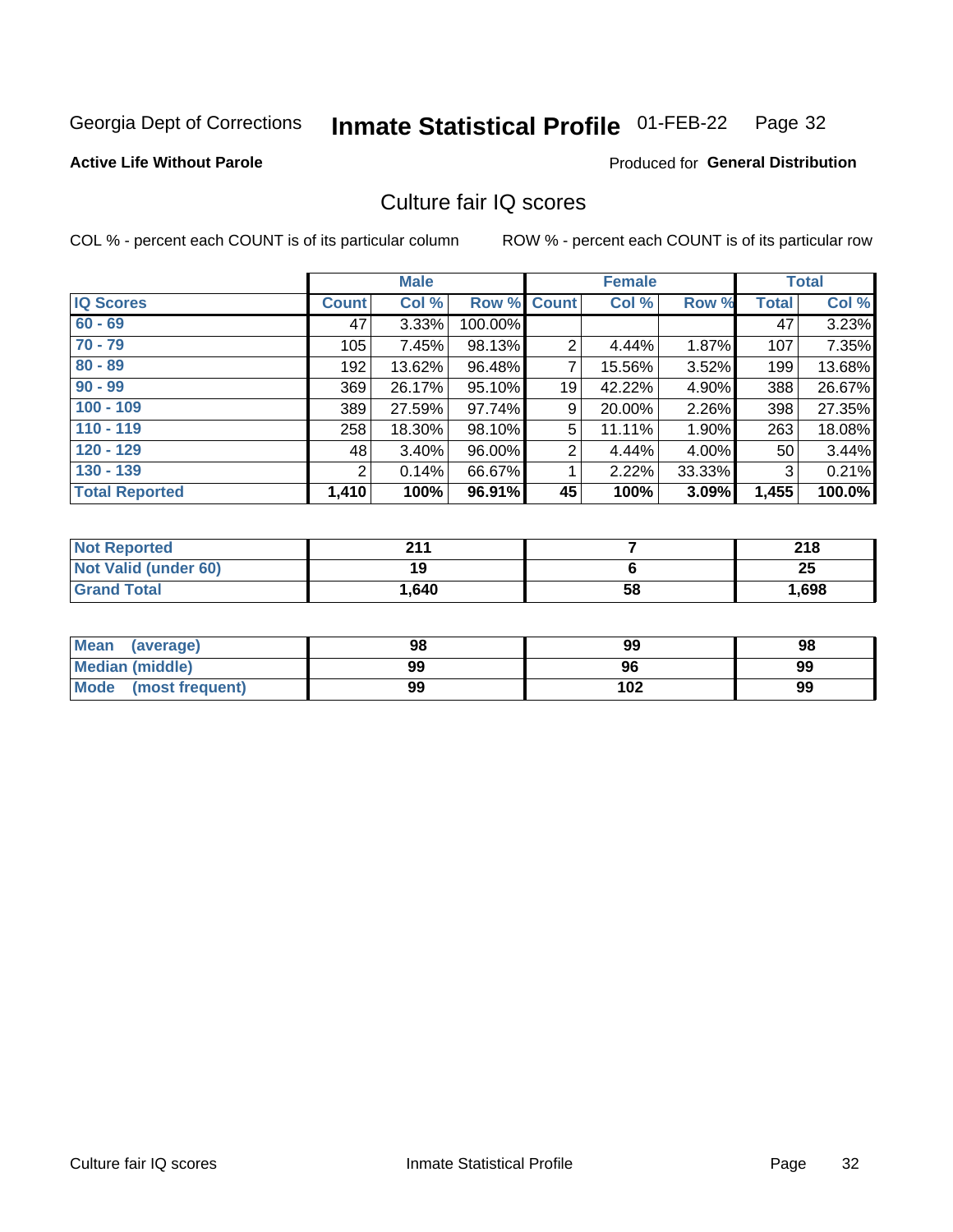#### Inmate Statistical Profile 01-FEB-22 Page 33

### **Active Life Without Parole**

# **Produced for General Distribution**

# Wide Range Achievement Test (WRAT) reading score

COL % - percent each COUNT is of its particular column

|                           | <b>Male</b>  |        | <b>Female</b> |                |        | <b>Total</b> |              |        |
|---------------------------|--------------|--------|---------------|----------------|--------|--------------|--------------|--------|
| <b>WRAT Reading Score</b> | <b>Count</b> | Col %  | Row %         | <b>Count</b>   | Col %  | Row %        | <b>Total</b> | Col %  |
| 0.1 to 0.9                | $30$         | 1.99%  | 96.77%        |                | 1.96%  | 3.23%        | 31           | 1.99%  |
| 1.0 to 1.9                | 24           | 1.59%  | 100.00%       |                |        |              | 24           | 1.54%  |
| 2.0 to 2.9                | 50           | 3.31%  | 98.04%        | 1              | 1.96%  | 1.96%        | 51           | 3.27%  |
| 3.0 to 3.9                | 89           | 5.90%  | 95.70%        | 4              | 7.84%  | 4.30%        | 93           | 5.96%  |
| 4.0 to 4.9                | 109          | 7.22%  | 96.46%        | 4              | 7.84%  | 3.54%        | 113          | 7.24%  |
| 5.0 to 5.9                | 143          | 9.48%  | 99.31%        | 1              | 1.96%  | 0.69%        | 144          | 9.23%  |
| 6.0 to 6.9                | 126          | 8.35%  | 98.44%        | $\overline{2}$ | 3.92%  | 1.56%        | 128          | 8.21%  |
| 7.0 to 7.9                | 50           | 3.31%  | 100.00%       |                |        |              | 50           | 3.21%  |
| 8.0 to 8.9                | 130          | 8.61%  | 97.74%        | 3              | 5.88%  | 2.26%        | 133          | 8.53%  |
| 9.0 to 9.9                | 72           | 4.77%  | 97.30%        | 2              | 3.92%  | 2.70%        | 74           | 4.74%  |
| 10.0 to 10.9              | 90           | 5.96%  | 98.90%        |                | 1.96%  | 1.10%        | 91           | 5.83%  |
| 11.0 to 11.9              | 141          | 9.34%  | 95.27%        | 7              | 13.73% | 4.73%        | 148          | 9.49%  |
| 12.0 to 12.9              | 403          | 26.71% | 94.82%        | 22             | 43.14% | 5.18%        | 425          | 27.24% |
| 13                        | 52           | 3.45%  | 94.55%        | 3              | 5.88%  | 5.45%        | 55           | 3.53%  |
| <b>Total Reported</b>     | 1,509        | 100%   | 96.73%        | 51             | 100%   | 3.27%        | 1,560        | 100.0% |
| <b>12.20</b>              |              |        |               |                |        |              |              |        |

| <b>Not</b>      | ה הו |    | 190  |
|-----------------|------|----|------|
| <b>Reported</b> | ו טו |    | סט ו |
| <b>otal</b>     | .640 | 58 | ,698 |

| <b>Mean</b><br>(average)       | 8.69         | 9.96 | 8.73 |
|--------------------------------|--------------|------|------|
| <b>Median (middle)</b>         | י ה<br>้ ⊎.∠ | 11.9 | 9.2  |
| <b>Mode</b><br>(most frequent) | 12.9         | 12.9 | 12.9 |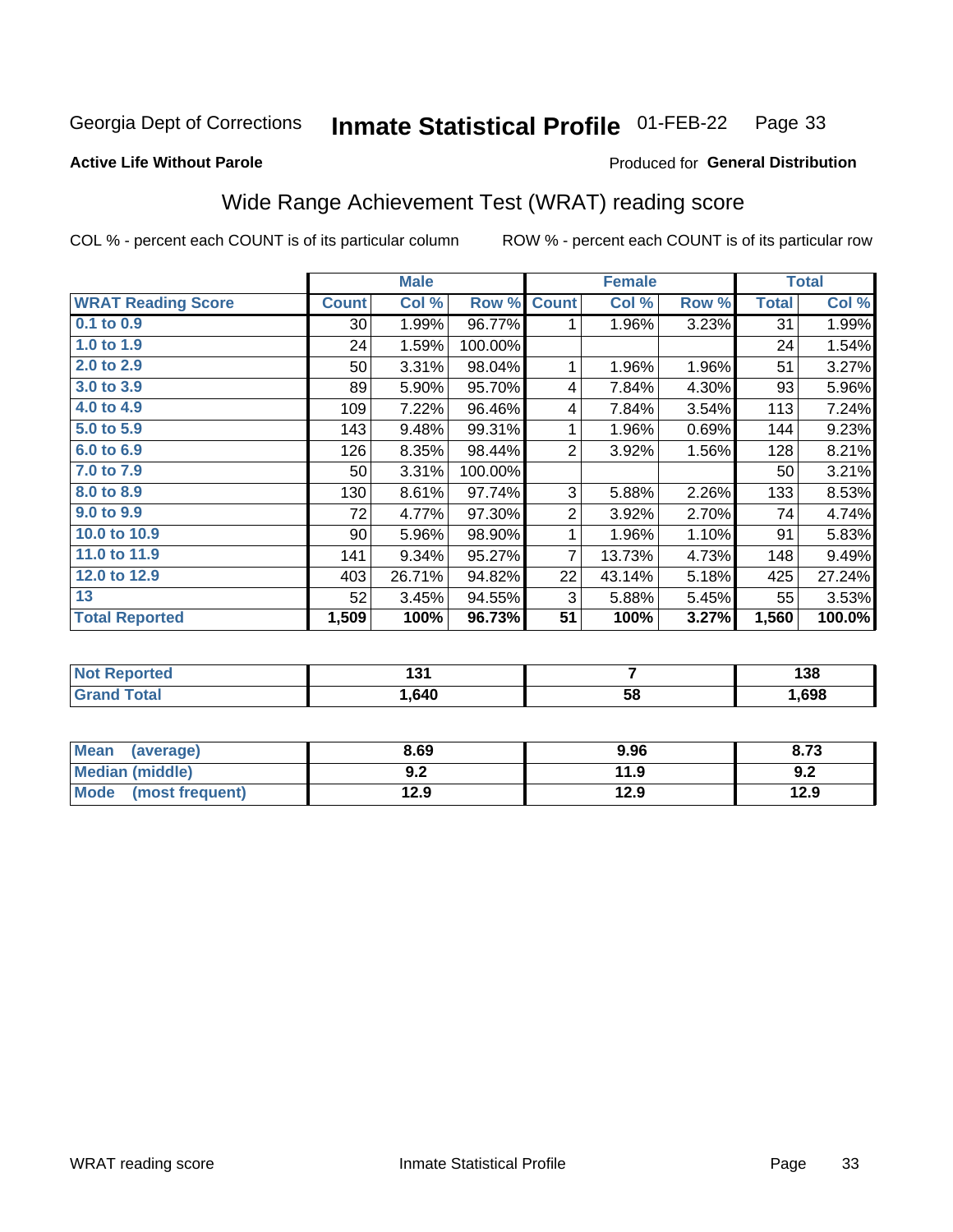#### Inmate Statistical Profile 01-FEB-22 Page 34

### **Active Life Without Parole**

# Produced for General Distribution

# Wide Range Achievement Test (WRAT) math score

COL % - percent each COUNT is of its particular column

|                              |              | <b>Male</b> |         | <b>Female</b> |                |        | <b>Total</b> |        |
|------------------------------|--------------|-------------|---------|---------------|----------------|--------|--------------|--------|
| <b>WRAT Mathematic Score</b> | <b>Count</b> | Col %       | Row %   | <b>Count</b>  | Col %          | Row %  | <b>Total</b> | Col %  |
| $0.1$ to $0.9$               | 5            | 0.33%       | 100.00% |               |                |        | 5            | 0.32%  |
| 1.0 to 1.9                   | 13           | 0.86%       | 100.00% |               |                |        | 13           | 0.83%  |
| 2.0 to 2.9                   | 37           | 2.45%       | 97.37%  | 1             | 1.96%          | 2.63%  | 38           | 2.44%  |
| 3.0 to 3.9                   | 85           | 5.63%       | 96.59%  | 3             | 5.88%          | 3.41%  | 88           | 5.64%  |
| 4.0 to 4.9                   | 168          | 11.13%      | 97.67%  | 4             | 7.84%          | 2.33%  | 172          | 11.03% |
| 5.0 to 5.9                   | 223          | 14.78%      | 97.38%  | 6             | 11.76%         | 2.62%  | 229          | 14.68% |
| 6.0 to 6.9                   | 314          | 20.81%      | 97.52%  | 8             | 15.69%         | 2.48%  | 322          | 20.64% |
| 7.0 to 7.9                   | 137          | 9.08%       | 96.48%  | 5             | 9.80%          | 3.52%  | 142          | 9.10%  |
| 8.0 to 8.9                   | 149          | 9.87%       | 98.03%  | 3             | 5.88%          | 1.97%  | 152          | 9.74%  |
| 9.0 to 9.9                   | 112          | 7.42%       | 95.73%  | 5             | 9.80%          | 4.27%  | 117          | 7.50%  |
| 10.0 to 10.9                 | 34           | 2.25%       | 100.00% |               |                |        | 34           | 2.18%  |
| 11.0 to 11.9                 | 47           | 3.11%       | 95.92%  | 2             | 3.92%          | 4.08%  | 49           | 3.14%  |
| 12.0 to 12.9                 | 179          | 11.86%      | 93.23%  | 13            | 25.49%         | 6.77%  | 192          | 12.31% |
| 13                           | 6            | 0.40%       | 85.71%  |               | 1.96%          | 14.29% | 7            | 0.45%  |
| <b>Total Reported</b>        | 1,509        | 100%        | 96.73%  | 51            | 100%           | 3.27%  | 1,560        | 100%   |
|                              |              |             |         |               |                |        |              |        |
| <b>Net Departed</b>          |              | 404         |         |               | $\overline{ }$ |        |              | 100    |

| . .  |    | .<br>טטו |
|------|----|----------|
| .640 | 58 | .698     |

| Mean (average)         | 7.30 | 8.36 | 7.33 |
|------------------------|------|------|------|
| <b>Median (middle)</b> | 6.9  |      | 6.9  |
| Mode (most frequent)   | 12.9 | 12.9 | 12.9 |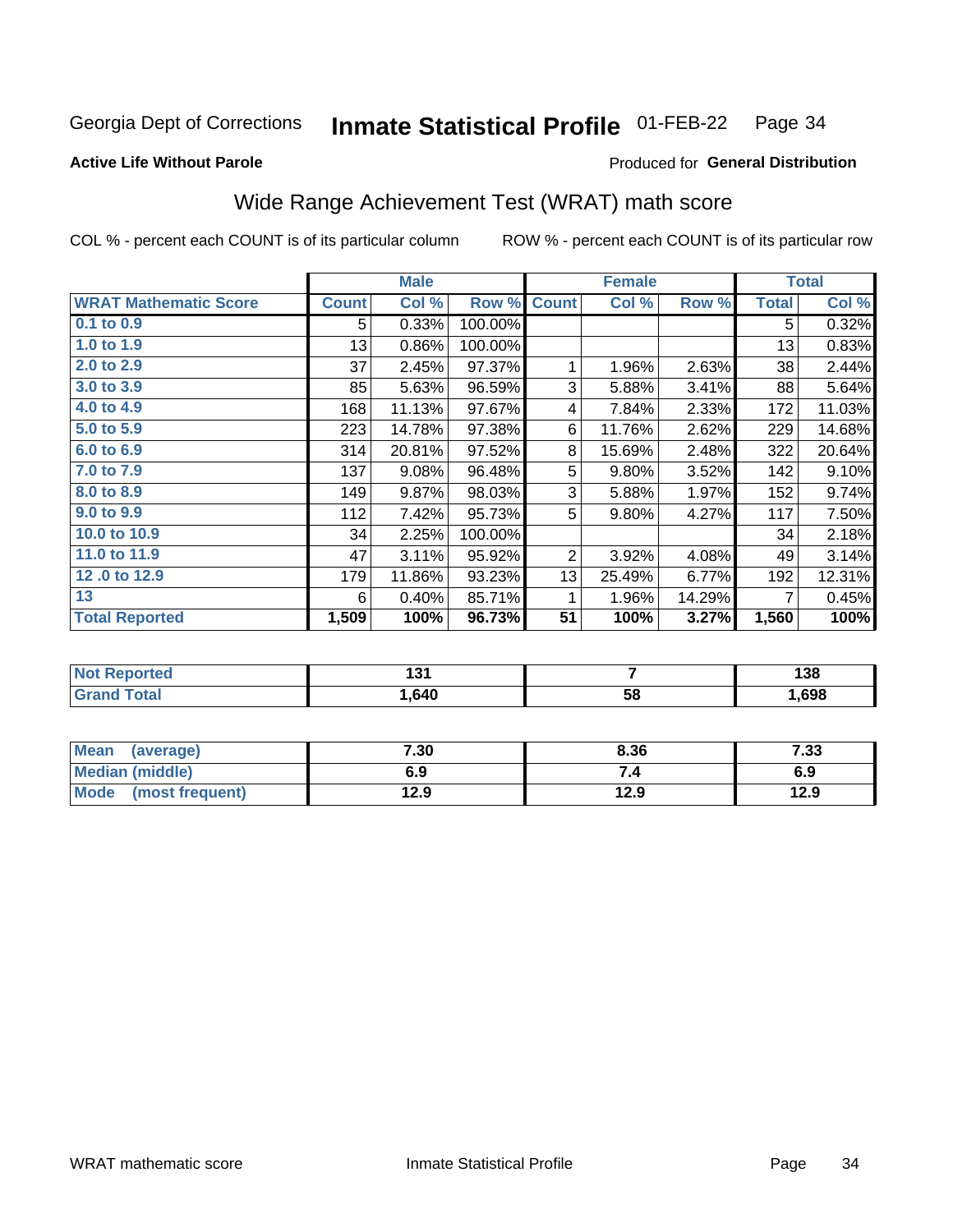#### **Inmate Statistical Profile 01-FEB-22** Page 35

### **Active Life Without Parole**

### Produced for General Distribution

# Wide Range Achievement Test (WRAT) spelling score

COL % - percent each COUNT is of its particular column

|                            |              | <b>Male</b> |         |                 | <b>Female</b>   |       |              | <b>Total</b> |
|----------------------------|--------------|-------------|---------|-----------------|-----------------|-------|--------------|--------------|
| <b>WRAT Spelling Score</b> | <b>Count</b> | Col %       | Row %   | <b>Count</b>    | Col %           | Row % | <b>Total</b> | Col %        |
| 0.1 to 0.9                 | 25           | 1.66%       | 96.15%  | 1               | 1.96%           | 3.85% | 26           | 1.67%        |
| 1.0 to 1.9                 | 38           | 2.52%       | 100.00% |                 |                 |       | 38           | 2.44%        |
| 2.0 to 2.9                 | 65           | 4.31%       | 97.01%  | $\overline{c}$  | 3.92%           | 2.99% | 67           | 4.30%        |
| 3.0 to 3.9                 | 92           | 6.10%       | 97.87%  | $\overline{2}$  | 3.92%           | 2.13% | 94           | 6.03%        |
| 4.0 to 4.9                 | 94           | 6.24%       | 98.95%  | 1               | 1.96%           | 1.05% | 95           | 6.10%        |
| 5.0 to 5.9                 | 149          | 9.89%       | 99.33%  | 1               | 1.96%           | 0.67% | 150          | 9.63%        |
| 6.0 to 6.9                 | 132          | 8.76%       | 97.78%  | 3               | 5.88%           | 2.22% | 135          | 8.66%        |
| 7.0 to 7.9                 | 137          | 9.09%       | 98.56%  | $\overline{2}$  | 3.92%           | 1.44% | 139          | 8.92%        |
| 8.0 to 8.9                 | 130          | 8.63%       | 97.74%  | 3               | 5.88%           | 2.26% | 133          | 8.54%        |
| 9.0 to 9.9                 | 78           | 5.18%       | 100.00% |                 |                 |       | 78           | 5.01%        |
| 10.0 to 10.9               | 78           | 5.18%       | 100.00% |                 |                 |       | 78           | 5.01%        |
| 11.0 to 11.9               | 110          | 7.30%       | 94.83%  | 6               | 11.76%          | 5.17% | 116          | 7.45%        |
| 12.0 to 12.9               | 350          | 23.22%      | 92.35%  | 29              | 56.86%          | 7.65% | 379          | 24.33%       |
| 13                         | 29           | 1.92%       | 96.67%  | 1               | 1.96%           | 3.33% | 30           | 1.93%        |
| <b>Total Reported</b>      | 1,507        | 100%        | 96.73%  | $\overline{51}$ | 100%            | 3.27% | 1,558        | 100.0%       |
|                            |              |             |         |                 |                 |       |              |              |
| <b>Not Reported</b>        |              | 133         |         |                 | $\overline{7}$  |       |              | 140          |
| <b>Grand Total</b>         |              | 1,640       |         |                 | $\overline{58}$ |       |              | 1,698        |

| <b>Mean</b><br>(average)       | 8.23 | 10.49             | 8.30 |
|--------------------------------|------|-------------------|------|
| <b>Median (middle)</b>         | 8.3  | 1つ フ<br><b>4.</b> | ი.ა  |
| <b>Mode</b><br>(most frequent) | 12.9 | 12.9              | 12.9 |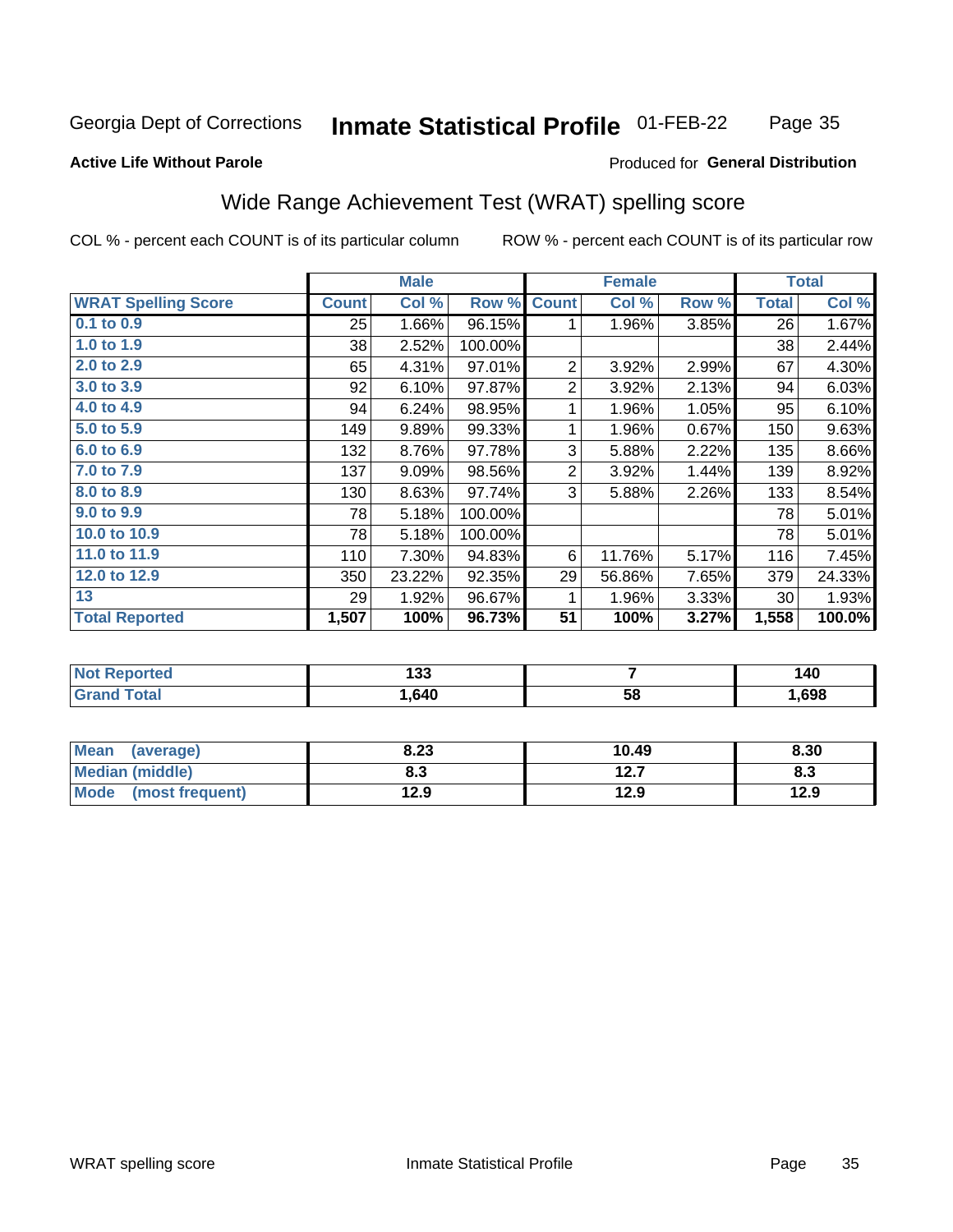#### **Inmate Statistical Profile 01-FEB-22** Page 36

### **Active Life Without Parole**

### Produced for General Distribution

# Current / last mental health treatment level

COL % - percent each COUNT is of its particular column

|                                    |              | <b>Male</b> |         |              | <b>Female</b> |       |              | <b>Total</b> |
|------------------------------------|--------------|-------------|---------|--------------|---------------|-------|--------------|--------------|
| <b>Mental Health Treatment Lev</b> | <b>Count</b> | Col %       | Row %   | <b>Count</b> | Col %         | Row % | <b>Total</b> | Col %        |
| 1 No problem at current time       | 288          | 38.30%      | 96.32%  | 11           | 21.15%        | 3.68% | 299          | 37.19%       |
| 2 Receiving outpatient             | 377          | 50.13%      | 90.41%  | 40           | 76.92%        | 9.59% | 417          | 51.87%       |
| <b>Treatment</b>                   |              |             |         |              |               |       |              |              |
| 3 Inpatient, moderate              | 67           | 8.91%       | 98.53%  |              | 1.92%         | 1.47% | 68           | 8.46%        |
| <b>Treatment</b>                   |              |             |         |              |               |       |              |              |
| 4 Inpatient, intensive             | 18           | 2.39%       | 100.00% |              |               |       | 18           | 2.24%        |
| Treatment                          |              |             |         |              |               |       |              |              |
| <b>5 Undergoing crisis</b>         | 2            | 0.27%       | 100.00% |              |               |       | 2            | 0.25%        |
| <b>stabilization</b>               |              |             |         |              |               |       |              |              |
| <b>Total Evaluated</b>             | 752          | 100%        | 93.53%  | 52           | 100%          | 6.47% | 804          | 100.0%       |

| Never had MH evaluation | 888    |    | 894  |
|-------------------------|--------|----|------|
| `otal                   | 640, ا | აშ | ,698 |

| <b>Median (middle)</b>         | <b>Receiving outpatient</b><br>treatment | <b>Receiving outpatient</b><br>treatment | <b>Receiving</b><br>outpatient<br>treatment |  |
|--------------------------------|------------------------------------------|------------------------------------------|---------------------------------------------|--|
| <b>Mode</b><br>(most frequent) | <b>Receiving outpatient</b><br>treatment | <b>Receiving outpatient</b><br>treatment | <b>Receiving</b><br>outpatient<br>treatment |  |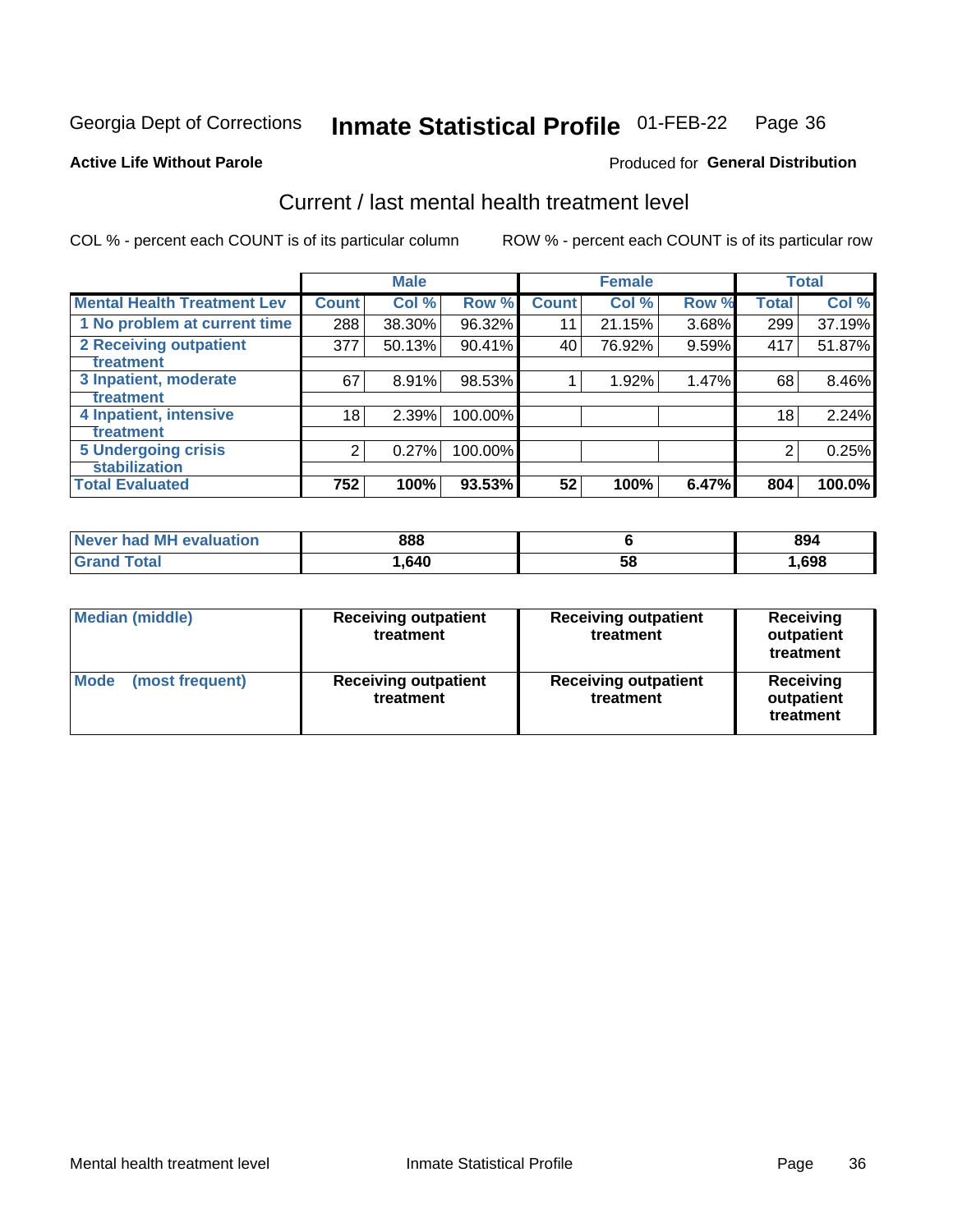#### **Inmate Statistical Profile 01-FEB-22** Page 37

# **Active Life Without Parole**

### Produced for General Distribution

# PULHESDWIT medical scale - 'P' overall condition ('P'hysical)

COL % - percent each COUNT is of its particular column

|                                  |         | <b>Male</b> |             |    | <b>Female</b> |       |              | <b>Total</b> |
|----------------------------------|---------|-------------|-------------|----|---------------|-------|--------------|--------------|
| 'P' Overall Condition            | Count l | Col %       | Row % Count |    | Col %         | Row % | <b>Total</b> | Col %        |
| 1 No medical illness             | 1,193   | 77.47%      | 97.31%      | 33 | 56.90%        | 2.69% | 1,226        | 76.72%       |
| 2 Well-controlled chronic        | 316     | 20.52%      | 92.94%      | 24 | 41.38%        | 7.06% | 340          | 21.28%       |
| <b>illness</b>                   |         |             |             |    |               |       |              |              |
| 3 Poorly-controlled chronic      | 26      | 1.69%       | 96.30%      |    | 1.72%         | 3.70% | 27           | 1.69%        |
| <b>illness</b>                   |         |             |             |    |               |       |              |              |
| 4 Significant problems requiring | 4       | 0.26%       | 100.00%     |    |               |       | 4            | 0.25%        |
| special housing                  |         |             |             |    |               |       |              |              |
| 5 Terminal illness, < 6 months   |         | $0.06\%$    | 100.00%     |    |               |       |              | 0.06%        |
| to live                          |         |             |             |    |               |       |              |              |
| <b>Total Reported</b>            | 1,540   | 100%        | 96.37%      | 58 | 100%          | 3.63% | 1,598        | 100%         |

| NO<br>rtea<br>,  | 100  |    | 100  |
|------------------|------|----|------|
| $F_{\alpha}$ ini | ,640 | ၁၀ | ,698 |

|  |  | Mode (most frequent) | 1 No medical illness | 1 No medical illness | 1 No medical<br>illness |
|--|--|----------------------|----------------------|----------------------|-------------------------|
|--|--|----------------------|----------------------|----------------------|-------------------------|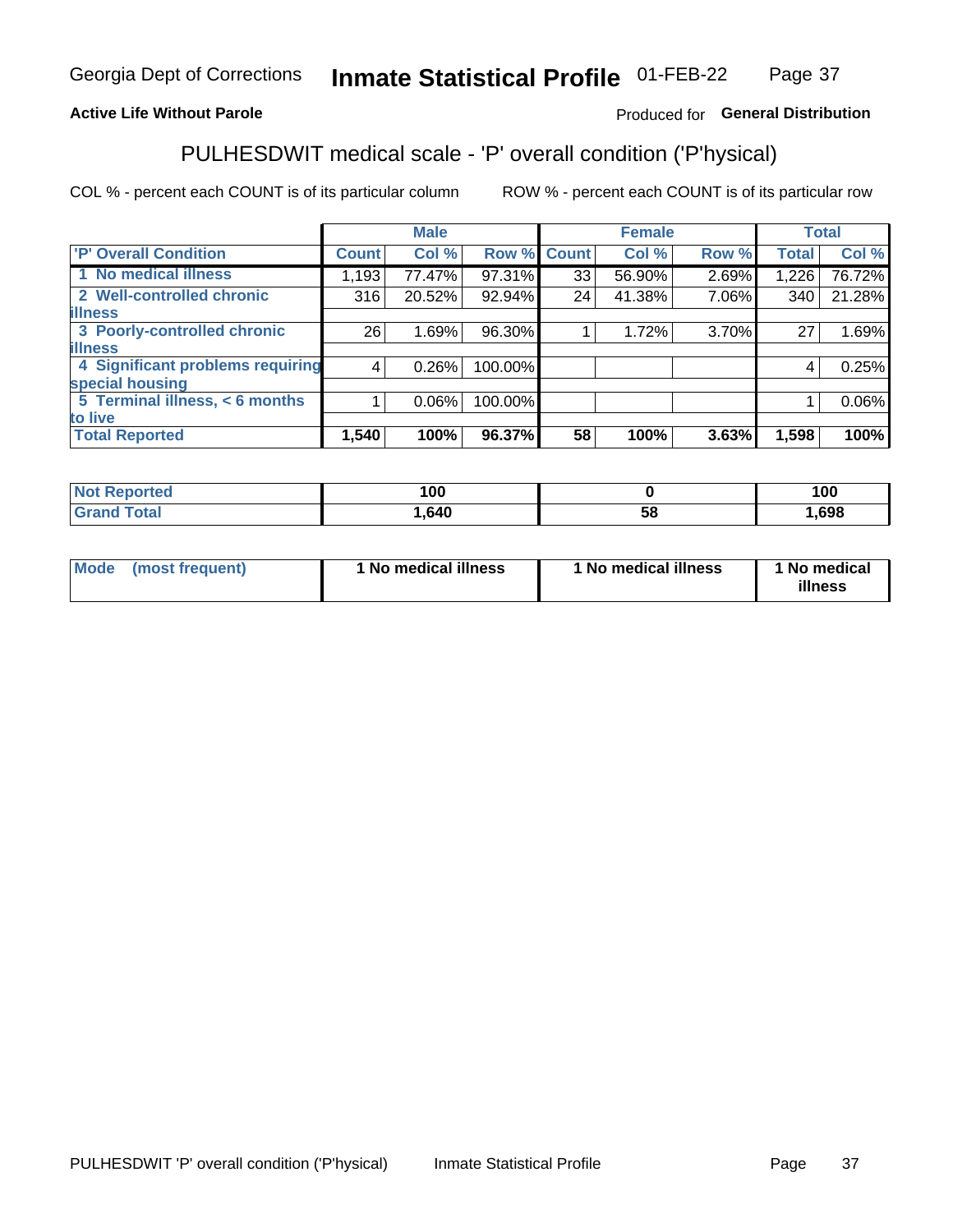### **Active Life Without Parole**

# Produced for General Distribution

# PULHESDWIT medical scale - 'U' upper body

COL % - percent each COUNT is of its particular column

|                              |              | <b>Male</b> |         |              | <b>Female</b> |       |              | <b>Total</b> |
|------------------------------|--------------|-------------|---------|--------------|---------------|-------|--------------|--------------|
| <b>U' Upper Body</b>         | <b>Count</b> | Col %       | Row %   | <b>Count</b> | Col %         | Row % | <b>Total</b> | Col %        |
| 1 Upper bones, joints,       | 1,440        | 94.12%      | 96.39%  | 54           | 93.10%        | 3.61% | 1,494        | 94.08%       |
| muscles all OK               |              |             |         |              |               |       |              |              |
| 2 One or both arms minimally | 79           | 5.16%       | 95.18%  | 4            | 6.90%         | 4.82% | 83           | 5.23%        |
| limited                      |              |             |         |              |               |       |              |              |
| 3 One or both arms           | 8            | 0.52%       | 100.00% |              |               |       | 8            | 0.50%        |
| <b>moderately limited</b>    |              |             |         |              |               |       |              |              |
| 4 One arm disabled,          | 3            | 0.20%       | 100.00% |              |               |       | 3            | 0.19%        |
| paralyzed, or amputated      |              |             |         |              |               |       |              |              |
| <b>Total Reported</b>        | 1,530        | 100%        | 96.35%  | 58           | 100%          | 3.65% | 1,588        | 100%         |

| <b>Not Reported</b> | <b>AO</b><br>. . u |    | <b>44C</b> |
|---------------------|--------------------|----|------------|
| <b>Total</b>        | .640               | 58 | ,698       |

| Mode | (most frequent) | l Upper bones, joints,<br>muscles all OK | 1 Upper bones, joints,<br>muscles all OK | 1 Upper bones,<br>ljoints, muscles all<br>ОK |
|------|-----------------|------------------------------------------|------------------------------------------|----------------------------------------------|
|------|-----------------|------------------------------------------|------------------------------------------|----------------------------------------------|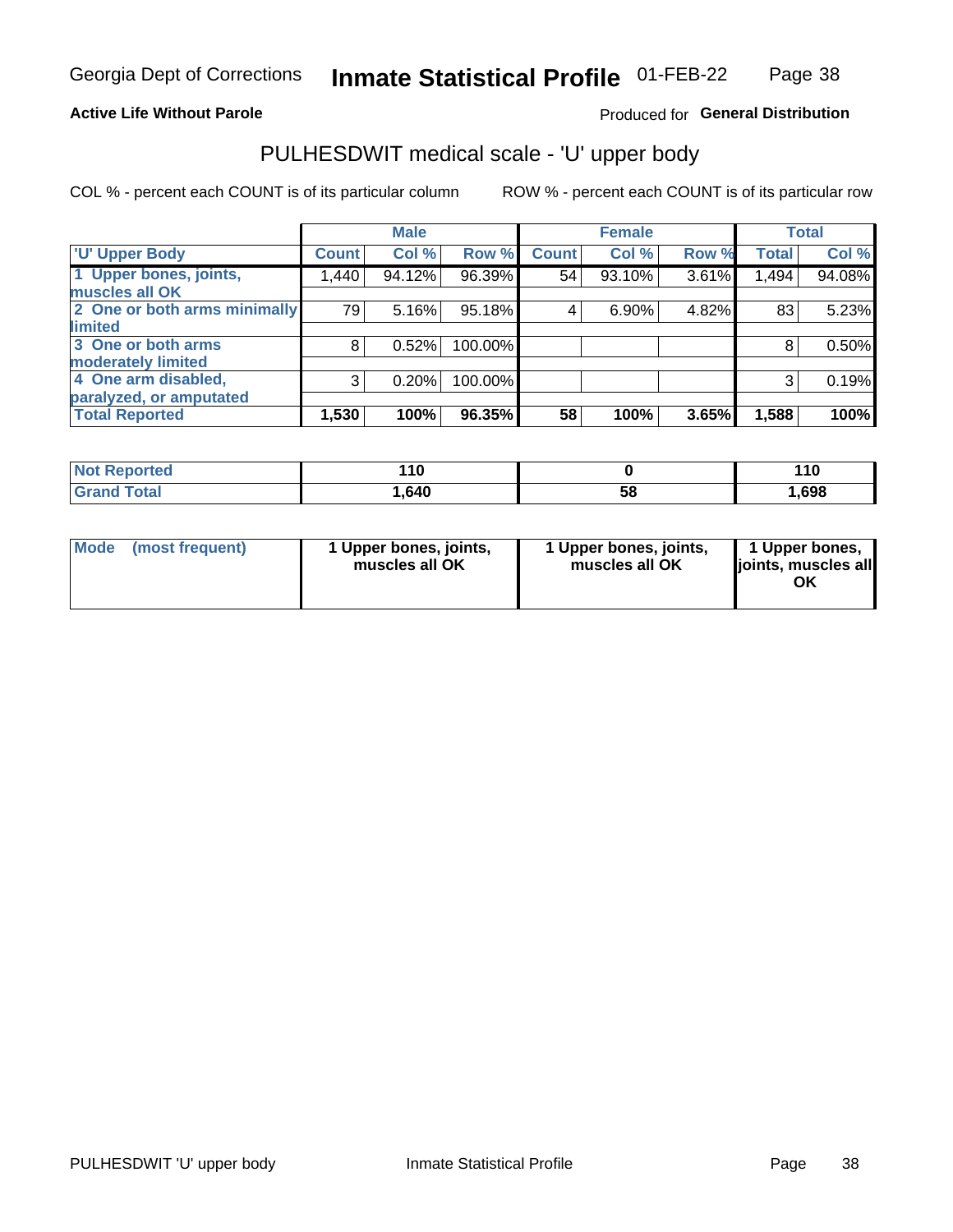### **Active Life Without Parole**

# Produced for General Distribution

# PULHESDWIT medical scale - 'L' lower body

COL % - percent each COUNT is of its particular column

|                                |              | <b>Male</b> |         |              | <b>Female</b> |       |              | <b>Total</b> |
|--------------------------------|--------------|-------------|---------|--------------|---------------|-------|--------------|--------------|
| 'L' Lower Body                 | <b>Count</b> | Col %       | Row %   | <b>Count</b> | Col %         | Row % | <b>Total</b> | Col %        |
| 1 Lower bones, joints,         | 1,338        | 87.45%      | 96.26%  | 52           | 89.66%        | 3.74% | 1,390        | 87.53%       |
| muscles all OK                 |              |             |         |              |               |       |              |              |
| 2 One or both legs minimally   | 165          | 10.78%      | 96.49%  | 6            | 10.34%        | 3.51% | 171          | 10.77%       |
| limited                        |              |             |         |              |               |       |              |              |
| 3 One or both legs             | 19           | 1.24%       | 100.00% |              |               |       | 19           | 1.20%        |
| moderately limited             |              |             |         |              |               |       |              |              |
| 4 One leg disabled, paralyzed, | 6            | 0.39%       | 100.00% |              |               |       | 6            | 0.38%        |
| or amputated                   |              |             |         |              |               |       |              |              |
| 5 Both legs disabled,          | 2            | 0.13%       | 100.00% |              |               |       | 2            | 0.13%        |
| paralyzed, or amputated        |              |             |         |              |               |       |              |              |
| <b>Total Reported</b>          | 1,530        | 100%        | 96.35%  | 58           | 100%          | 3.65% | 1,588        | 100.0%       |

| <b>Not Reported</b> | 1 V    |    | 110  |
|---------------------|--------|----|------|
| <b>Grand Total</b>  | 640, ا | 58 | ,698 |

| Mode | (most frequent) | 1 Lower bones, joints,<br>muscles all OK | 1 Lower bones, joints,<br>muscles all OK | 1 Lower bones,<br>joints, muscles all<br>ΟK |
|------|-----------------|------------------------------------------|------------------------------------------|---------------------------------------------|
|------|-----------------|------------------------------------------|------------------------------------------|---------------------------------------------|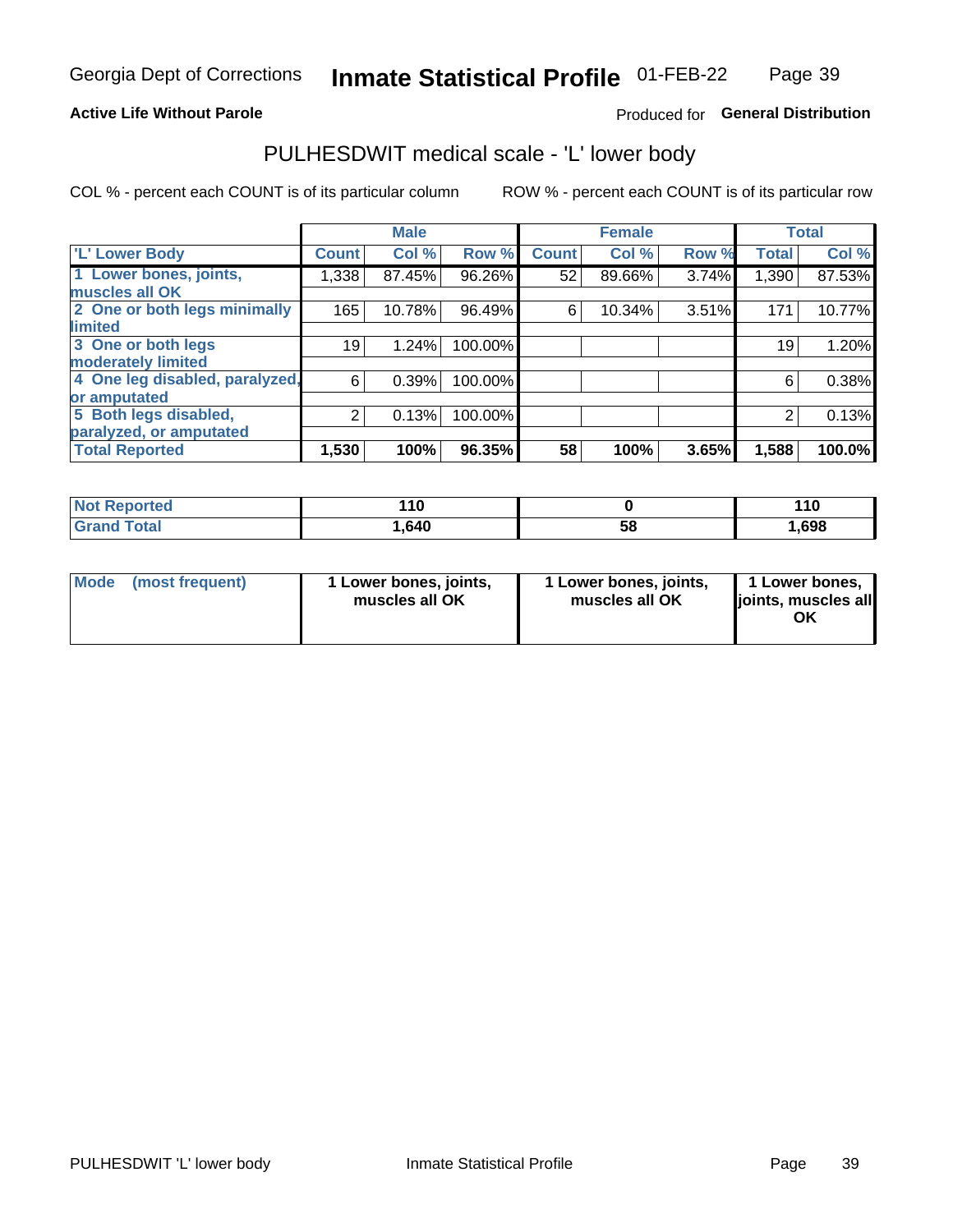### **Active Life Without Parole**

Produced for General Distribution

# PULHESDWIT medical scale - 'H' hearing

COL % - percent each COUNT is of its particular column

|                                | <b>Male</b>  |          | <b>Female</b>      |    |         | <b>Total</b> |              |        |
|--------------------------------|--------------|----------|--------------------|----|---------|--------------|--------------|--------|
| <b>H' Hearing</b>              | <b>Count</b> | Col %    | <b>Row % Count</b> |    | Col %   | Row %        | <b>Total</b> | Col %  |
| 1 Normal hearing both ears     | 1,504        | 98.62%   | 96.29%             | 58 | 100.00% | 3.71%        | 1,562        | 98.67% |
| 2 Some loss in one ear with    | 15           | 0.98%    | 100.00%            |    |         |              | 15           | 0.95%  |
| other OK, or mild loss in both |              |          |                    |    |         |              |              |        |
| 3 Total loss in one ear with   | 5            | 0.33%    | 100.00%            |    |         |              | 5            | 0.32%  |
| mild loss in other             |              |          |                    |    |         |              |              |        |
| 4 Severe loss in both ears     |              | $0.07\%$ | 100.00%            |    |         |              |              | 0.06%  |
| <b>Total Reported</b>          | 1,525        | 100%     | 96.34%             | 58 | 100%    | 3.66%        | 1,583        | 100%   |

| <b>Not Reported</b> | .<br>11 H<br>1 J |            | 44 E<br>. |
|---------------------|------------------|------------|-----------|
| <b>Total</b>        | 640. ا           | - 6.<br>Эō | 698،      |

| Mode (most frequent) | 1 Normal hearing both ears 1 Normal hearing both ears 1 Normal hearing | both ears |
|----------------------|------------------------------------------------------------------------|-----------|
|                      |                                                                        |           |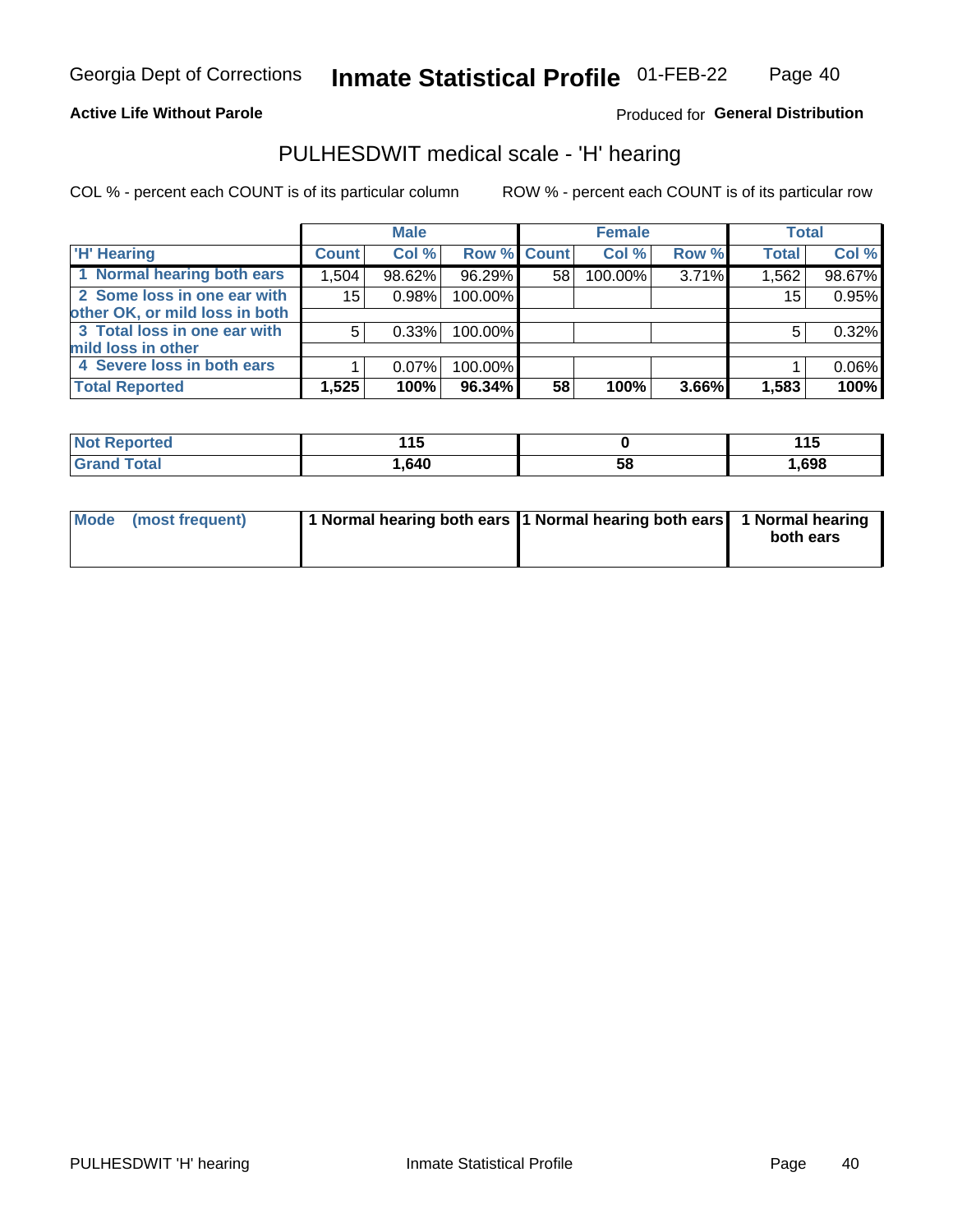### **Active Life Without Parole**

### Produced for General Distribution

# PULHESDWIT medical scale - 'E' vision

COL % - percent each COUNT is of its particular column

|                                 |              | <b>Male</b> |         |              | <b>Female</b> |       |              | <b>Total</b> |
|---------------------------------|--------------|-------------|---------|--------------|---------------|-------|--------------|--------------|
| <b>E' Vision</b>                | <b>Count</b> | Col %       | Row %   | <b>Count</b> | Col %         | Row % | <b>Total</b> | Col %        |
| 1 Correctable to 20/40 in both  | 1,074        | 72.03%      | 97.02%  | 33           | 57.89%        | 2.98% | 1,107        | 71.51%       |
| eyes                            |              |             |         |              |               |       |              |              |
| 2 Correctable to 20/70 in one   | 346          | 23.21%      | 93.51%  | 24           | 42.11%        | 6.49% | 370          | 23.90%       |
| eye, may be blind in other      |              |             |         |              |               |       |              |              |
| 3 Correctable to 20/200 in one  | 63           | 4.23%       | 100.00% |              |               |       | 63           | 4.07%        |
| eye, may be blind in other      |              |             |         |              |               |       |              |              |
| 4 One eye not correctable to    |              | 0.47%       | 100.00% |              |               |       |              | 0.45%        |
| 20/200, other may be blind      |              |             |         |              |               |       |              |              |
| 5 Blind in both eyes, requiring |              | 0.07%       | 100.00% |              |               |       |              | 0.06%        |
| special housing                 |              |             |         |              |               |       |              |              |
| <b>Total Reported</b>           | 1,491        | 100%        | 96.32%  | 57           | 100%          | 3.68% | 1,548        | 100%         |

| Reported     | 149  |    | 150  |
|--------------|------|----|------|
| <b>Total</b> | .640 | 58 | ,698 |

| Mode (most frequent) | 1 Correctable to 20/40 in both<br>eves | 1 Correctable to 20/40 in   1 Correctable to  <br>both eves | 20/40 in both eyes |
|----------------------|----------------------------------------|-------------------------------------------------------------|--------------------|
|                      |                                        |                                                             |                    |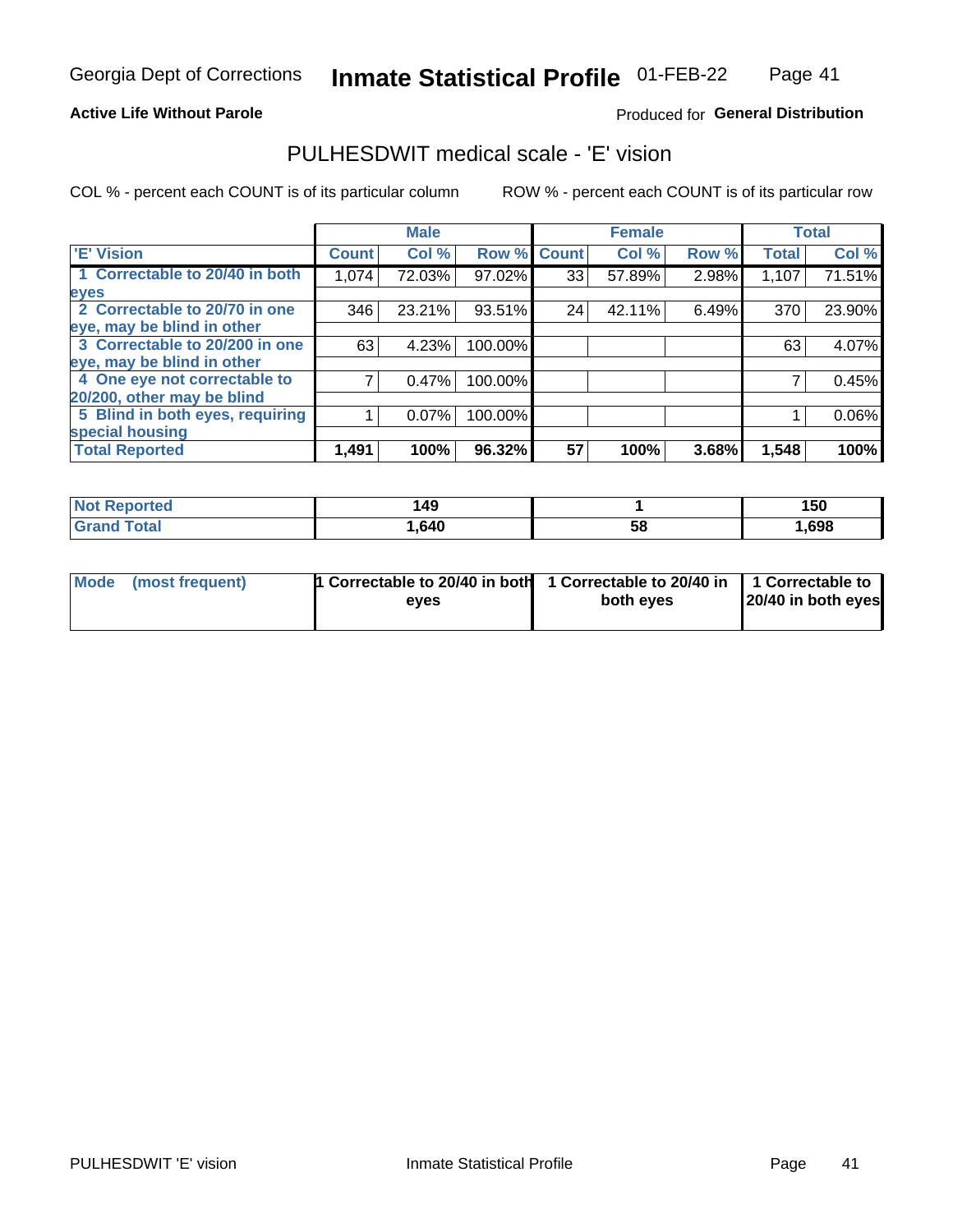### **Active Life Without Parole**

# Produced for General Distribution

# PULHESDWIT medical scale - 'S' pSychiatric

COL % - percent each COUNT is of its particular column

|                                        |              | <b>Male</b> |                    |    | <b>Female</b> |        |              | <b>Total</b> |
|----------------------------------------|--------------|-------------|--------------------|----|---------------|--------|--------------|--------------|
| 'S' pSychiatric                        | <b>Count</b> | Col %       | <b>Row % Count</b> |    | Col %         | Row %  | <b>Total</b> | Col %        |
| 1 No impairment or disorders           | 1,270        | 83.50%      | 98.60%             | 18 | 34.62%        | 1.40%  | 1,288        | 81.88%       |
| 2 Stable, or in remission, or          | 203          | 13.35%      | 86.02%             | 33 | 63.46%        | 13.98% | 236          | 15.00%       |
| mild impairment or retardation         |              |             |                    |    |               |        |              |              |
| 3 Requires moderate inpatient          | 36           | 2.37%       | 97.30%             |    | 1.92%         | 2.70%  | 37           | 2.35%        |
| treatment                              |              |             |                    |    |               |        |              |              |
| 4 Requires intensive inpatient         | 11           | 0.72%       | 100.00%            |    |               |        | 11           | 0.70%        |
| treatment                              |              |             |                    |    |               |        |              |              |
| <b>5 Requires Crisis Stabilization</b> |              | $0.07\%$    | 100.00%            |    |               |        |              | 0.06%        |
| Unit (CSU) inpatient care              |              |             |                    |    |               |        |              |              |
| <b>Total Reported</b>                  | 1,521        | 100%        | 96.69%             | 52 | 100%          | 3.31%  | 1,573        | 100%         |

| <b>Not Reported</b> | 44C<br>. |    | 1 つに<br>ט גו |
|---------------------|----------|----|--------------|
| <b>Grand Total</b>  | .640     | 58 | ,698         |

| Mode (most frequent) | <b>1 No impairment or disorders 2 Stable, or in remission, 1 No impairment or</b> |                       |           |
|----------------------|-----------------------------------------------------------------------------------|-----------------------|-----------|
|                      |                                                                                   | or mild impairment or | disorders |
|                      |                                                                                   | retardation           |           |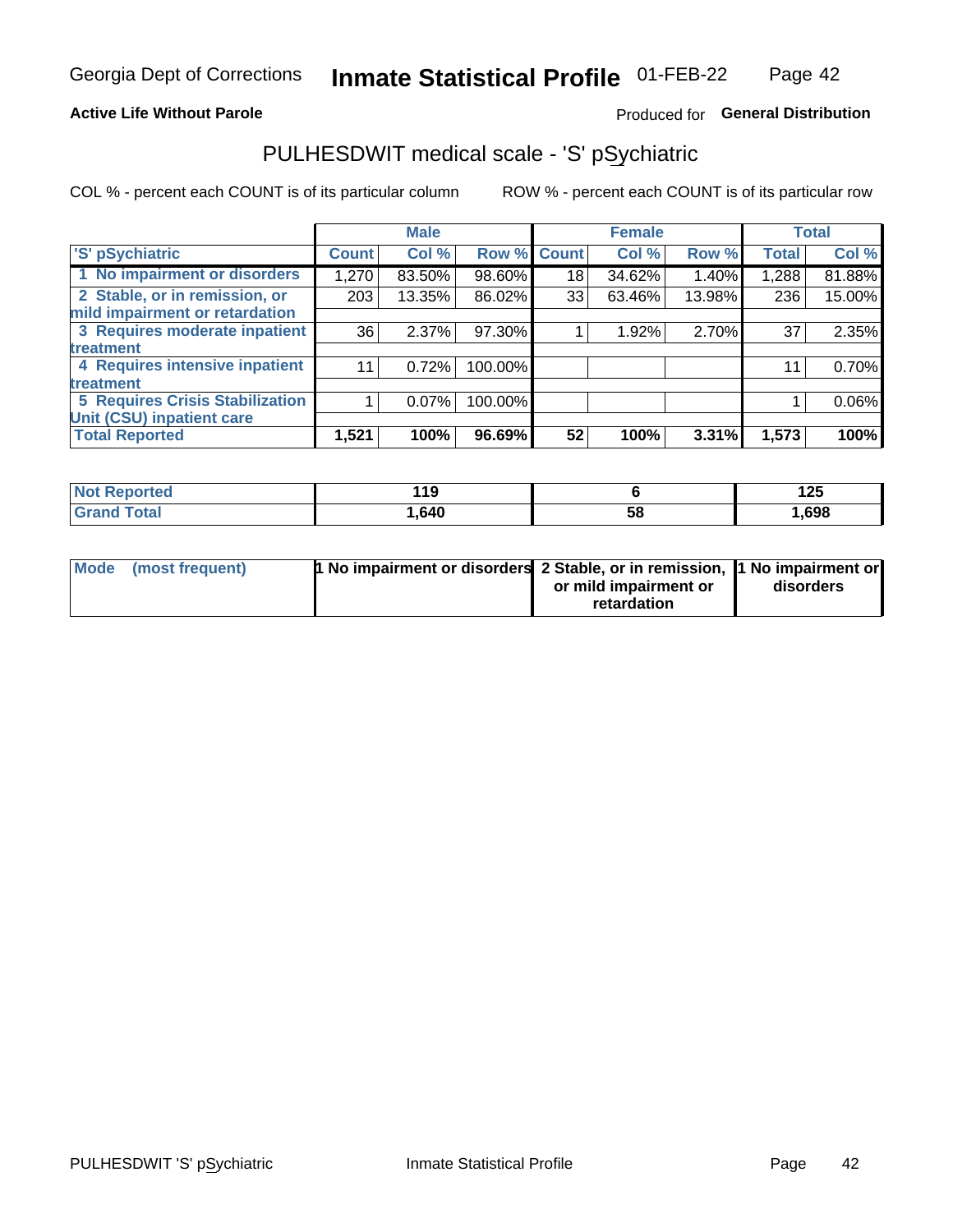### **Active Life Without Parole**

### Produced for General Distribution

# PULHESDWIT medical scale - 'D' dental

COL % - percent each COUNT is of its particular column

|                                 |              | <b>Male</b> |             |    | <b>Female</b> |       |              | <b>Total</b> |
|---------------------------------|--------------|-------------|-------------|----|---------------|-------|--------------|--------------|
| <b>D'</b> Dental                | <b>Count</b> | Col %       | Row % Count |    | Col %         | Row % | <b>Total</b> | Col %        |
| 1 Minimal routine dental health | 1,113        | 78.05%      | 95.54%      | 52 | 96.30%        | 4.46% | 1,165        | 78.72%       |
| <b>needs</b>                    |              |             |             |    |               |       |              |              |
| 2 Moderate cavities and/or gum  | 273          | 19.14%      | 99.64%      |    | 1.85%         | 0.36% | 274          | 18.51%       |
| disease                         |              |             |             |    |               |       |              |              |
| 3 Extensive gum disease         | 39           | 2.73%       | 97.50%      |    | 1.85%         | 2.50% | 40           | 2.70%        |
| and/or widespread decay         |              |             |             |    |               |       |              |              |
| 4 Urgent need for dental        |              | 0.07%       | 100.00%     |    |               |       |              | 0.07%        |
| <b>services</b>                 |              |             |             |    |               |       |              |              |
| <b>Total Reported</b>           | 1,426        | 100%        | 96.35%      | 54 | 100%          | 3.65% | 1,480        | 100%         |

| ported<br>NOT RADO<br>. | -94.<br>4 I 4 |     | 240<br><b>LIU</b> |
|-------------------------|---------------|-----|-------------------|
| Total                   | .640          | -58 | ,698              |

| <b>Mode</b> | (most frequent) | <b>Minimal routine dental</b><br>health needs | 1 Minimal routine dental<br>health needs | <b>11 Minimal routine I</b><br>dental health<br>needs |
|-------------|-----------------|-----------------------------------------------|------------------------------------------|-------------------------------------------------------|
|-------------|-----------------|-----------------------------------------------|------------------------------------------|-------------------------------------------------------|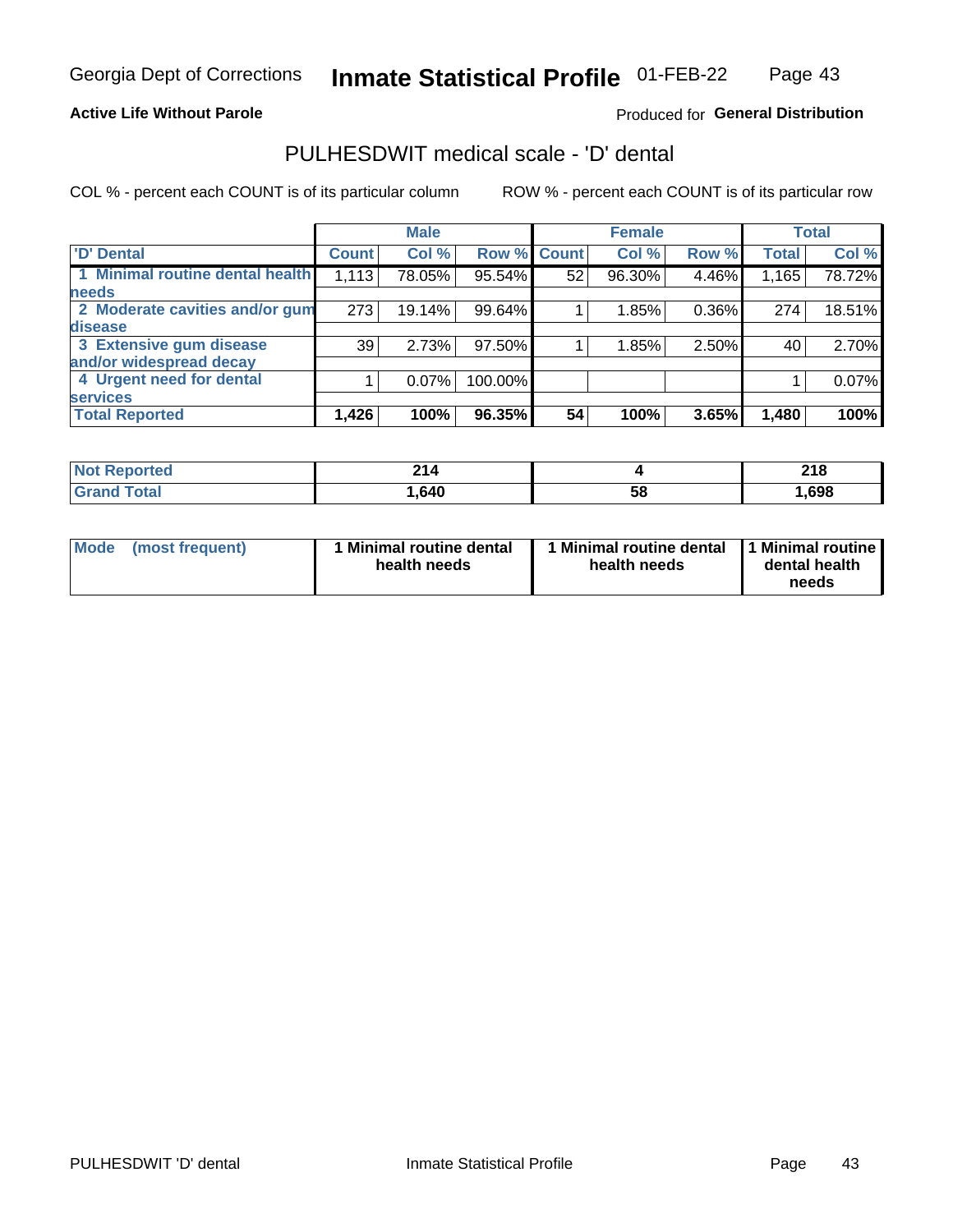### **Active Life Without Parole**

# Produced for General Distribution

# PULHESDWIT medical scale - 'W' work ability

COL % - percent each COUNT is of its particular column

|                                 |              | <b>Male</b> |         |             | <b>Female</b> |       |              | <b>Total</b> |
|---------------------------------|--------------|-------------|---------|-------------|---------------|-------|--------------|--------------|
| <b>W' work ability</b>          | <b>Count</b> | Col %       |         | Row % Count | Col %         | Row % | <b>Total</b> | Col %        |
| 1 Unrestricted work or activity | 1,287        | 84.17%      | 96.48%  | 47          | 81.03%        | 3.52% | 1,334        | 84.06%       |
| 2 Minor restrictions on type of | 193          | 12.62%      | 94.61%  | 11          | 18.97%        | 5.39% | 204          | 12.85%       |
| <b>work</b>                     |              |             |         |             |               |       |              |              |
| 3 Moderate restrictions on type | 32           | 2.09%       | 100.00% |             |               |       | 32           | 2.02%        |
| lof work                        |              |             |         |             |               |       |              |              |
| 4 Major restrictions on type of | 9            | 0.59%       | 100.00% |             |               |       | 9            | 0.57%        |
| <b>work</b>                     |              |             |         |             |               |       |              |              |
| 5 Cannot work under any         | 8            | 0.52%       | 100.00% |             |               |       | 8            | 0.50%        |
| <b>circumstances</b>            |              |             |         |             |               |       |              |              |
| <b>Total Reported</b>           | 1,529        | 100%        | 96.35%  | 58          | 100%          | 3.65% | 1,587        | 100%         |

| <b>Not Reported</b>     | 44   |    | 4 A  |
|-------------------------|------|----|------|
| <b>Total</b><br>Grand . | .640 | 58 | ,698 |

| <b>Mode</b> | (most frequent) | 1 Unrestricted work or<br>activity | 1 Unrestricted work or<br>activity | 1 Unrestricted<br>work or activity |
|-------------|-----------------|------------------------------------|------------------------------------|------------------------------------|
|-------------|-----------------|------------------------------------|------------------------------------|------------------------------------|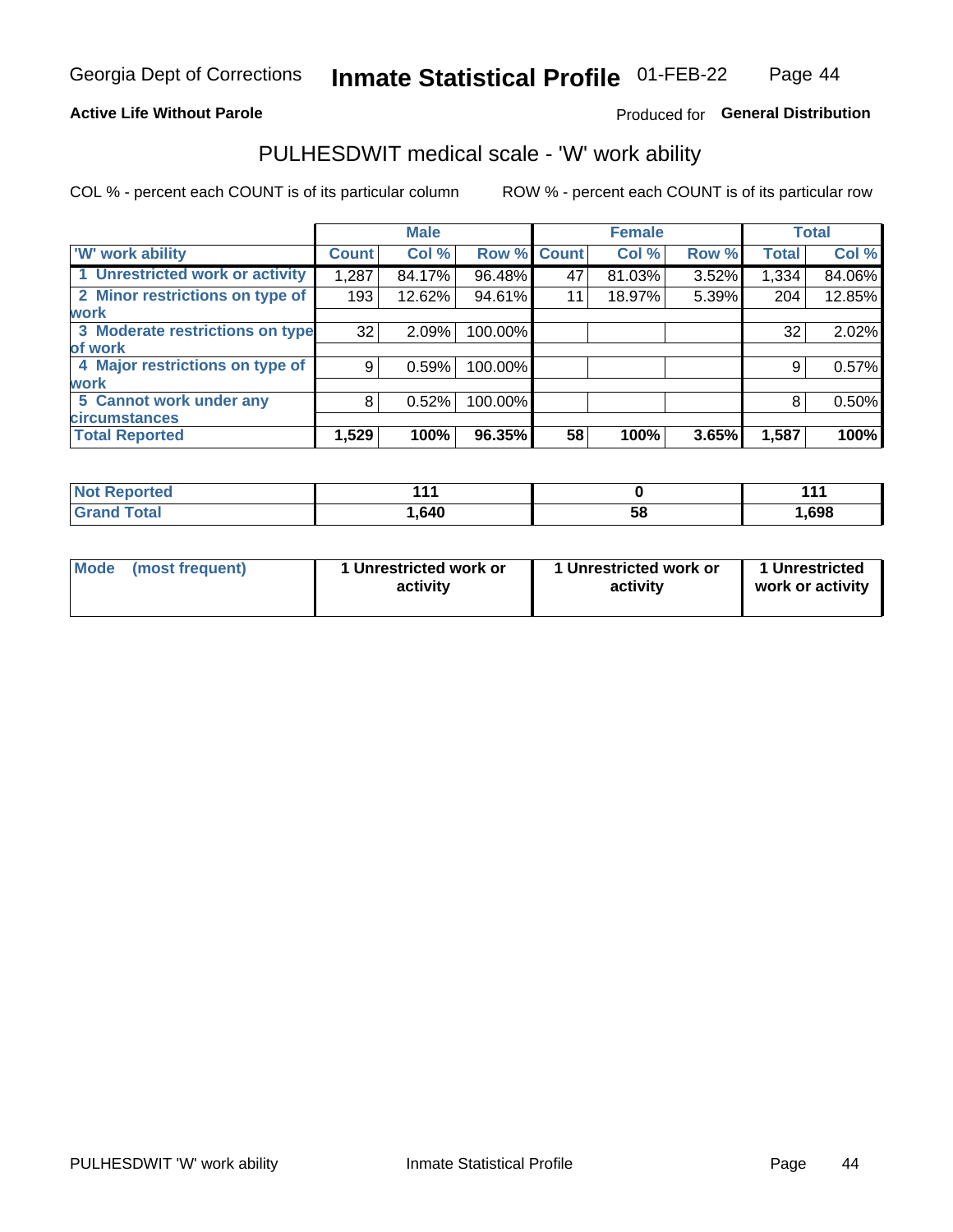### **Active Life Without Parole**

Produced for General Distribution

# PULHESDWIT medical scale - 'I' impairment

|                                   |              | <b>Male</b> |                    |    | <b>Female</b> |       |              | <b>Total</b> |
|-----------------------------------|--------------|-------------|--------------------|----|---------------|-------|--------------|--------------|
| <b>T' Impairment</b>              | <b>Count</b> | Col %       | <b>Row % Count</b> |    | Col %         | Row % | <b>Total</b> | Col %        |
| 1 No impairments or               | 1,507        | 98.63%      | 96.29%             | 58 | 100.00%       | 3.71% | 1,565        | 98.68%       |
| disabilities                      |              |             |                    |    |               |       |              |              |
| 2 Wheelchair-bound but            | 9            | 0.59%       | 100.00%            |    |               |       | 9            | 0.57%        |
| otherwise OK                      |              |             |                    |    |               |       |              |              |
| <b>3 Needs low-level Assisted</b> | 2            | 0.13%       | 100.00%            |    |               |       |              | 0.13%        |
| Living (level I)                  |              |             |                    |    |               |       |              |              |
| 4 Needs moderate Assisted         |              | 0.07%       | 100.00%            |    |               |       |              | $0.06\%$     |
| Living (level II)                 |              |             |                    |    |               |       |              |              |
| <b>5 Needs maximal Assisted</b>   | 9            | 0.59%       | 100.00%            |    |               |       | 9            | 0.57%        |
| <b>Living (level III)</b>         |              |             |                    |    |               |       |              |              |
| <b>Total Reported</b>             | 1,528        | 100%        | 96.34%             | 58 | 100%          | 3.66% | 1,586        | 100.0%       |

| Reported     | 44 O.<br>. . |    | 44 <sup>c</sup><br><u>.</u> |
|--------------|--------------|----|-----------------------------|
| <b>Total</b> | .640         | ၁၀ | 1,698                       |

| Mode | (most frequent) | 1 No impairments or<br>disabilities | 1 No impairments or<br>disabilities | 1 No impairments<br>or disabilities |
|------|-----------------|-------------------------------------|-------------------------------------|-------------------------------------|
|------|-----------------|-------------------------------------|-------------------------------------|-------------------------------------|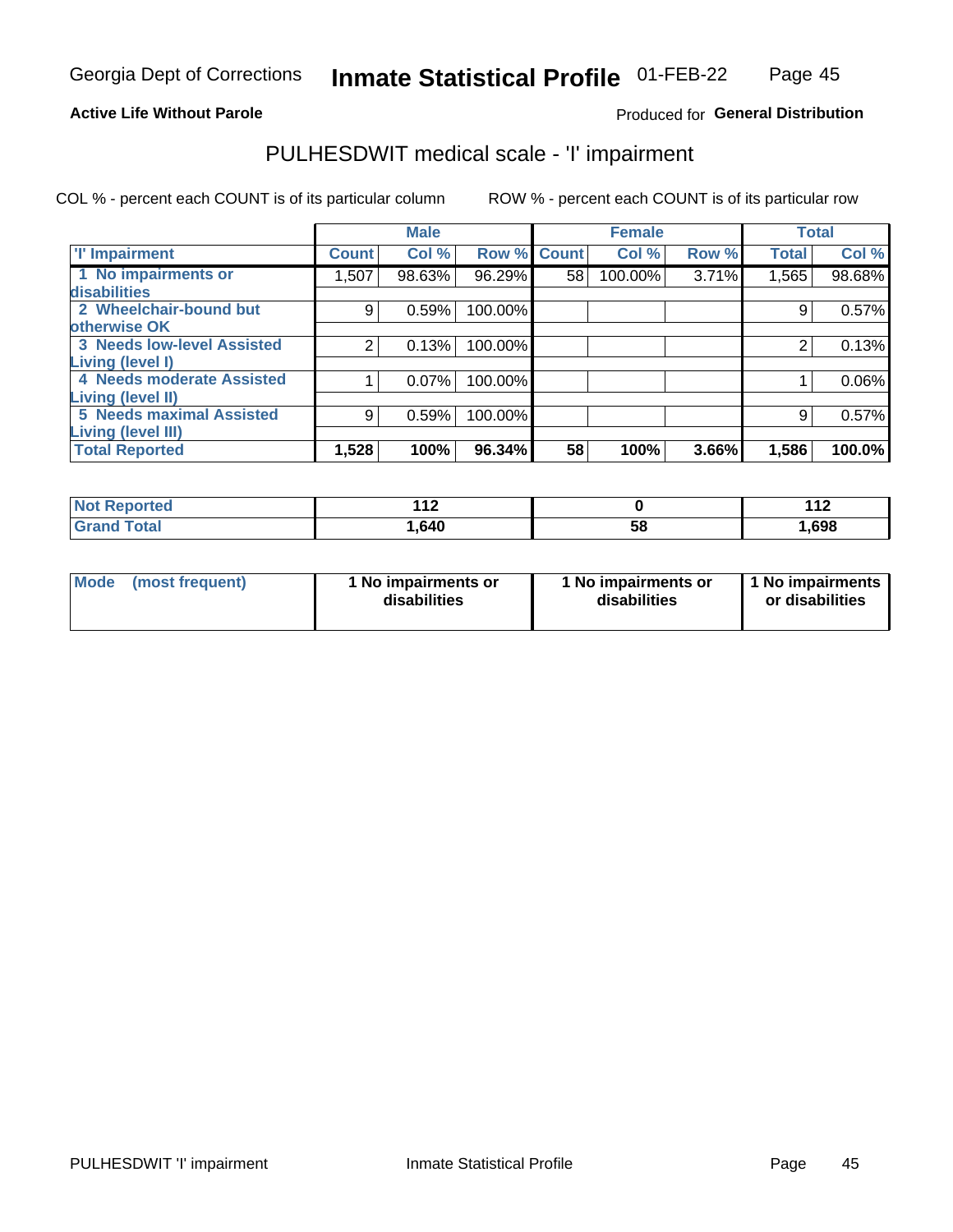### **Active Life Without Parole**

### Produced fo General Distribution

# PULHESDWIT medical scale - 'T' transportability

COL % - percent each COUNT is of its particular column

|                              |              | <b>Male</b> |                    |    | <b>Female</b> |       |              | <b>Total</b> |
|------------------------------|--------------|-------------|--------------------|----|---------------|-------|--------------|--------------|
| <b>T' Transportability</b>   | <b>Count</b> | Col %       | <b>Row % Count</b> |    | Col %         | Row % | <b>Total</b> | Col %        |
| 1 Can be transported in any  | 1,519        | 98.76%      | 96.38%             | 57 | 100.00%       | 3.62% | 1,576        | 98.81%       |
| ordinary approved vehicle    |              |             |                    |    |               |       |              |              |
| 2 Wheelchair-bound, not      | 8            | 0.52%       | 100.00%            |    |               |       |              | 0.50%        |
| needing special vehicle      |              |             |                    |    |               |       |              |              |
| 3 Wheelchair-bound, requires |              | 0.13%       | 100.00%            |    |               |       |              | 0.13%        |
| special vehicle              |              |             |                    |    |               |       |              |              |
| 5 Requires ambulance         | 9            | 0.59%       | 100.00%            |    |               |       | 9            | 0.56%        |
| transport                    |              |             |                    |    |               |       |              |              |
| <b>Total Reported</b>        | 1,538        | 100%        | 96.43%             | 57 | 100%          | 3.57% | 1,595        | 100%         |

| orted        | 10 <sup>o</sup><br>א∪י |    | 103  |
|--------------|------------------------|----|------|
| <b>Total</b> | .640                   | 58 | ,698 |

| <b>Mode</b> | (most frequent) | 1 Can be transported in any 1 Can be transported in any | ordinary approved vehicle   ordinary approved vehicle   transported in any | 1 Can be<br>  ordinary approved  <br>vehicle |
|-------------|-----------------|---------------------------------------------------------|----------------------------------------------------------------------------|----------------------------------------------|
|-------------|-----------------|---------------------------------------------------------|----------------------------------------------------------------------------|----------------------------------------------|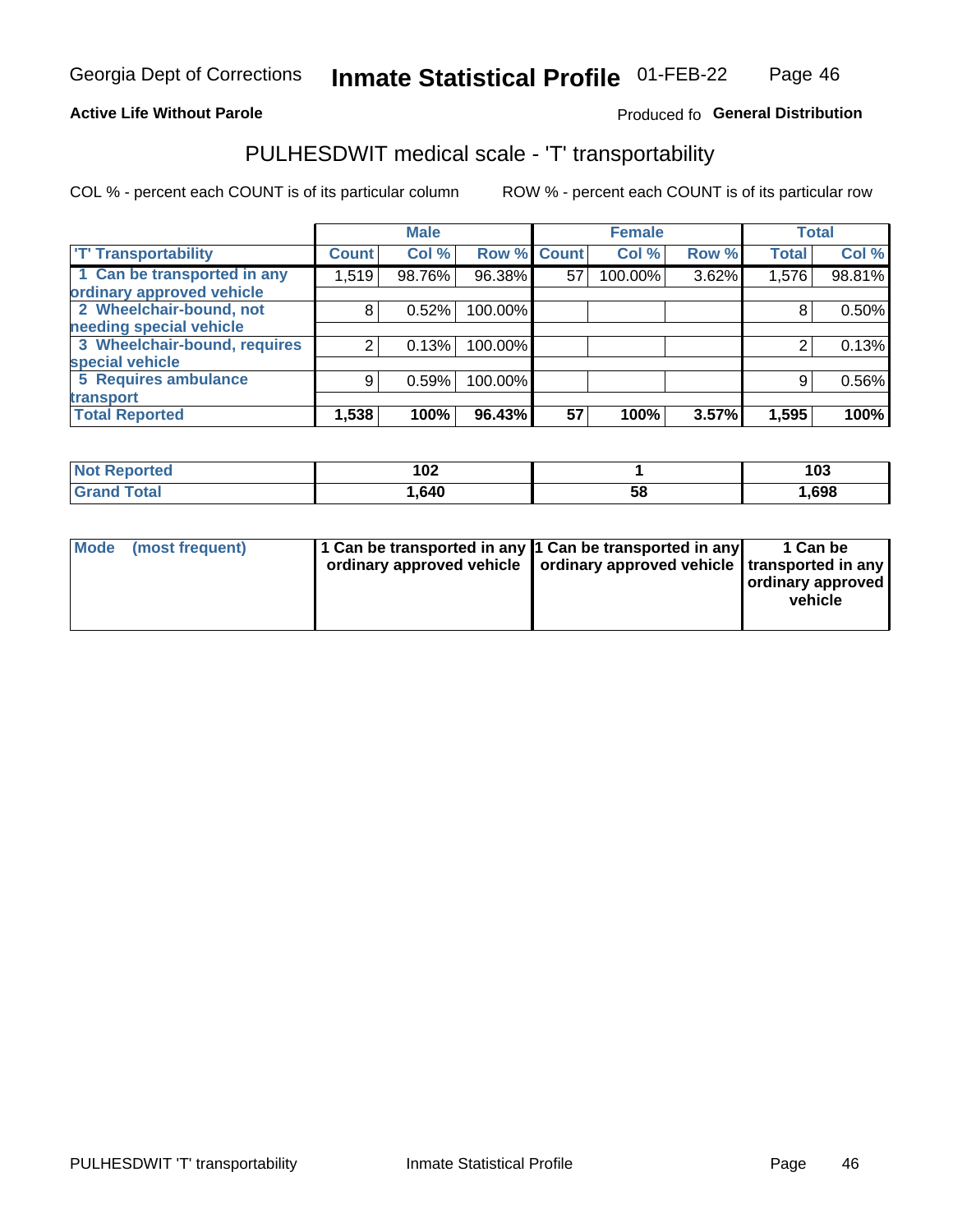#### **Inmate Statistical Profile 01-FEB-22** Page 47

### **Active Life Without Parole**

# **Produced for General Distribution**

# Number of prior Georgia incarcerations

COL % - percent each COUNT is of its particular column

|                                       |       | <b>Male</b> |             |    | <b>Female</b> |       |       | <b>Total</b> |
|---------------------------------------|-------|-------------|-------------|----|---------------|-------|-------|--------------|
| <b>Num of Prior GA Incarcerations</b> | Count | Col %       | Row % Count |    | Col %         | Row % | Total | Col %        |
| $\bf{0}$                              | 848   | 51.71%      | 94.75%      | 47 | 81.03%        | 5.25% | 895   | 52.71%       |
|                                       | 319   | 19.45%      | 98.15%      | 6  | 10.34%        | 1.85% | 325   | 19.14%       |
|                                       | 197   | 12.01%      | 98.99%      | 2  | 3.45%         | 1.01% | 199   | 11.72%       |
| 3                                     | 129   | 7.87%       | 98.47%      | 2  | 3.45%         | 1.53% | 131   | 7.71%        |
| 4                                     | 69    | 4.21%       | 100.00%     |    |               |       | 69    | 4.06%        |
| 5                                     | 42    | 2.56%       | 100.00%     |    |               |       | 42    | 2.47%        |
| <b>More Than 5</b>                    | 36    | 2.20%       | $97.30\%$   |    | 1.72%         | 2.70% | 37    | 2.18%        |
| <b>Total Reported</b>                 | 1,640 | 100%        | 96.58%      | 58 | 100%          | 3.42% | 1,698 | 100%         |

| <b>orted</b><br>. NOT REDC |      |    |      |
|----------------------------|------|----|------|
| <b>Total</b><br>Cro        | .640 | วช | ,698 |

| Mean (average)       | -44 | .40 | 1.09 |
|----------------------|-----|-----|------|
| Median (middle)      |     |     |      |
| Mode (most frequent) |     |     |      |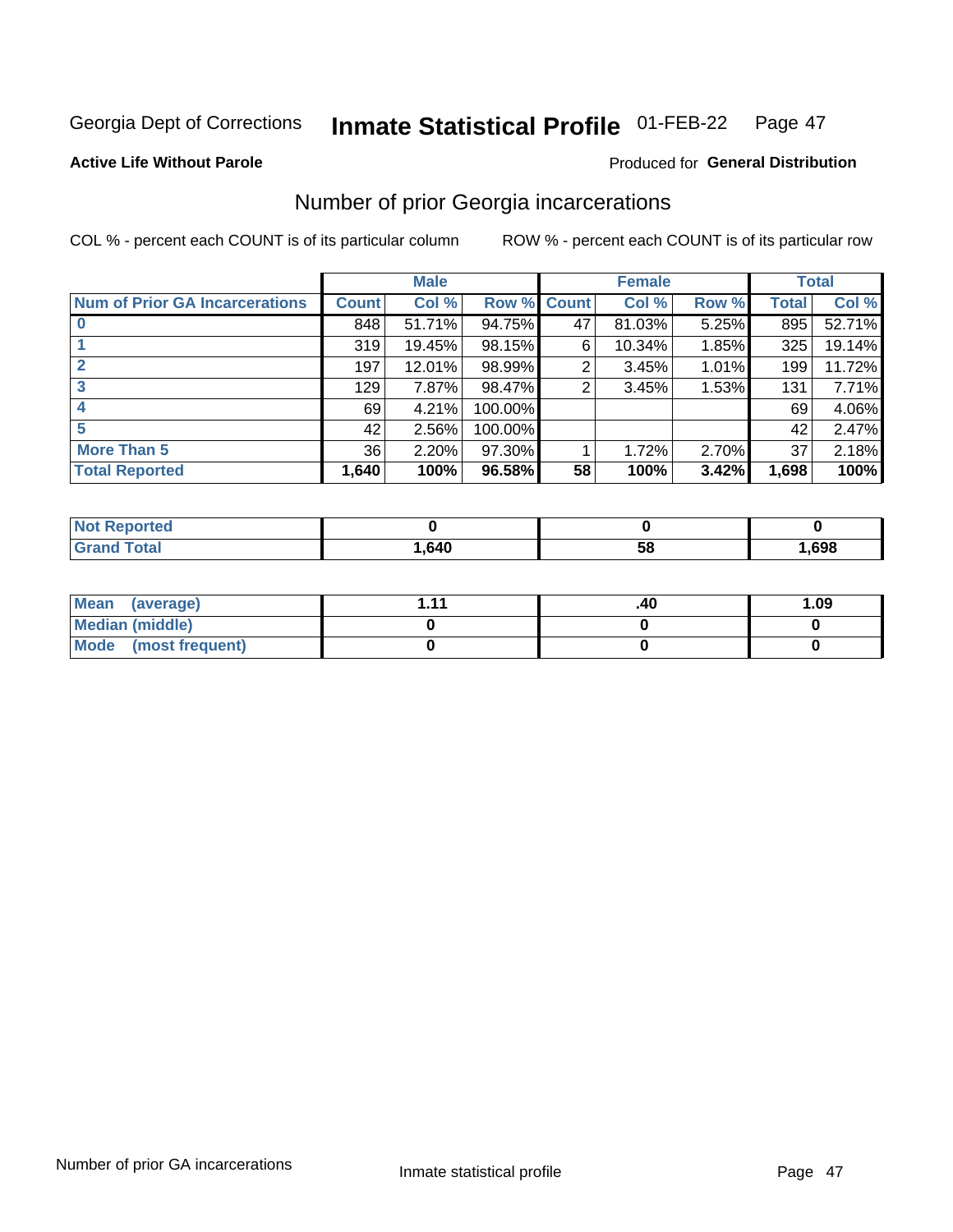#### **Inmate Statistical Profile 01-FEB-22** Page 48

**Produced for General Distribution** 

**Active Life Without Parole** 

# Prison sentence in years

COL % - percent each COUNT is of its particular column

ROW % - percent each COUNT is of its particular row

|                                 | <b>Male</b> |         |                    |    | <b>Female</b> | Total    |        |         |
|---------------------------------|-------------|---------|--------------------|----|---------------|----------|--------|---------|
| <b>Prison Sentence In Years</b> | Count l     | Col %   | <b>Row % Count</b> |    | Col %         | Row %    | Total  | Col %   |
| <b>Life Without Parole</b>      | .640        | 100.00% | 96.58%             | 58 | $100.00\%$    | $3.42\%$ | ا 698. | 100.00% |
| <b>Total Reported</b>           | .640        | 100%    | 96.58%             | 58 | $100\%$       | 3.42%    | 1,698  | 100%    |

| <b>Not Reported</b> |      |    |       |
|---------------------|------|----|-------|
| <b>Total</b>        | .640 | 58 | 1,698 |

### **Determinate (numeric) sentences only**

| <b>Mean</b> | (average) |  |  |
|-------------|-----------|--|--|

All sentences (including determinate), with life, life without parole, and death sentences figured at 45 years

| Me<br>.<br> | -- | -- |  |
|-------------|----|----|--|
|             |    |    |  |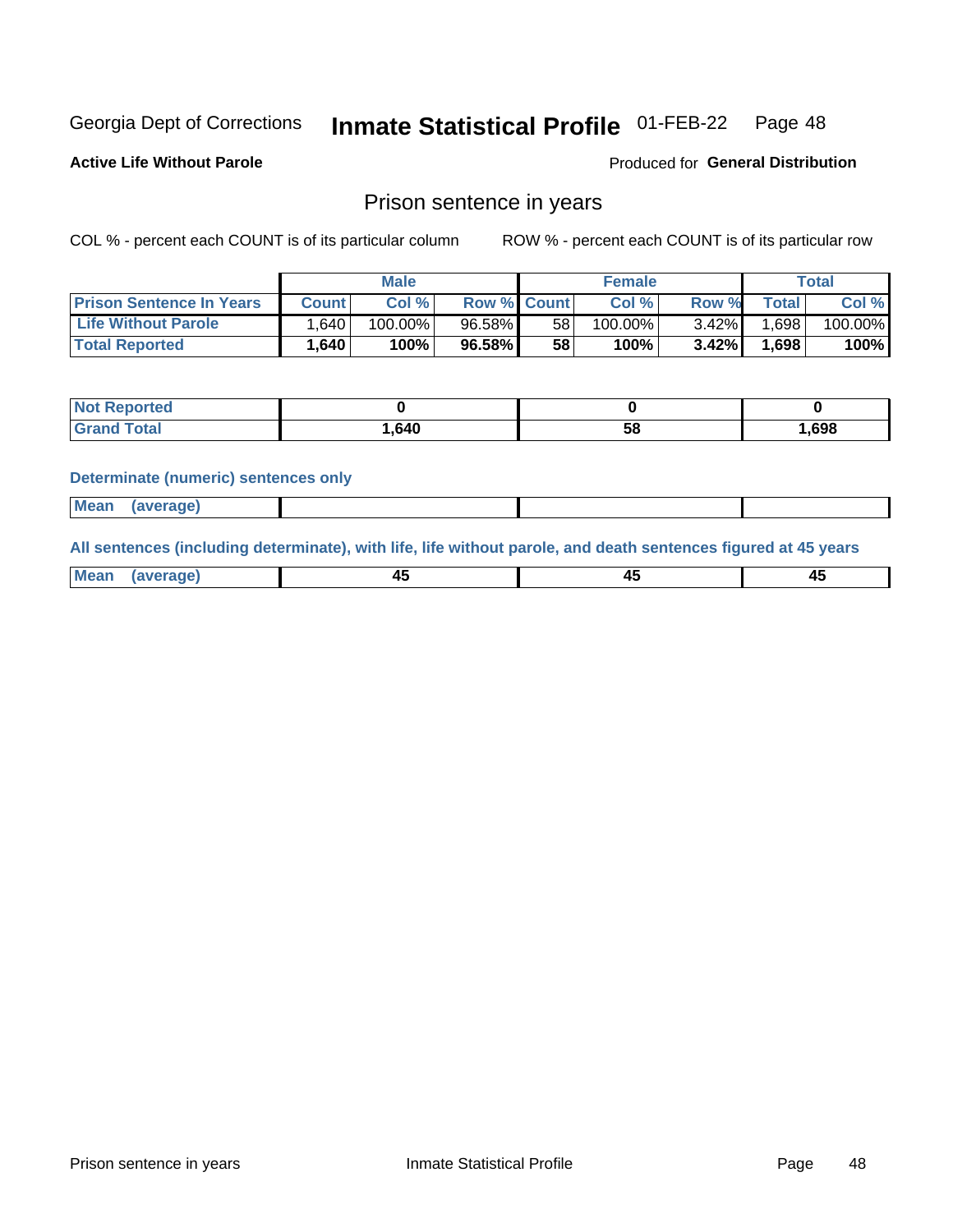#### Georgia Dept of Corrections Inmate Statistical Profile 01-FEB-22 Page 49

### **Active Life Without Parole**

## **Produced for General Distribution**

# Primary offense, broken out into felonies vs misdemeanors

COL % - percent each COUNT is of its particular column

|                                  | <b>Male</b>  |            |                    |      | <b>Female</b> |          |                    | Total   |  |
|----------------------------------|--------------|------------|--------------------|------|---------------|----------|--------------------|---------|--|
| <b>Felonies and Misdemeanors</b> | <b>Count</b> | Col%       | <b>Row % Count</b> |      | Col%          | Row %    | Total <sub>1</sub> | Col %   |  |
| <b>Felonies</b>                  | .632         | $100.00\%$ | 96.68%             | 56 I | 100.00%       | $3.32\%$ | 1.688              | 100.00% |  |
| <b>Total Reported</b>            | .632         | $100\%$    | 96.68%             | 56   | 100%          | 3.32%    | .688               | 100%    |  |

| <b>Not Reported</b>          |      |      | 10   |
|------------------------------|------|------|------|
| <b>Total</b><br><b>Grand</b> | .640 | ,634 | ,698 |

| Mode (most frequent)<br>elonies | Felonies | Felonies |
|---------------------------------|----------|----------|
|---------------------------------|----------|----------|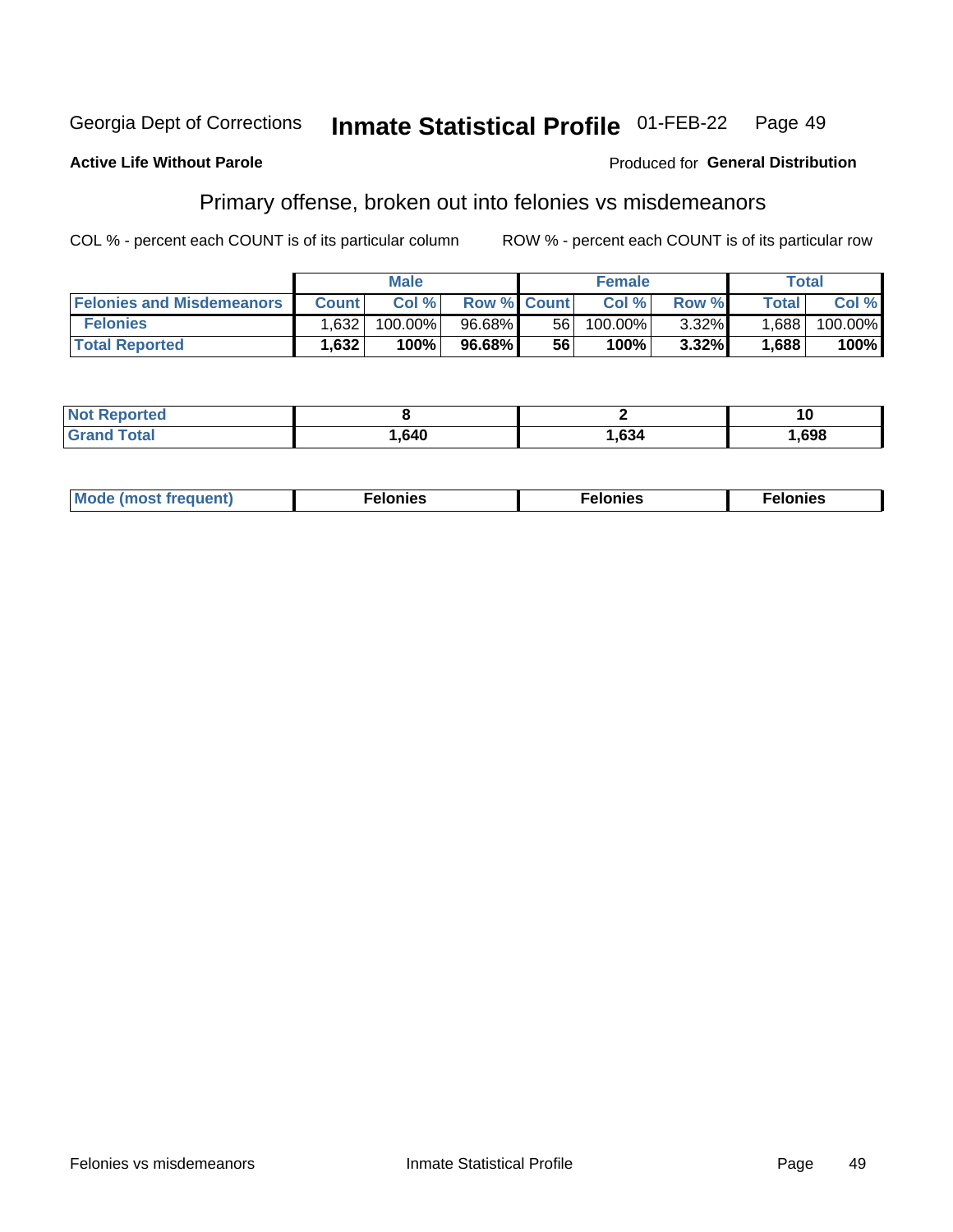#### **Inmate Statistical Profile 01-FEB-22** Page 50

### **Active Life Without Parole**

### Produced for General Distribution

# Primary offense, broken out into six broad crime categories

COL % - percent each COUNT is of its particular column

|                         | <b>Male</b>  |        |                    | <b>Female</b> |        |       | Total        |         |
|-------------------------|--------------|--------|--------------------|---------------|--------|-------|--------------|---------|
| <b>Crime Categories</b> | <b>Count</b> | Col%   | <b>Row % Count</b> |               | Col %  | Row % | <b>Total</b> | Col %   |
| <b>Violent</b>          | .431         | 87.26% | 96.17%             | 57            | 98.28% | 3.83% | 1,488        | 87.63%  |
| <b>Sex Crime</b>        | 203          | 12.38% | $99.51\%$          |               | 1.72%  | .49%  | 204          | 12.01%  |
| <b>Drug</b>             | 6            | .37%   | 100.00%            |               | .00%   |       | 6            | $.35\%$ |
| <b>Total Reported</b>   | ا 640.ا      | 100%   | 96.58%             | 58            | 100%   | 3.42% | 1,698        | $100\%$ |

| .      |      |    |      |
|--------|------|----|------|
| ______ | .640 | 58 | ,698 |

| <b>Mo</b><br>quent)<br>. | .<br>∕iolent | <br>∕iolent | .<br>วlent |
|--------------------------|--------------|-------------|------------|
|                          |              |             |            |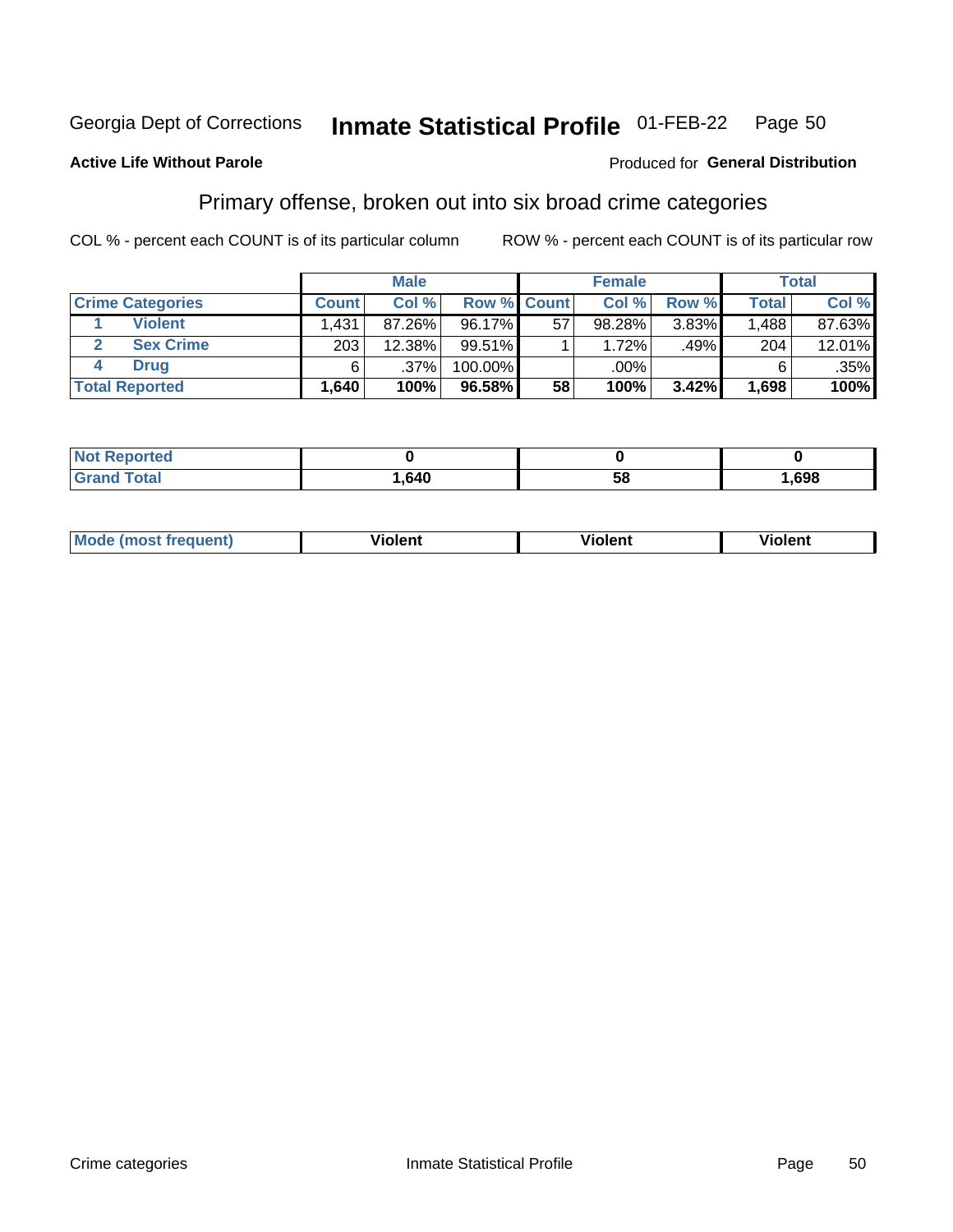#### **Inmate Statistical Profile 01-FEB-22** Page 51

### **Active Life Without Parole**

### **Produced for General Distribution**

# Primary offense, detailed offense code

COL % - percent each COUNT is of its particular column

|                                         |              | <b>Male</b>                |         |              | <b>Female</b>             |        |              | <b>Total</b> |
|-----------------------------------------|--------------|----------------------------|---------|--------------|---------------------------|--------|--------------|--------------|
| <b>Primary Offense</b>                  | <b>Count</b> | $\overline{\text{Col }^9}$ | Row %   | <b>Count</b> | $\overline{\text{Col}}$ % | Row %  | <b>Total</b> | Col %        |
| <b>Agg Sex Battery Atmpt (2099)</b>     |              | .06%                       | 100.00% |              |                           |        | 1            | .06%         |
| <b>Aggrav Assault (1302)</b>            | 3            | .18%                       | 75.00%  | 1            | 1.72%                     | 25.00% | 4            | .24%         |
| <b>Aggrav Battery (1305)</b>            |              | .06%                       | 100.00% |              |                           |        |              | .06%         |
| <b>Aggrav Child Molestation (2021)</b>  | 25           | 1.52%                      | 100.00% |              |                           |        | 25           | 1.47%        |
| <b>Aggrav Sexual Battery (2009)</b>     |              | .43%                       | 100.00% |              |                           |        | 7            | .41%         |
| <b>Aggrav Sodomy (2003)</b>             | 12           | .73%                       | 100.00% |              |                           |        | 12           | .71%         |
| <b>Armed Robbery (1902)</b>             | 158          | 9.63%                      | 99.37%  | 1            | 1.72%                     | .63%   | 159          | 9.36%        |
| <b>Child Molestation (2019)</b>         | 5            | .30%                       | 100.00% |              |                           |        | 5            | .29%         |
| <b>False Imprisonment (1308)</b>        |              | .06%                       | 100.00% |              |                           |        |              | .06%         |
| <b>Hijacking Motor Vehicle (1911)</b>   |              | .06%                       | 100.00% |              |                           |        |              | .06%         |
| Kidnapping (1311)                       | 94           | 5.73%                      | 100.00% |              |                           |        | 94           | 5.54%        |
| <b>Murder (1101)</b>                    | 1,170        | 71.34%                     | 95.51%  | 55           | 94.83%                    | 4.49%  | 1,225        | 72.14%       |
| <b>Poss Of Firearm Dur Crime</b>        | 2            | .12%                       | 100.00% |              |                           |        | 2            | .12%         |
| (2910)                                  |              |                            |         |              |                           |        |              |              |
| Rape (2001)                             | 153          | 9.33%                      | 99.35%  |              | 1.72%                     | .65%   | 154          | 9.07%        |
| S/D Cocaine (4021)                      |              | .06%                       | 100.00% |              |                           |        |              | .06%         |
| S/D Cont Sub Public (4017)              |              | .06%                       | 100.00% |              |                           |        |              | .06%         |
| S/D Cont Sub School (4018)              |              | .06%                       | 100.00% |              |                           |        | 1            | .06%         |
| <b>Traf Cocaine 401+ Gm (4103)</b>      |              | .06%                       | 100.00% |              |                           |        | 1            | .06%         |
| <b>Traf Methamph 28-199 Gm</b>          |              | .06%                       | 100.00% |              |                           |        | 1            | .06%         |
| (4140)                                  |              |                            |         |              |                           |        |              |              |
| Traf Narcotic 29+ Gm (4113)             |              | .06%                       | 100.00% |              |                           |        |              | .06%         |
| <b>Traffick Sexual Servitude (1331)</b> |              | .06%                       | 100.00% |              |                           |        |              | .06%         |
| <b>Total Rported</b>                    | 1,640        | 100%                       | 96.58%  | 58           | 100%                      | 3.42%  | 1,698        | 100%         |

| $N$<br><b>ported</b><br>Renc |      |    |      |
|------------------------------|------|----|------|
| <b>Total</b><br>$C$ ron      | .640 | 58 | ,698 |

| Mode (most frequent) | 1101 Murder | 1101 Murder | 1101 Murder |
|----------------------|-------------|-------------|-------------|
|----------------------|-------------|-------------|-------------|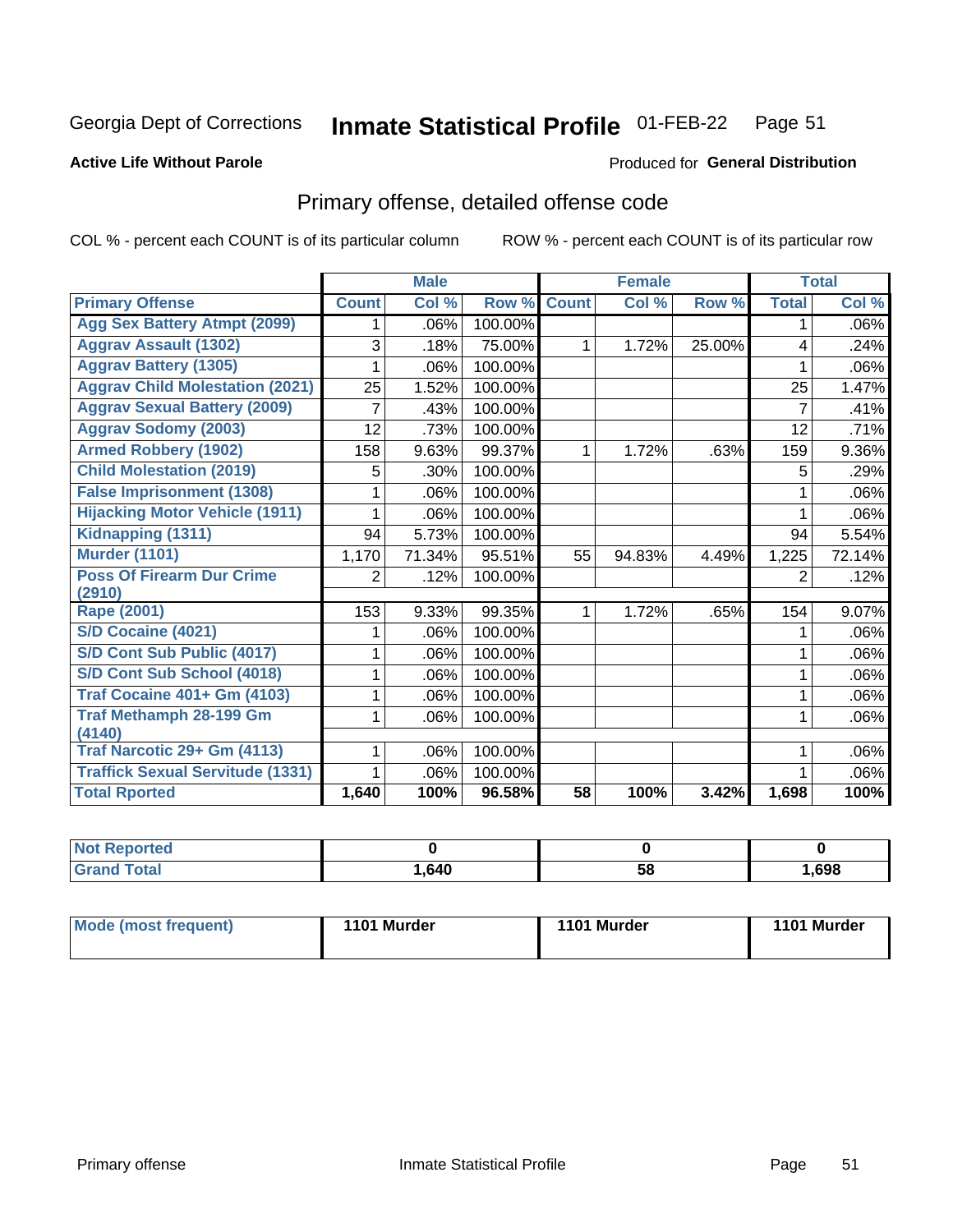#### **Inmate Statistical Profile 01-FEB-22** Page 52

### **Active Life Without Parole**

### Produced for General Distribution

# County of conviction of primary offense

COL % - percent each COUNT is of its particular column

|     |                             |                | <b>Male</b> |         |                | <b>Female</b> |        |                | <b>Total</b> |
|-----|-----------------------------|----------------|-------------|---------|----------------|---------------|--------|----------------|--------------|
|     | <b>County of Conviction</b> | <b>Count</b>   | Col %       | Row %   | <b>Count</b>   | Col %         | Row %  | <b>Total</b>   | Col %        |
| 000 | <b>Unknown</b>              | 8              | .49%        | 80.00%  | $\overline{2}$ | 3.45%         | 20.00% | 10             | .59%         |
| 001 | <b>Appling County</b>       | 4              | .24%        | 100.00% |                |               |        | 4              | .24%         |
| 002 | <b>Atkinson County</b>      | 5              | .30%        | 100.00% |                |               |        | 5              | .29%         |
| 003 | <b>Bacon County</b>         | 4              | .24%        | 100.00% |                |               |        | 4              | .24%         |
| 004 | <b>Baker County</b>         | $\mathbf{1}$   | .06%        | 100.00% |                |               |        | 1              | .06%         |
| 005 | <b>Baldwin County</b>       | 4              | .24%        | 100.00% |                |               |        | 4              | .24%         |
| 006 | <b>Banks County</b>         | 3              | .18%        | 100.00% |                |               |        | 3              | .18%         |
| 007 | <b>Barrow County</b>        | $\overline{7}$ | .43%        | 100.00% |                |               |        | $\overline{7}$ | .41%         |
| 008 | <b>Bartow County</b>        | 10             | .61%        | 90.91%  | 1              | 1.72%         | 9.09%  | 11             | .65%         |
| 009 | <b>Ben Hill County</b>      | 8              | .49%        | 100.00% |                |               |        | 8              | .47%         |
| 010 | <b>Berrien County</b>       | 3              | .18%        | 100.00% |                |               |        | 3              | .18%         |
| 011 | <b>Bibb County</b>          | 46             | 2.80%       | 95.83%  | $\overline{2}$ | 3.45%         | 4.17%  | 48             | 2.83%        |
| 012 | <b>Bleckley County</b>      | $\mathbf{1}$   | .06%        | 100.00% |                |               |        | $\mathbf{1}$   | .06%         |
| 013 | <b>Brantley County</b>      | $\overline{2}$ | .12%        | 100.00% |                |               |        | $\overline{2}$ | .12%         |
| 014 | <b>Brooks County</b>        | $\overline{2}$ | .12%        | 100.00% |                |               |        | $\overline{2}$ | .12%         |
| 015 | <b>Bryan County</b>         | $\mathbf{1}$   | .06%        | 100.00% |                |               |        | $\mathbf{1}$   | .06%         |
| 016 | <b>Bulloch County</b>       | 8              | .49%        | 88.89%  | 1              | 1.72%         | 11.11% | 9              | .53%         |
| 017 | <b>Burke County</b>         | 14             | .85%        | 100.00% |                |               |        | 14             | .82%         |
| 018 | <b>Butts County</b>         | 3              | .18%        | 100.00% |                |               |        | 3              | .18%         |
| 019 | <b>Calhoun County</b>       | 3              | .18%        | 100.00% |                |               |        | $\overline{3}$ | .18%         |
| 020 | <b>Camden County</b>        | $\overline{7}$ | .43%        | 100.00% |                |               |        | $\overline{7}$ | .41%         |
| 021 | <b>Candler County</b>       | 4              | .24%        | 100.00% |                |               |        | 4              | .24%         |
| 022 | <b>Carroll County</b>       | 5              | .30%        | 100.00% |                |               |        | 5              | .29%         |
| 023 | <b>Catoosa County</b>       | 4              | .24%        | 80.00%  | 1              | 1.72%         | 20.00% | 5              | .29%         |
| 025 | <b>Chatham County</b>       | 71             | 4.33%       | 97.26%  | $\overline{2}$ | 3.45%         | 2.74%  | 73             | 4.30%        |
| 027 | <b>Chattooga County</b>     | 3              | .18%        | 100.00% |                |               |        | 3              | .18%         |
| 028 | <b>Cherokee County</b>      | 10             | .61%        | 100.00% |                |               |        | 10             | .59%         |
| 029 | <b>Clarke County</b>        | 24             | 1.46%       | 100.00% |                |               |        | 24             | 1.41%        |
| 030 | <b>Clay County</b>          | $\mathbf{1}$   | .06%        | 100.00% |                |               |        | $\mathbf{1}$   | .06%         |
| 031 | <b>Clayton County</b>       | 76             | 4.63%       | 95.00%  | 4              | 6.90%         | 5.00%  | 80             | 4.71%        |
| 032 | <b>Clinch County</b>        | $\mathbf{1}$   | .06%        | 100.00% |                |               |        | 1              | .06%         |
| 033 | <b>Cobb County</b>          | 73             | 4.45%       | 97.33%  | 2              | 3.45%         | 2.67%  | 75             | 4.42%        |
| 034 | <b>Coffee County</b>        | 14             | .85%        | 87.50%  | $\overline{2}$ | 3.45%         | 12.50% | 16             | .94%         |
| 035 | <b>Colquitt County</b>      | $\mathfrak{S}$ | .18%        | 100.00% |                |               |        | 3              | .18%         |
| 036 | <b>Columbia County</b>      | 10             | .61%        | 83.33%  | $\overline{2}$ | 3.45%         | 16.67% | 12             | .71%         |
| 037 | <b>Cook County</b>          | 5              | .30%        | 100.00% |                |               |        | 5              | .29%         |
| 038 | <b>Coweta County</b>        | 9              | .55%        | 100.00% |                |               |        | 9              | .53%         |
| 040 | <b>Crisp County</b>         | 8              | .49%        | 100.00% |                |               |        | 8              | .47%         |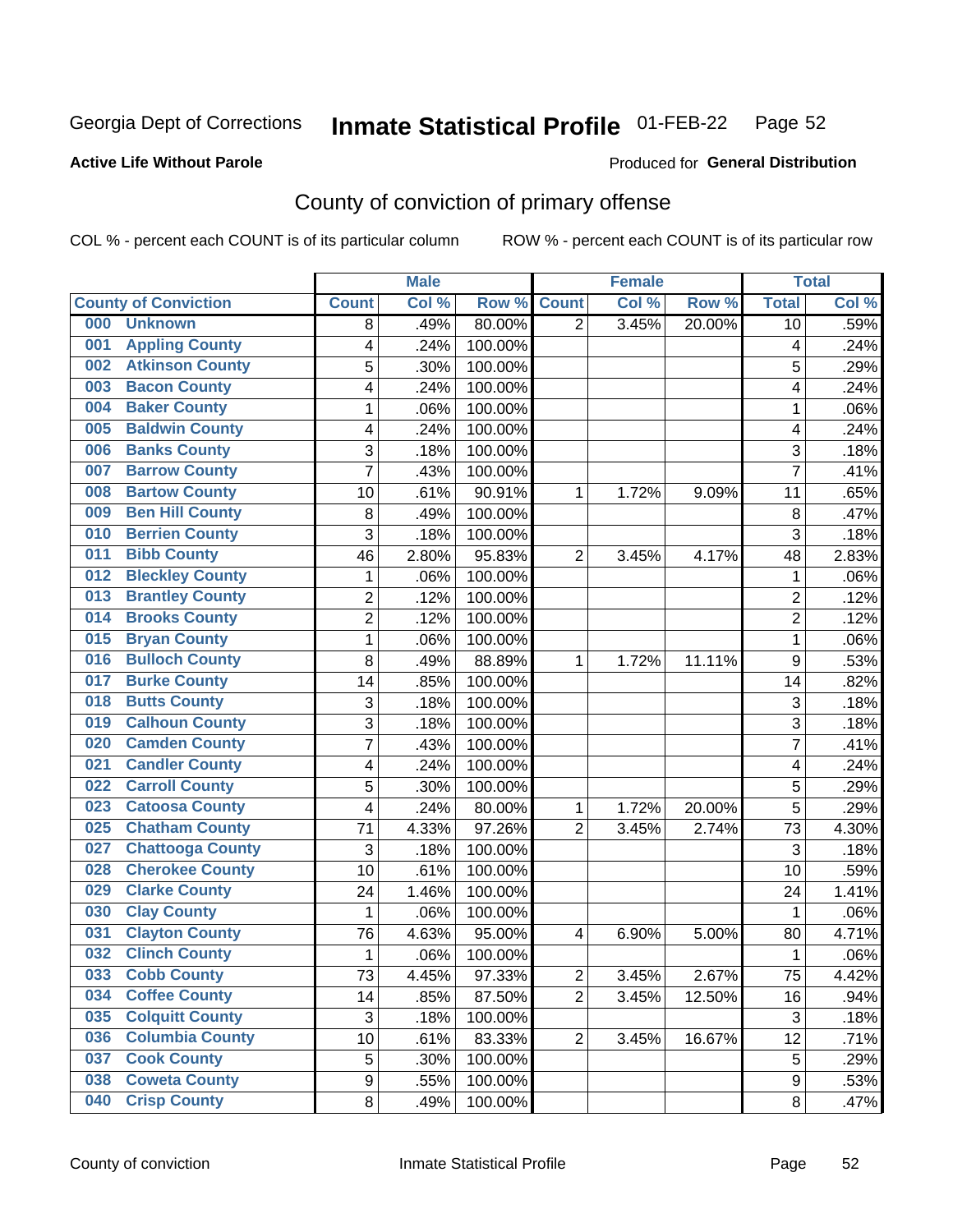#### **Inmate Statistical Profile 01-FEB-22** Page 53

### **Active Life Without Parole**

### Produced for General Distribution

# County of conviction of primary offense

COL % - percent each COUNT is of its particular column

|                                 |                         | <b>Male</b> |         |                | <b>Female</b>       |        |                  | <b>Total</b> |
|---------------------------------|-------------------------|-------------|---------|----------------|---------------------|--------|------------------|--------------|
| <b>County of Conviction</b>     | <b>Count</b>            | Col %       | Row %   | <b>Count</b>   | Col %               | Row %  | <b>Total</b>     | Col %        |
| <b>Dade County</b><br>041       | 1                       | .06%        | 100.00% |                |                     |        | 1                | .06%         |
| <b>Dawson County</b><br>042     | 3                       | .18%        | 100.00% |                |                     |        | 3                | .18%         |
| <b>Decatur County</b><br>043    | 6                       | .37%        | 100.00% |                |                     |        | 6                | .35%         |
| <b>Dekalb County</b><br>044     | 147                     | 8.96%       | 97.35%  | $\overline{4}$ | 6.90%               | 2.65%  | 151              | 8.89%        |
| <b>Dodge County</b><br>045      | 1                       | .06%        | 100.00% |                |                     |        | 1                | .06%         |
| <b>Dooly County</b><br>046      | $\overline{3}$          | .18%        | 100.00% |                |                     |        | $\overline{3}$   | .18%         |
| <b>Dougherty County</b><br>047  | 33                      | 2.01%       | 97.06%  | 1              | 1.72%               | 2.94%  | 34               | 2.00%        |
| <b>Douglas County</b><br>048    | 37                      | 2.26%       | 94.87%  | $\overline{2}$ | 3.45%               | 5.13%  | 39               | 2.30%        |
| <b>Early County</b><br>049      | $\overline{c}$          | .12%        | 100.00% |                |                     |        | $\overline{2}$   | .12%         |
| <b>Effingham County</b><br>051  | 8                       | .49%        | 88.89%  | 1              | 1.72%               | 11.11% | $\boldsymbol{9}$ | .53%         |
| <b>Elbert County</b><br>052     | 3                       | .18%        | 75.00%  | 1              | 1.72%               | 25.00% | 4                | .24%         |
| <b>Emanuel County</b><br>053    | 14                      | .85%        | 100.00% |                |                     |        | 14               | .82%         |
| <b>Fayette County</b><br>056    | $\boldsymbol{9}$        | .55%        | 100.00% |                |                     |        | 9                | .53%         |
| <b>Floyd County</b><br>057      | 35                      | 2.13%       | 97.22%  | 1              | 1.72%               | 2.78%  | 36               | 2.12%        |
| <b>Forsyth County</b><br>058    | 4                       | .24%        | 80.00%  | 1              | 1.72%               | 20.00% | 5                | .29%         |
| <b>Franklin County</b><br>059   | 6                       | .37%        | 85.71%  | 1              | 1.72%               | 14.29% | $\overline{7}$   | .41%         |
| <b>Fulton County</b><br>060     | 222                     | 13.54%      | 98.67%  | 3              | 5.17%               | 1.33%  | 225              | 13.25%       |
| <b>Gilmer County</b><br>061     | $\overline{2}$          | .12%        | 100.00% |                |                     |        | $\overline{2}$   | .12%         |
| <b>Glynn County</b><br>063      | 21                      | 1.28%       | 100.00% |                |                     |        | 21               | 1.24%        |
| <b>Gordon County</b><br>064     | 9                       | .55%        | 100.00% |                |                     |        | $9\,$            | .53%         |
| <b>Grady County</b><br>065      | 3                       | .18%        | 100.00% |                |                     |        | 3                | .18%         |
| <b>Greene County</b><br>066     | $\overline{2}$          | .12%        | 100.00% |                |                     |        | $\overline{2}$   | .12%         |
| <b>Gwinnett County</b><br>067   | 71                      | 4.33%       | 94.67%  | 4              | 6.90%               | 5.33%  | 75               | 4.42%        |
| <b>Habersham County</b><br>068  | 3                       | .18%        | 75.00%  | 1              | $\overline{1.72\%}$ | 25.00% | 4                | .24%         |
| <b>Hall County</b><br>069       | 24                      | 1.46%       | 82.76%  | 5              | 8.62%               | 17.24% | 29               | 1.71%        |
| <b>Hancock County</b><br>070    | $\overline{\mathbf{4}}$ | .24%        | 100.00% |                |                     |        | 4                | .24%         |
| <b>Haralson County</b><br>071   | 6                       | .37%        | 100.00% |                |                     |        | 6                | .35%         |
| <b>Harris County</b><br>072     | $\overline{c}$          | .12%        | 100.00% |                |                     |        | $\overline{c}$   | .12%         |
| <b>Hart County</b><br>073       | $\overline{3}$          | .18%        | 100.00% |                |                     |        | 3                | .18%         |
| <b>Henry County</b><br>075      | 19                      | 1.16%       | 95.00%  | 1              | 1.72%               | 5.00%  | 20               | 1.18%        |
| <b>Houston County</b><br>076    | 27                      | 1.65%       | 100.00% |                |                     |        | 27               | 1.59%        |
| 078<br><b>Jackson County</b>    | 12                      | .73%        | 100.00% |                |                     |        | 12               | .71%         |
| <b>Jasper County</b><br>079     | 1                       | .06%        | 100.00% |                |                     |        | 1                | .06%         |
| <b>Jeff Davis County</b><br>080 | 1                       | .06%        | 100.00% |                |                     |        | 1                | .06%         |
| <b>Jefferson County</b><br>081  | 6                       | .37%        | 100.00% |                |                     |        | 6                | .35%         |
| <b>Jenkins County</b><br>082    | 2                       | .12%        | 100.00% |                |                     |        | $\overline{2}$   | .12%         |
| <b>Johnson County</b><br>083    | 1                       | .06%        | 100.00% |                |                     |        | 1                | .06%         |
| <b>Jones County</b><br>084      | $\mathbf 1$             | .06%        | 50.00%  | 1              | 1.72%               | 50.00% | $\overline{2}$   | .12%         |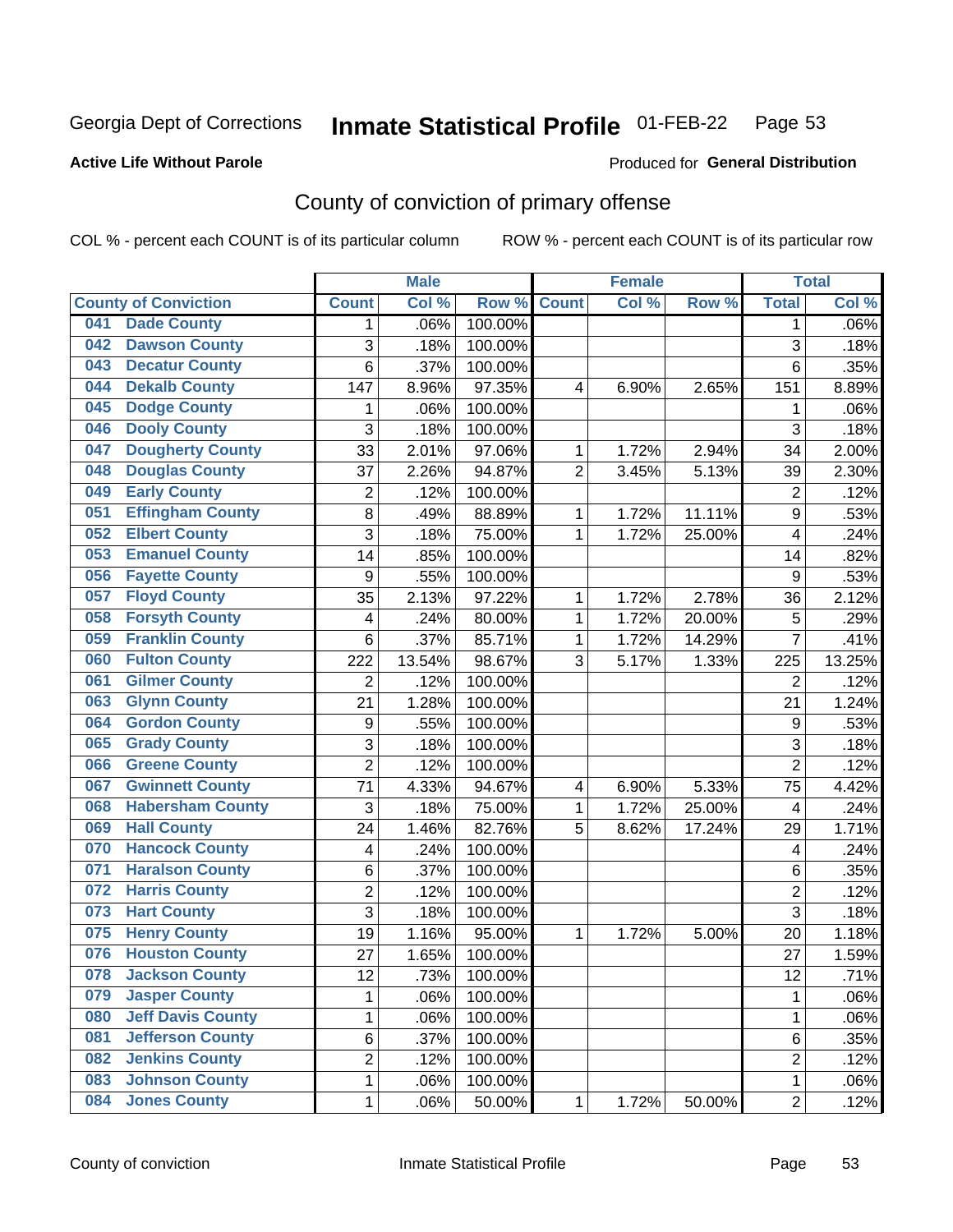#### **Inmate Statistical Profile 01-FEB-22** Page 54

### **Active Life Without Parole**

### Produced for General Distribution

# County of conviction of primary offense

COL % - percent each COUNT is of its particular column

|                                              |                | <b>Male</b> |         |                | <b>Female</b> |          |                | <b>Total</b> |
|----------------------------------------------|----------------|-------------|---------|----------------|---------------|----------|----------------|--------------|
| <b>County of Conviction</b>                  | <b>Count</b>   | Col %       | Row %   | <b>Count</b>   | Col %         | Row %    | <b>Total</b>   | Col %        |
| <b>Lamar County</b><br>085                   | 1              | .06%        | 100.00% |                |               |          | 1              | $.06\%$      |
| <b>Lanier County</b><br>086                  | $\overline{2}$ | .12%        | 100.00% |                |               |          | $\overline{2}$ | .12%         |
| <b>Laurens County</b><br>087                 | 4              | .24%        | 100.00% |                |               |          | 4              | .24%         |
| <b>Lee County</b><br>088                     | 4              | .24%        | 100.00% |                |               |          | 4              | .24%         |
| <b>Liberty County</b><br>089                 | 6              | .37%        | 100.00% |                |               |          | 6              | .35%         |
| <b>Long County</b><br>091                    | 5              | .30%        | 100.00% |                |               |          | 5              | .29%         |
| <b>Lowndes County</b><br>092                 | 8              | .49%        | 100.00% |                |               |          | 8              | .47%         |
| <b>Lumpkin County</b><br>093                 | 1              | .06%        | 100.00% |                |               |          | $\mathbf{1}$   | .06%         |
| <b>Madison County</b><br>095                 | 3              | .18%        | 100.00% |                |               |          | 3              | .18%         |
| <b>Marion County</b><br>096                  | 1              | .06%        | 100.00% |                |               |          | $\mathbf{1}$   | .06%         |
| <b>Mcduffie County</b><br>097                | 3              | .18%        | 100.00% |                |               |          | 3              | .18%         |
| <b>Meriwether County</b><br>099              | $\overline{2}$ | .12%        | 100.00% |                |               |          | $\overline{2}$ | .12%         |
| <b>Miller County</b><br>100                  | 1              | .06%        | 100.00% |                |               |          | $\mathbf{1}$   | .06%         |
| <b>Mitchell County</b><br>101                | 4              | .24%        | 100.00% |                |               |          | 4              | .24%         |
| <b>Monroe County</b><br>102                  | 7              | .43%        | 100.00% |                |               |          | $\overline{7}$ | .41%         |
| <b>Morgan County</b><br>104                  | $\overline{2}$ | .12%        | 100.00% |                |               |          | $\overline{2}$ | .12%         |
| <b>Murray County</b><br>105                  | 5              | .30%        | 100.00% |                |               |          | 5              | .29%         |
| <b>Muscogee County</b><br>106                | 49             | 2.99%       | 98.00%  | 1              | 1.72%         | 2.00%    | 50             | 2.94%        |
| <b>Newton County</b><br>107                  | 17             | 1.04%       | 89.47%  | $\overline{2}$ | 3.45%         | 10.53%   | 19             | 1.12%        |
| <b>Oconee County</b><br>108                  | 1              | .06%        | 100.00% |                |               |          | 1              | .06%         |
| <b>Oglethorpe County</b><br>109              | 1              | .06%        | 100.00% |                |               |          | 1              | .06%         |
| <b>Paulding County</b><br>110                | 6              | .37%        | 100.00% |                |               |          | 6              | .35%         |
| <b>Peach County</b><br>111                   | 4              | .24%        | 100.00% |                |               |          | 4              | .24%         |
| <b>Pickens County</b><br>112                 | $\overline{2}$ | .12%        | 100.00% |                |               |          | $\overline{2}$ | .12%         |
| <b>Pierce County</b><br>113                  | 2              | .12%        | 100.00% |                |               |          | $\overline{2}$ | .12%         |
| <b>Pike County</b><br>$\overline{114}$       | $\overline{2}$ | .12%        | 66.67%  | 1              | 1.72%         | 33.33%   | 3              | .18%         |
| <b>Polk County</b><br>$\overline{115}$       | 6              | .37%        | 100.00% |                |               |          | 6              | .35%         |
| <b>Pulaski County</b><br>116                 | 1              | .06%        | 100.00% |                |               |          | $\mathbf{1}$   | .06%         |
| <b>Putnam County</b><br>117                  | 8              | .49%        | 100.00% |                |               |          | 8              | .47%         |
| <b>Rabun County</b><br>119                   | 1              | .06%        | 100.00% |                |               |          | $\mathbf{1}$   | .06%         |
| <b>Randolph County</b><br>120                | $\overline{2}$ | .12%        | 100.00% |                |               |          | $\overline{2}$ | .12%         |
| <b>Richmond County</b><br>121                | 78             | 4.76%       | 96.30%  | 3              | 5.17%         | $3.70\%$ | 81             | 4.77%        |
| <b>Rockdale County</b><br>122                | 10             | .61%        | 100.00% |                |               |          | 10             | .59%         |
| <b>Seminole County</b><br>$125$              | $\overline{2}$ | .12%        | 100.00% |                |               |          | $\overline{2}$ | .12%         |
| <b>Spalding County</b><br>126                | 14             | .85%        | 100.00% |                |               |          | 14             | .82%         |
| <b>Stephens County</b><br>127                | 3              | .18%        | 100.00% |                |               |          | 3              | .18%         |
| <b>Sumter County</b><br>129                  | 7              | .43%        | 100.00% |                |               |          | $\overline{7}$ | .41%         |
| <b>Taliaferro County</b><br>$\overline{131}$ | $\mathbf{1}$   | .06%        | 100.00% |                |               |          | $\mathbf 1$    | .06%         |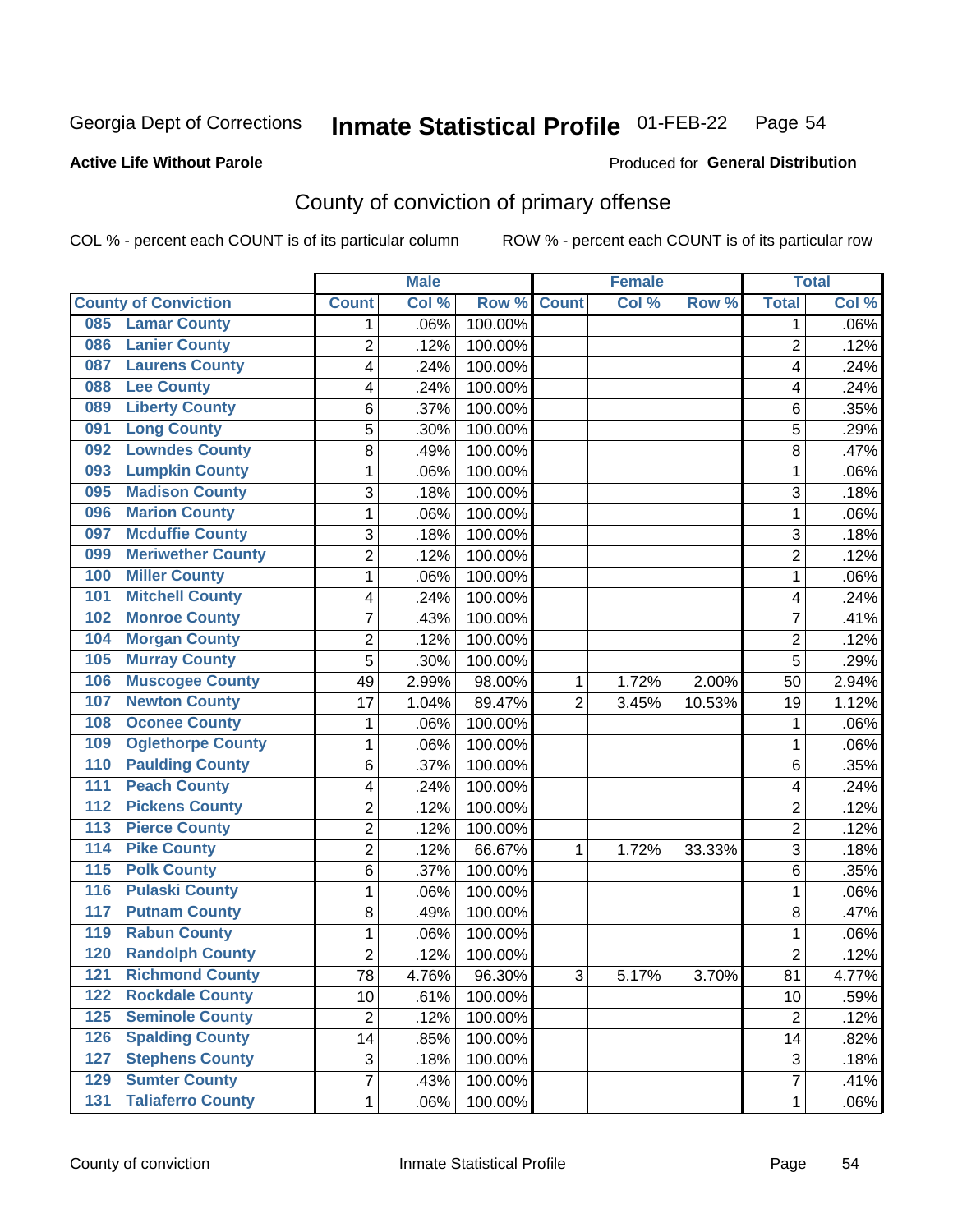#### **Inmate Statistical Profile 01-FEB-22** Page 55

**Produced for General Distribution** 

### **Active Life Without Parole**

# County of conviction of primary offense

COL % - percent each COUNT is of its particular column

|                                 |                | <b>Male</b> |         |                 | <b>Female</b> |        |                | <b>Total</b> |
|---------------------------------|----------------|-------------|---------|-----------------|---------------|--------|----------------|--------------|
| <b>County of Conviction</b>     | <b>Count</b>   | Col %       | Row %   | <b>Count</b>    | Col %         | Row %  | <b>Total</b>   | Col %        |
| <b>Tattnall County</b><br>132   | 2              | .12%        | 66.67%  | 1               | 1.72%         | 33.33% | 3              | .18%         |
| <b>Taylor County</b><br>133     |                | .06%        | 100.00% |                 |               |        | 1              | .06%         |
| <b>Terrell County</b><br>135    | 3              | .18%        | 100.00% |                 |               |        | 3              | .18%         |
| <b>Thomas County</b><br>136     | 6              | .37%        | 100.00% |                 |               |        | 6              | .35%         |
| <b>Tift County</b><br>137       | 10             | .61%        | 100.00% |                 |               |        | 10             | .59%         |
| <b>Toombs County</b><br>138     | 12             | .73%        | 100.00% |                 |               |        | 12             | .71%         |
| <b>Towns County</b><br>139      |                | .06%        | 100.00% |                 |               |        | 1              | .06%         |
| <b>Treutlen County</b><br>140   | 5              | .30%        | 100.00% |                 |               |        | 5              | .29%         |
| <b>Troup County</b><br>141      | 10             | .61%        | 90.91%  | 1               | 1.72%         | 9.09%  | 11             | .65%         |
| <b>Turner County</b><br>142     | 2              | .12%        | 100.00% |                 |               |        | $\overline{2}$ | .12%         |
| <b>Twiggs County</b><br>143     |                | .06%        | 100.00% |                 |               |        |                | .06%         |
| <b>Upson County</b><br>145      | 5              | .30%        | 100.00% |                 |               |        | 5              | .29%         |
| <b>Walker County</b><br>146     | 10             | .61%        | 90.91%  | 1               | 1.72%         | 9.09%  | 11             | .65%         |
| <b>Walton County</b><br>147     | 22             | 1.34%       | 100.00% |                 |               |        | 22             | 1.30%        |
| <b>Ware County</b><br>148       | 17             | 1.04%       | 100.00% |                 |               |        | 17             | 1.00%        |
| <b>Warren County</b><br>149     | 3              | .18%        | 75.00%  | 1               | 1.72%         | 25.00% | 4              | .24%         |
| <b>Washington County</b><br>150 | 5              | .30%        | 100.00% |                 |               |        | 5              | .29%         |
| <b>Wayne County</b><br>151      | 12             | .73%        | 100.00% |                 |               |        | 12             | .71%         |
| <b>White County</b><br>154      | 1              | .06%        | 100.00% |                 |               |        |                | .06%         |
| <b>Whitfield County</b><br>155  | 14             | .85%        | 93.33%  | 1               | 1.72%         | 6.67%  | 15             | .88%         |
| <b>Wilkes County</b><br>157     | $\overline{2}$ | .12%        | 100.00% |                 |               |        | $\overline{2}$ | .12%         |
| <b>Worth County</b><br>159      | 1              | .06%        | 100.00% |                 |               |        |                | .06%         |
| <b>Total Rported</b>            | 1,640          | 100%        | 96.58%  | $\overline{58}$ | 100%          | 3.42%  | 1,698          | 100%         |

| <b>Not Reported</b> |        |    |      |
|---------------------|--------|----|------|
| <b>Total</b>        | 640. ا | ບເ | ,698 |

| <b>Mode (most frequent)</b> | <b>Fulton County</b> | <b>Hall County</b> | Fulton Countv |
|-----------------------------|----------------------|--------------------|---------------|
|-----------------------------|----------------------|--------------------|---------------|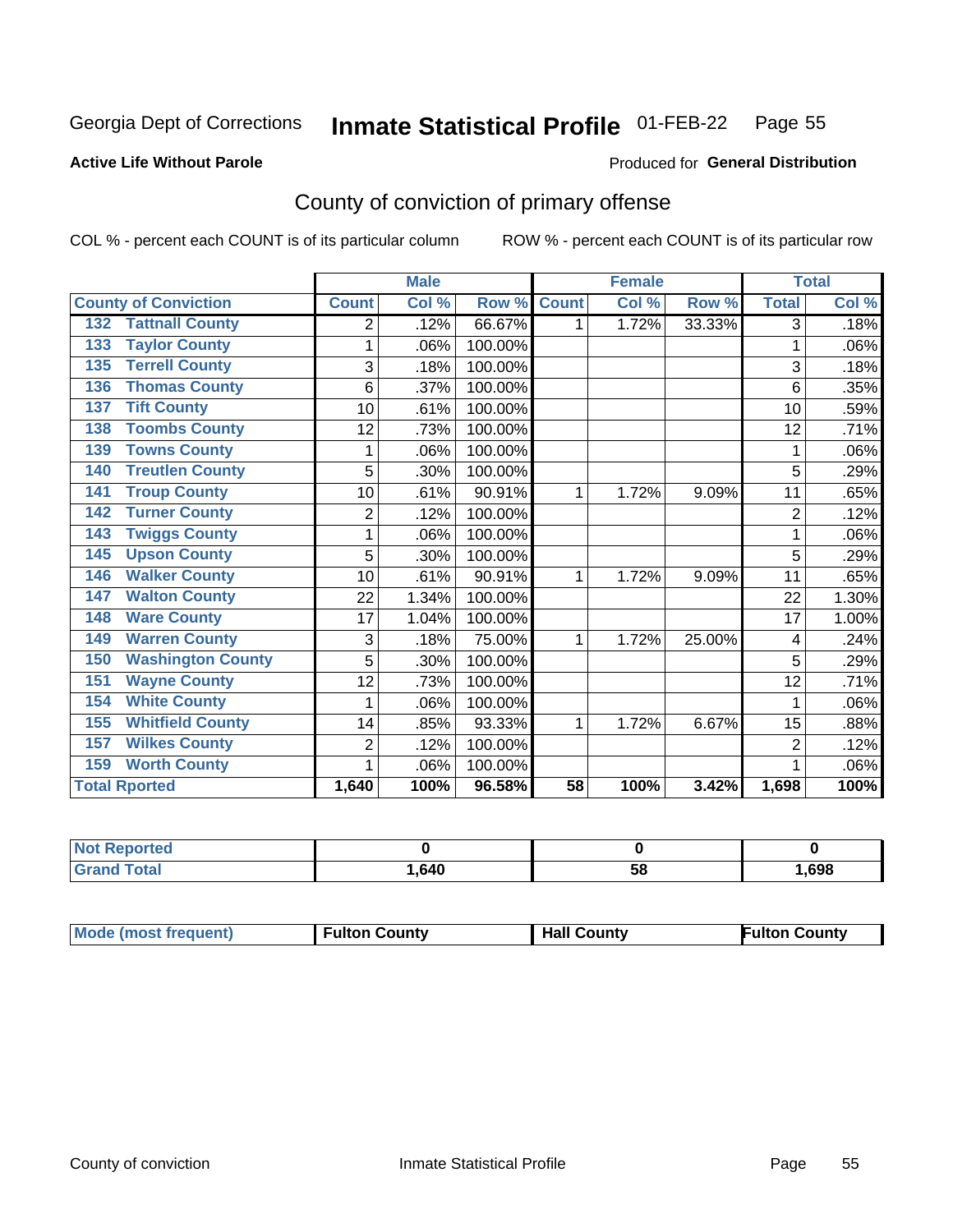# Georgia Dept of Corrections **Active Life Without Parole**

#### Inmate Statistical Profile 01-FEB-22 Page 56

Produced for General Distribution

# Circuit of conviction of primary offense

|                         |                                 | <b>Male</b>    |        |                  | <b>Female</b>           |       |        | <b>Total</b> |        |  |
|-------------------------|---------------------------------|----------------|--------|------------------|-------------------------|-------|--------|--------------|--------|--|
|                         | <b>Circuit of Conviction</b>    | <b>Count</b>   | Col %  | Row <sup>%</sup> | <b>Count</b>            | Col % | Row %  | <b>Total</b> | Col %  |  |
| 1                       | <b>Alapaha Circuit</b>          | 16             | .98%   | 100.00%          |                         |       |        | 16           | .95%   |  |
| $\overline{2}$          | <b>Alcovy Circuit</b>           | 39             | 2.39%  | 95.12%           | $\overline{2}$          | 3.57% | 4.88%  | 41           | 2.43%  |  |
| $\overline{\mathbf{3}}$ | <b>Atlanta Circuit</b>          | 222            | 13.60% | 98.67%           | 3                       | 5.36% | 1.33%  | 225          | 13.33% |  |
| $\overline{4}$          | <b>Atlantic Circuit</b>         | 14             | .86%   | 93.33%           | 1                       | 1.79% | 6.67%  | 15           | .89%   |  |
| $\overline{5}$          | <b>Augusta Circuit</b>          | 102            | 6.25%  | 95.33%           | 5                       | 8.93% | 4.67%  | 107          | 6.34%  |  |
| $\overline{\bf{6}}$     | <b>Blue Ridge Circuit</b>       | 10             | .61%   | 100.00%          |                         |       |        | 10           | .59%   |  |
| 7                       | <b>Brunswick Circuit</b>        | 45             | 2.76%  | 100.00%          |                         |       |        | 45           | 2.67%  |  |
| $\overline{\mathbf{8}}$ | <b>Chattahoochee Circuit</b>    | 53             | 3.25%  | 98.15%           | 1                       | 1.79% | 1.85%  | 54           | 3.20%  |  |
| $\overline{9}$          | <b>Cherokee Circuit</b>         | 19             | 1.16%  | 95.00%           | 1                       | 1.79% | 5.00%  | 20           | 1.18%  |  |
| 10                      | <b>Clayton Circuit</b>          | 76             | 4.66%  | 95.00%           | 4                       | 7.14% | 5.00%  | 80           | 4.74%  |  |
| $\overline{11}$         | <b>Cobb Circuit</b>             | 73             | 4.47%  | 97.33%           | $\overline{2}$          | 3.57% | 2.67%  | 75           | 4.44%  |  |
| $\overline{12}$         | <b>Conasauga Circuit</b>        | 19             | 1.16%  | 95.00%           | 1                       | 1.79% | 5.00%  | 20           | 1.18%  |  |
| 13                      | <b>Cordele Circuit</b>          | 19             | 1.16%  | 100.00%          |                         |       |        | 19           | 1.13%  |  |
| 14                      | <b>Coweta Circuit</b>           | 26             | 1.59%  | 96.30%           | 1                       | 1.79% | 3.70%  | 27           | 1.60%  |  |
| 15                      | <b>Dougherty Circuit</b>        | 33             | 2.02%  | 97.06%           | $\mathbf{1}$            | 1.79% | 2.94%  | 34           | 2.01%  |  |
| 16                      | <b>Dublin Circuit</b>           | 11             | .67%   | 100.00%          |                         |       |        | 11           | .65%   |  |
| 17                      | <b>Eastern Circuit</b>          | 71             | 4.35%  | 97.26%           | $\overline{2}$          | 3.57% | 2.74%  | 73           | 4.32%  |  |
| $\overline{18}$         | <b>Flint Circuit</b>            | 19             | 1.16%  | 95.00%           | $\mathbf 1$             | 1.79% | 5.00%  | 20           | 1.18%  |  |
| 19                      | <b>Griffin Circuit</b>          | 30             | 1.84%  | 96.77%           | $\mathbf{1}$            | 1.79% | 3.23%  | 31           | 1.84%  |  |
| $\overline{20}$         | <b>Gwinnett Circuit</b>         | 71             | 4.35%  | 94.67%           | 4                       | 7.14% | 5.33%  | 75           | 4.44%  |  |
| $\overline{21}$         | <b>Houston Circuit</b>          | 27             | 1.65%  | 100.00%          |                         |       |        | 27           | 1.60%  |  |
| $\overline{22}$         | <b>Lookout Mountain Circuit</b> | 18             | 1.10%  | 90.00%           | $\overline{2}$          | 3.57% | 10.00% | 20           | 1.18%  |  |
| 23                      | <b>Macon Circuit</b>            | 50             | 3.06%  | 96.15%           | $\overline{2}$          | 3.57% | 3.85%  | 52           | 3.08%  |  |
| $\overline{24}$         | <b>Middle Circuit</b>           | 41             | 2.51%  | 100.00%          |                         |       |        | 41           | 2.43%  |  |
| $\overline{25}$         | <b>Mountain Circuit</b>         | $\overline{7}$ | .43%   | 87.50%           | 1                       | 1.79% | 12.50% | 8            | .47%   |  |
| 26                      | <b>Northeastern Circuit</b>     | 27             | 1.65%  | 84.38%           | $\overline{5}$          | 8.93% | 15.63% | 32           | 1.90%  |  |
| $\overline{27}$         | <b>Northern Circuit</b>         | 16             | .98%   | 88.89%           | $\overline{2}$          | 3.57% | 11.11% | 18           | 1.07%  |  |
| 28                      | <b>Ocmulgee Circuit</b>         | 22             | 1.35%  | 95.65%           | 1                       | 1.79% | 4.35%  | 23           | 1.36%  |  |
| 29                      | <b>Oconee Circuit</b>           | 3              | .18%   | 100.00%          |                         |       |        | 3            | .18%   |  |
| 30                      | <b>Ogeechee Circuit</b>         | 18             | 1.10%  | 90.00%           | $\overline{2}$          | 3.57% | 10.00% | 20           | 1.18%  |  |
| $\overline{31}$         | <b>Pataula Circuit</b>          | 11             | .67%   | 100.00%          |                         |       |        | 11           | .65%   |  |
| 32                      | <b>Piedmont Circuit</b>         | 22             | 1.35%  | 100.00%          |                         |       |        | 22           | 1.30%  |  |
| 33                      | <b>Rome Circuit</b>             | 35             | 2.14%  | 97.22%           | $\mathbf{1}$            | 1.79% | 2.78%  | 36           | 2.13%  |  |
| 34                      | <b>South Georgia Circuit</b>    | 17             | 1.04%  | 100.00%          |                         |       |        | 17           | 1.01%  |  |
| 35                      | <b>Southern Circuit</b>         | 19             | 1.16%  | 100.00%          |                         |       |        | 19           | 1.13%  |  |
| 36                      | <b>Southwestern Circuit</b>     | 11             | .67%   | 100.00%          |                         |       |        | 11           | .65%   |  |
| 37                      | <b>Stone Mountain Circuit</b>   | 147            | 9.01%  | 97.35%           | $\overline{\mathbf{4}}$ | 7.14% | 2.65%  | 151          | 8.95%  |  |
| 38                      | <b>Tallapoosa Circuit</b>       | 12             | .74%   | 100.00%          |                         |       |        | 12           | .71%   |  |
| 39                      | <b>Tifton Circuit</b>           | 13             | .80%   | 100.00%          |                         |       |        | 13           | .77%   |  |
| 40                      | <b>Toombs Circuit</b>           | 9              | .55%   | 90.00%           | $\mathbf{1}$            | 1.79% | 10.00% | 10           | .59%   |  |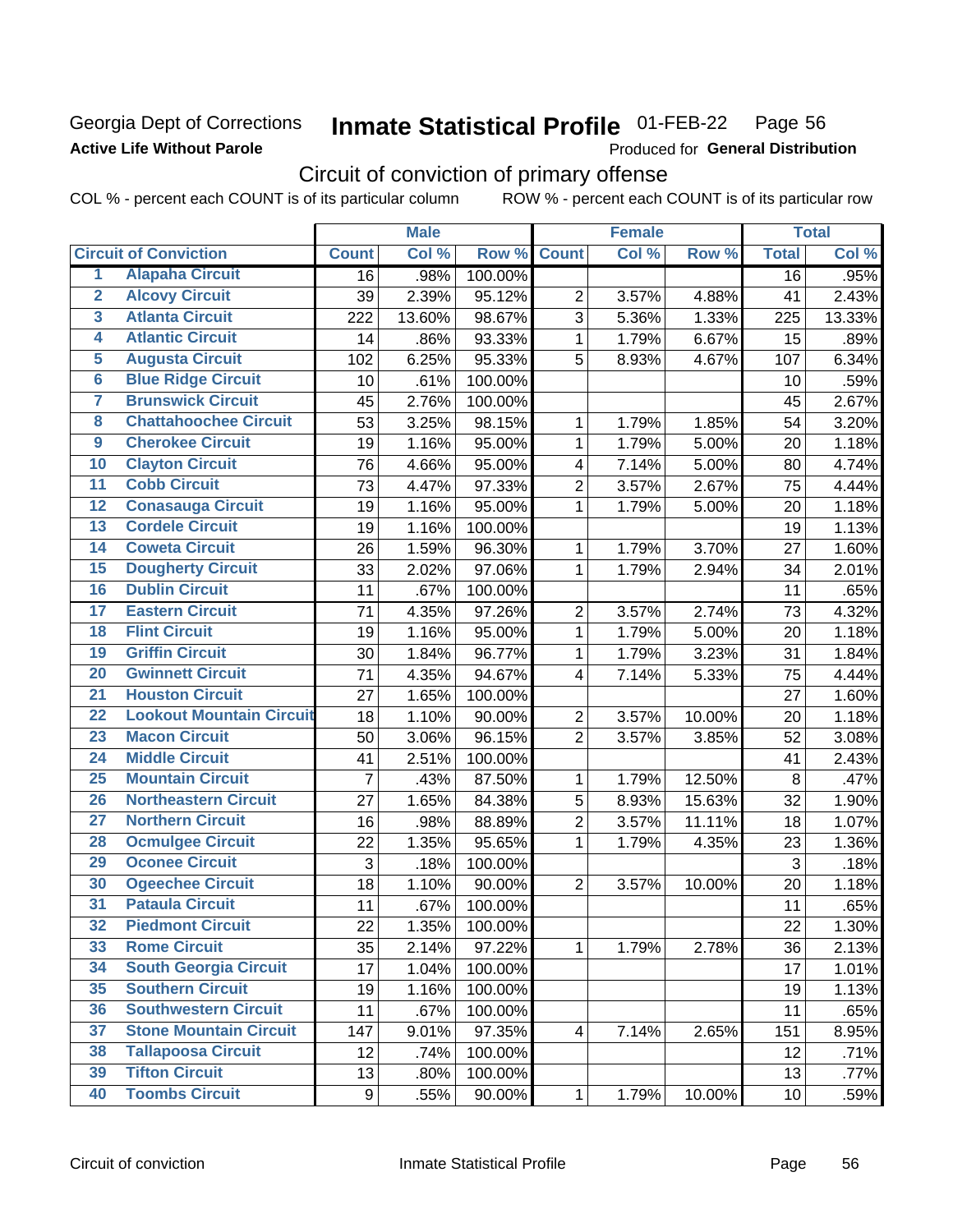# Georgia Dept of Corrections **Active Life Without Parole**

#### Inmate Statistical Profile 01-FEB-22 Page 57

Produced for General Distribution

# Circuit of conviction of primary offense

|    |                                  |              | <b>Male</b>    |         |                | <b>Female</b> |        |              | <b>Total</b>   |
|----|----------------------------------|--------------|----------------|---------|----------------|---------------|--------|--------------|----------------|
|    | <b>Circuit of Conviction</b>     | <b>Count</b> | Col %          | Row %   | <b>Count</b>   | Col %         | Row %  | <b>Total</b> | Col %          |
| 41 | <b>Waycross Circuit</b>          | 39           | 2.39%          | 95.12%  | $\overline{2}$ | 3.57%         | 4.88%  | 41           | 2.43%          |
| 42 | <b>Western Circuit</b>           | 25           | 1.53%          | 100.00% |                |               |        | 25           | 1.48%          |
| 43 | <b>Rockdale Circuit</b>          | 10           | .61%           | 100.00% |                |               |        | 10           | .59%           |
| 44 | <b>Douglas Circuit</b>           | 37           | 2.27%          | 94.87%  | $\overline{2}$ | 3.57%         | 5.13%  | 39           | 2.31%          |
| 45 | <b>Appalachian Circuit</b>       | 4            | .25%           | 100.00% |                |               |        | 4            | .24%           |
| 46 | <b>Enotah Circuit</b>            | 3            | .18%           | 100.00% |                |               |        | 3            | .18%           |
| 47 | <b>Bell-Forsyth J.C.</b>         | 4            | .25%           | 80.00%  |                | 1.79%         | 20.00% | 5            | .30%           |
| 48 | <b>Towaliga Judicial Circuit</b> | 11           | .67%           | 100.00% |                |               |        | 11           | .65%           |
| 49 | <b>Paulding Circuit</b>          | 6            | .37%           | 100.00% |                |               |        | 6            | .36%           |
|    | <b>Total Rported</b>             | 1,632        | 100%           | 96.68%  | 56             | 100%          | 3.32%  | 1,688        | 100%           |
|    | <b>Not Reported</b>              |              | 8              |         |                | $\mathbf{2}$  |        | 10           |                |
|    | <b>Grand Total</b>               |              | 1,640          |         |                | 58            |        | 1,698        |                |
|    | <b>Mode (most frequent)</b>      |              | <b>Atlanta</b> |         |                | Augusta       |        |              | <b>Atlanta</b> |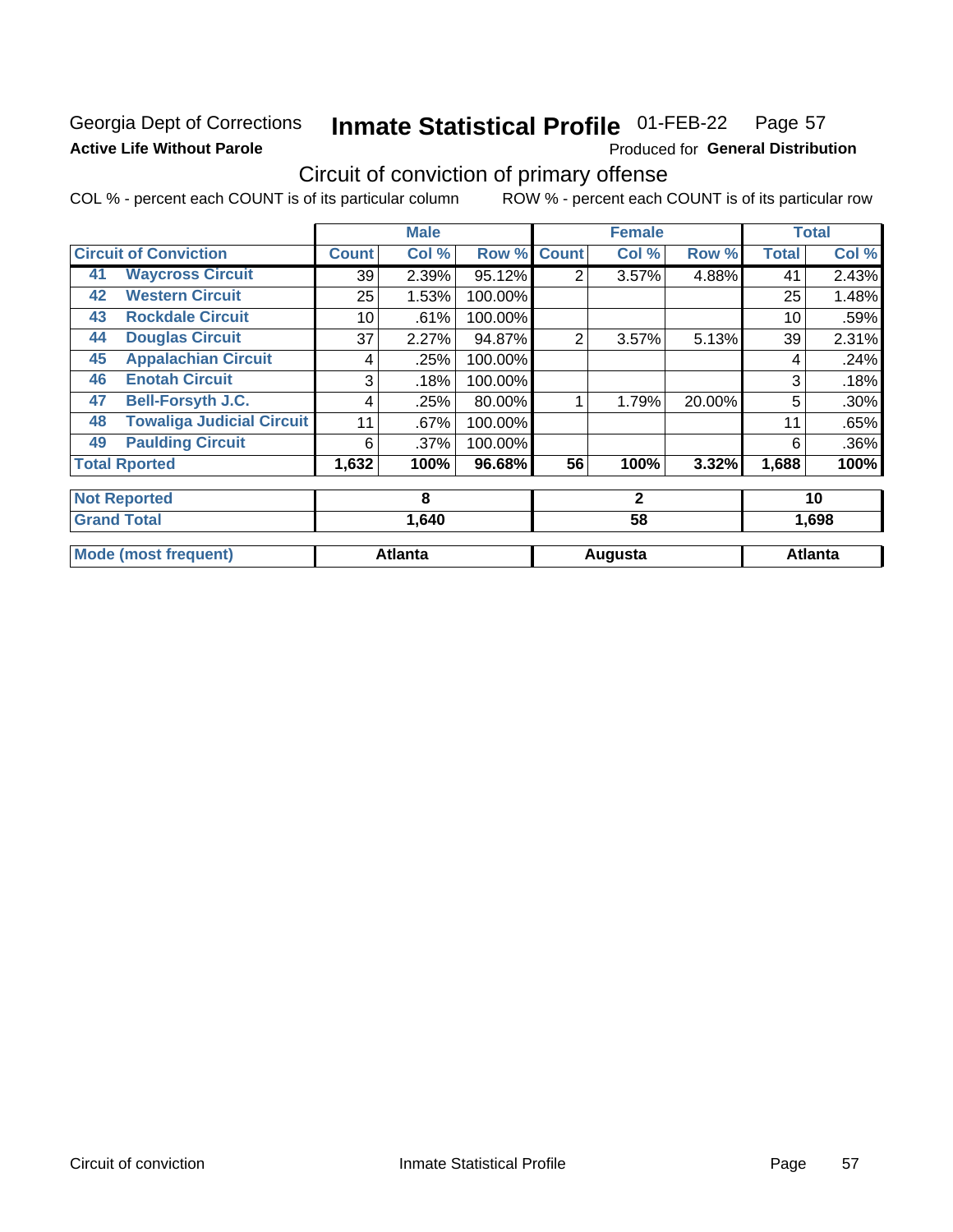# **Active Life Without Parole**

# Produced for General Distribution

# Years served (jail + prison) in this incarceration

COL % - percent each COUNT is of its particular column

|                        |                 | <b>Male</b> |         |                         | <b>Female</b> |        |                 | <b>Total</b> |
|------------------------|-----------------|-------------|---------|-------------------------|---------------|--------|-----------------|--------------|
| <b>Years Served</b>    | <b>Count</b>    | Col %       | Row %   | <b>Count</b>            | Col %         | Row %  | <b>Total</b>    | Col %        |
| Less than one year     | $\overline{19}$ | 1.16%       | 100.00% |                         |               |        | $\overline{19}$ | 1.12%        |
| 1 to 1.99 years        | 15              | 0.91%       | 88.24%  | $\overline{2}$          | 3.45%         | 11.76% | 17              | 1.00%        |
| 2 to 2.99 years        | 52              | 3.17%       | 98.11%  | 1                       | 1.72%         | 1.89%  | 53              | 3.12%        |
| 3 to 3.99 years        | 96              | 5.85%       | 97.96%  | $\overline{\mathbf{c}}$ | 3.45%         | 2.04%  | 98              | 5.77%        |
| 4 to 4.99 years        | 90              | 5.49%       | 95.74%  | 4                       | 6.90%         | 4.26%  | 94              | 5.54%        |
| 5 to 5.99 years        | 131             | 7.99%       | 97.04%  | 4                       | 6.90%         | 2.96%  | 135             | 7.95%        |
| 6 to 6.99 years        | 117             | 7.13%       | 95.12%  | 6                       | 10.34%        | 4.88%  | 123             | 7.24%        |
| 7 to 7.99 years        | 125             | 7.62%       | 94.70%  | $\overline{7}$          | 12.07%        | 5.30%  | 132             | 7.77%        |
| <b>8 to 8.99 years</b> | 112             | 6.83%       | 94.12%  | 7                       | 12.07%        | 5.88%  | 119             | 7.01%        |
| 9 to 9.99 years        | 97              | 5.91%       | 92.38%  | 8                       | 13.79%        | 7.62%  | 105             | 6.18%        |
| 10 to 10.99 years      | 96              | 5.85%       | 97.96%  | $\overline{c}$          | 3.45%         | 2.04%  | 98              | 5.77%        |
| 11 to 11.99 years      | 73              | 4.45%       | 94.81%  | 4                       | 6.90%         | 5.19%  | 77              | 4.53%        |
| 12 to 12.99 years      | 53              | 3.23%       | 98.15%  | 1                       | 1.72%         | 1.85%  | 54              | 3.18%        |
| 13 to 13.99 years      | 39              | 2.38%       | 97.50%  | $\mathbf 1$             | 1.72%         | 2.50%  | 40              | 2.36%        |
| 14 to 14.99 years      | 48              | 2.93%       | 100.00% |                         |               |        | 48              | 2.83%        |
| 15 to 15.99 years      | 29              | 1.77%       | 93.55%  | $\overline{c}$          | 3.45%         | 6.45%  | 31              | 1.83%        |
| 16 to 16.99 years      | 26              | 1.59%       | 96.30%  | 1                       | 1.72%         | 3.70%  | 27              | 1.59%        |
| 17 to 17.99 years      | 43              | 2.62%       | 100.00% |                         |               |        | 43              | 2.53%        |
| 18 to 18.99 years      | 27              | 1.65%       | 96.43%  | 1                       | 1.72%         | 3.57%  | 28              | 1.65%        |
| 19 to 19.99 years      | 41              | 2.50%       | 93.18%  | 3                       | 5.17%         | 6.82%  | 44              | 2.59%        |
| 20 to 20.99 years      | 38              | 2.32%       | 100.00% |                         |               |        | 38              | 2.24%        |
| 21 to 21.99 years      | 38              | 2.32%       | 100.00% |                         |               |        | 38              | 2.24%        |
| 22 to 22.99 years      | 31              | 1.89%       | 100.00% |                         |               |        | 31              | 1.83%        |
| 23 to 23.99 years      | 31              | 1.89%       | 96.88%  | 1                       | 1.72%         | 3.13%  | 32              | 1.88%        |
| 24 to 24.99 years      | 41              | 2.50%       | 97.62%  | $\mathbf{1}$            | 1.72%         | 2.38%  | 42              | 2.47%        |
| 25 to 25.99 years      | 36              | 2.20%       | 100.00% |                         |               |        | 36              | 2.12%        |
| 26 to 26.99 years      | 26              | 1.59%       | 100.00% |                         |               |        | 26              | 1.53%        |
| 27 to 27.99 years      | 23              | 1.40%       | 100.00% |                         |               |        | 23              | 1.35%        |
| 28 to 28.99 years      | 16              | 0.98%       | 100.00% |                         |               |        | 16              | 0.94%        |
| 29 to 29.99 years      | 4               | 0.24%       | 100.00% |                         |               |        | 4               | 0.24%        |
| Thirty + years         | 27              | 1.65%       | 100.00% |                         |               |        | 27              | 1.59%        |
| <b>Total Reported</b>  | 1,640           | 100%        | 96.58%  | $\overline{58}$         | 100%          | 3.42%  | 1,698           | 100%         |

| .640 | 58 | .698 |
|------|----|------|

| <b>Mean</b><br>(average) | 11.99             | 9.37              | 11.9                     |
|--------------------------|-------------------|-------------------|--------------------------|
| Median (middle)          | 9.65              | 8.495             | 9.505                    |
| Mode (most frequent)     | 10 to 10.99 years | 11 to 11.99 years | <b>10 to 10.99 years</b> |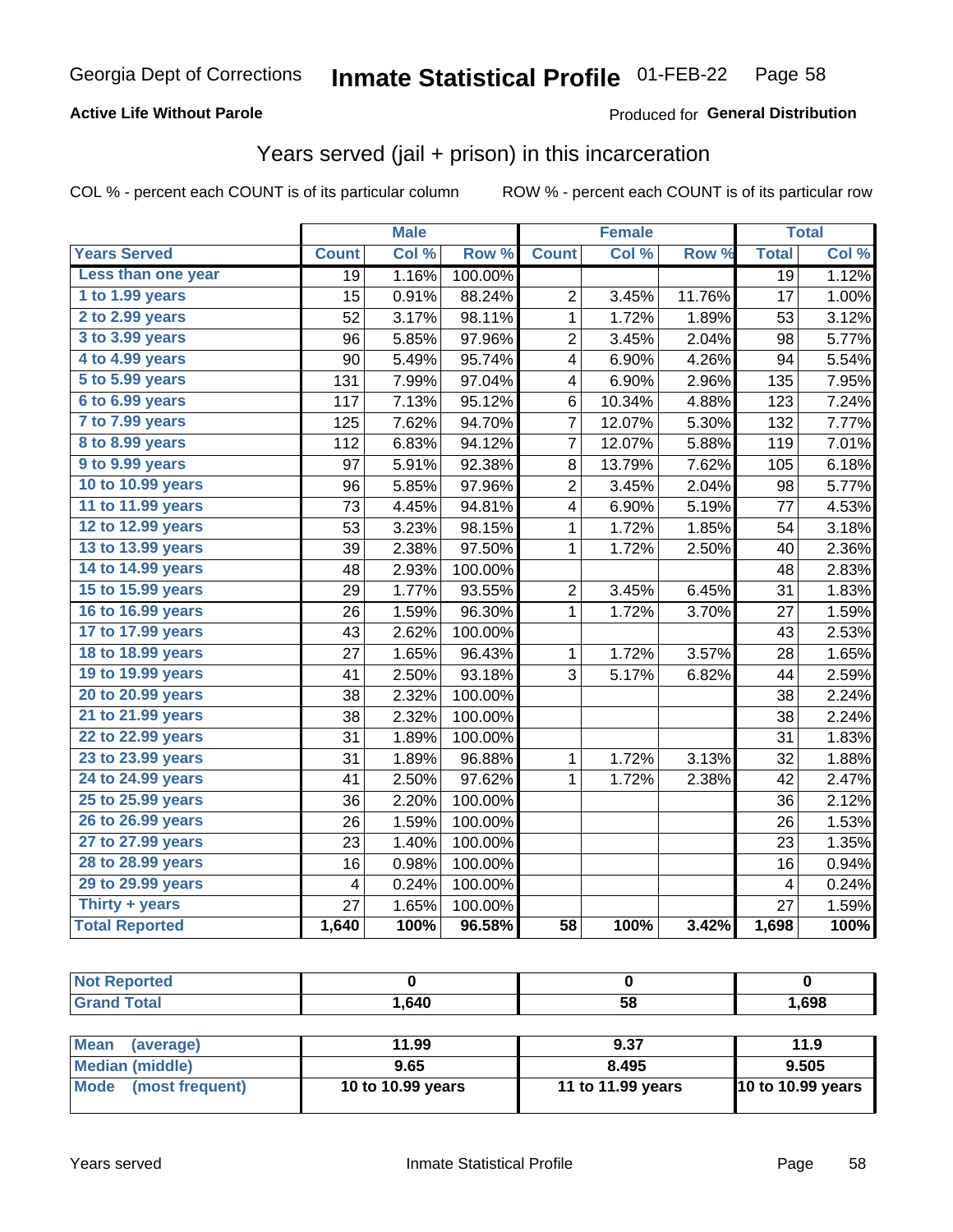#### **Inmate Statistical Profile 01-FEB-22** Page 59

### **Active Life Without Parole**

Produced for General Distribution

# Results of most recent HIV tests

COL % - percent each COUNT is of its particular column

|                         | <b>Male</b>     |         |        |              | <b>Female</b> | Total    |       |        |
|-------------------------|-----------------|---------|--------|--------------|---------------|----------|-------|--------|
| <b>HIV Test Results</b> | <b>Count</b>    | Col %   | Row %I | <b>Count</b> | Col %         | Row %    | Total | Col %  |
| <b>Positive</b>         | 13 <sub>1</sub> | 0.83%   | 92.86% |              | $1.85\%$      | 7.14%    | 14    | 0.86%  |
| <b>Negative</b>         | .552            | 99.17%। | 96.70% | 53           | 98.15%        | $3.30\%$ | .605  | 99.14% |
| <b>Total Reported</b>   | .565            | 100%    | 96.66% | 54           | 100%          | 3.34%    | 1,619 | 100%   |

| <b>Not Reported</b>                                                                                                                                                                                                                     | --<br>سی |    |      |
|-----------------------------------------------------------------------------------------------------------------------------------------------------------------------------------------------------------------------------------------|----------|----|------|
| iotal<br>$G$ restantia de la provincia del porto del porto del porto del porto del porto del porto del porto del porto del porto del porto del porto del porto del porto del porto del porto del porto del porto del porto del porto de | .640     | эŏ | ,698 |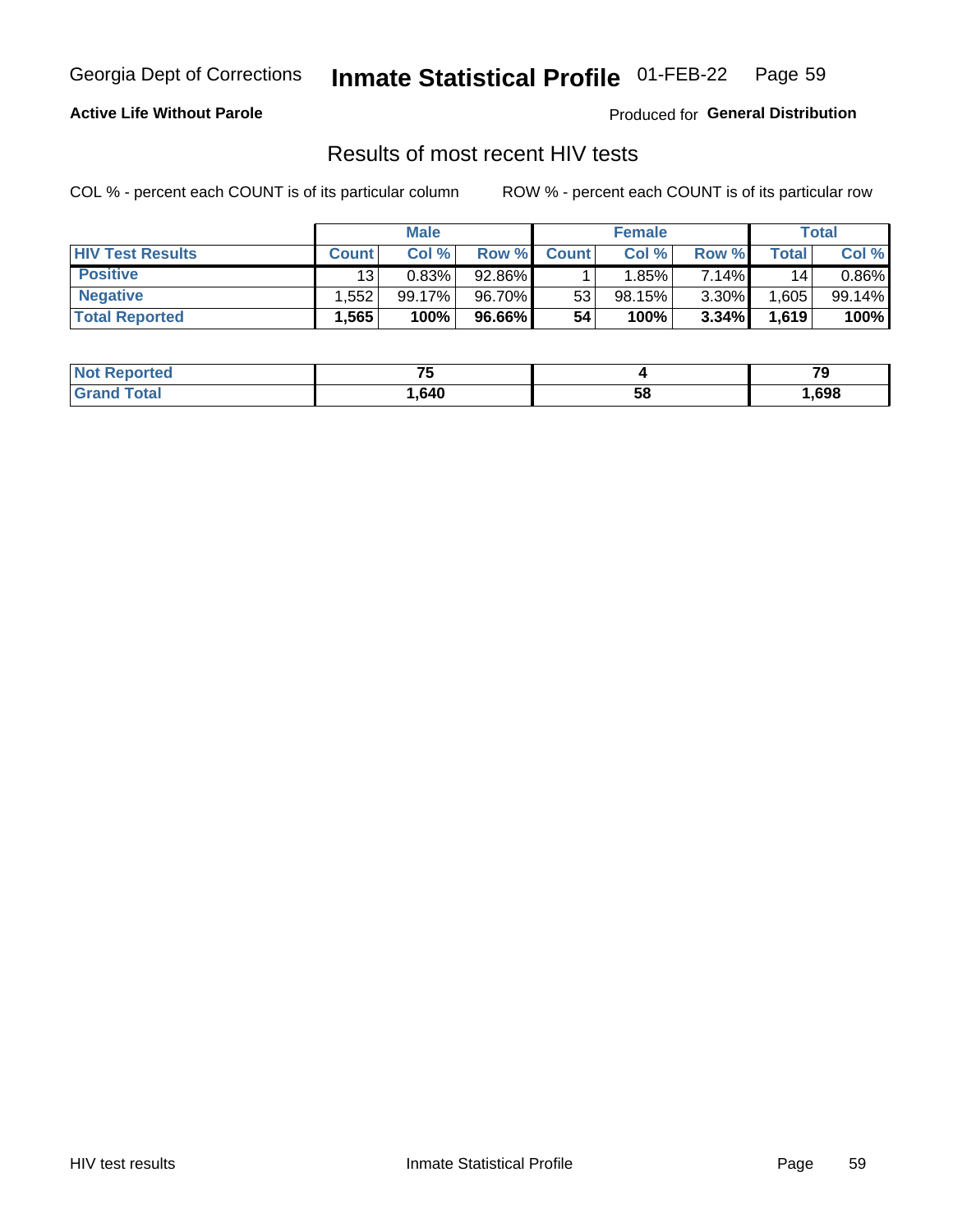# Georgia Dept of Corrections **Inmate Statistical Profile** 01-FEB-22 Page 60

## **Active Life Without Parole**

Produced for **General Distribution**

# Results of most recent tuberculosis test

|                                  | <b>Male</b>       |        |           | <b>Female</b> |        |          | Total |        |
|----------------------------------|-------------------|--------|-----------|---------------|--------|----------|-------|--------|
| <b>Tuberculosis Test Results</b> | <b>Count</b>      | Col%   | Row %I    | <b>Count</b>  | Col%   | Row %    | Total | Col %  |
| <b>Positive on current test</b>  | 263               | 16.27% | $99.25\%$ |               | 3.57%  | $0.75\%$ | 265   | 15.85% |
| <b>Negative</b>                  | .353              | 83.73% | 96.16%    | 54            | 96.43% | 3.84%    | 1,407 | 84.15% |
| <b>Total Reported</b>            | .616 <sup>1</sup> | 100%   | 96.65%    | 56            | 100%   | 3.35%    | 1,672 | 100%   |

| <b>Not Reported</b> | 44   |    | ״<br>Zu |
|---------------------|------|----|---------|
| Total               | .640 | 58 | ,698    |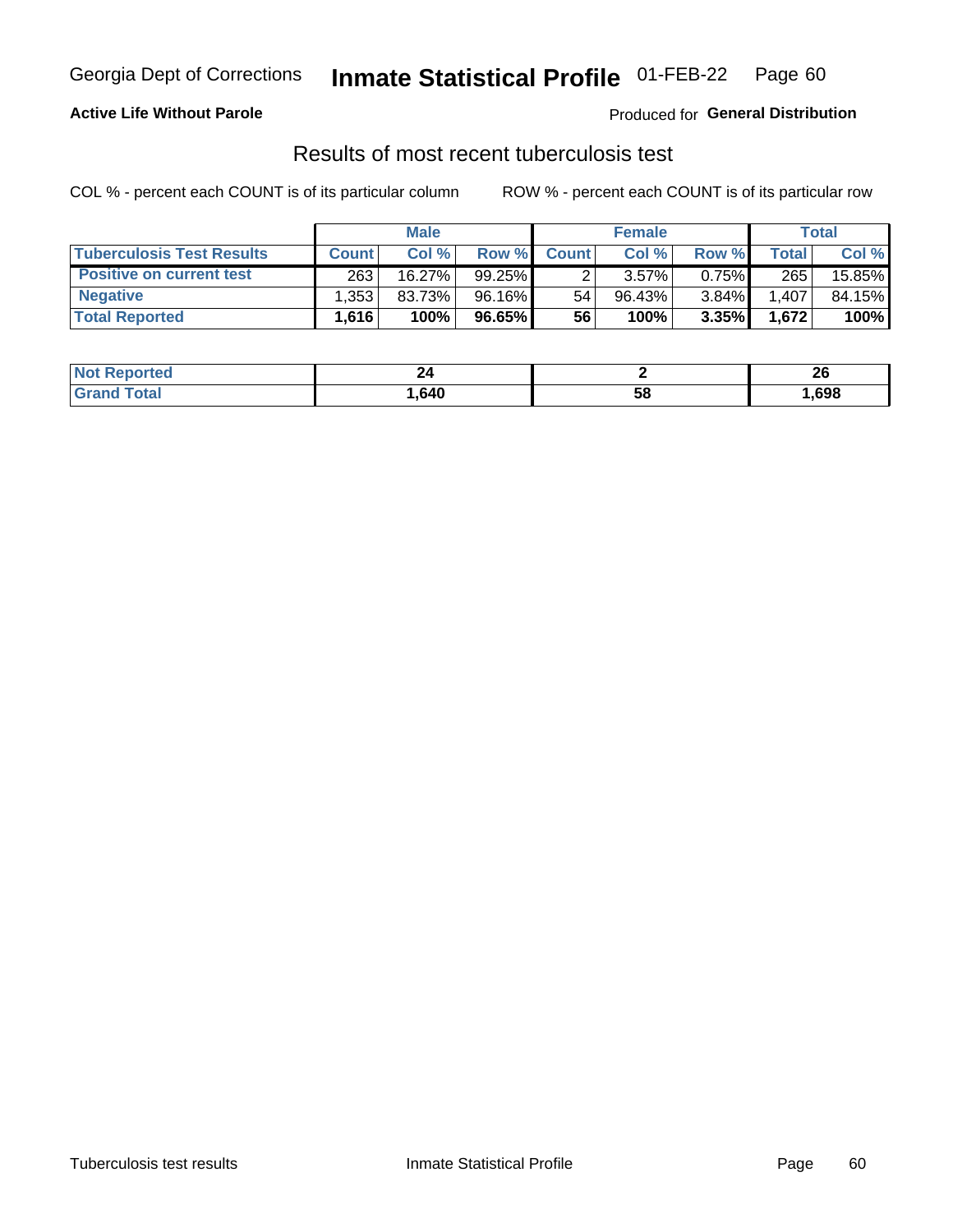# Georgia Dept of Corrections **Inmate Statistical Profile** 01-FEB-22 Page 61

### **Active Life Without Parole**

Produced for **General Distribution**

# Results of most recent syphilis test

|                                 | <b>Male</b>  |        |        | <b>Female</b> |        |              | Total |        |
|---------------------------------|--------------|--------|--------|---------------|--------|--------------|-------|--------|
| <b>Syphilis Test Results</b>    | <b>Count</b> | Col%   | Row %  | <b>Count</b>  | Col %  | <b>Row %</b> | Total | Col %  |
| <b>Positive on current test</b> | 15           | 2.66%  | 93.75% |               | 10.00% | $6.25\%$     | 16    | 2.79%  |
| <b>Negative</b>                 | 548          | 97.34% | 98.38% |               | 90.00% | $1.62\%$     | 557   | 97.21% |
| <b>Total Reported</b>           | 563          | 100%   | 98.25% | 10            | 100%   | 1.75%        | 573   | 100%   |

| <b>Not Reported</b> | 077. ، | 48 | , 125 |
|---------------------|--------|----|-------|
| <b>Grand Total</b>  | ,640   | 58 | ,698  |